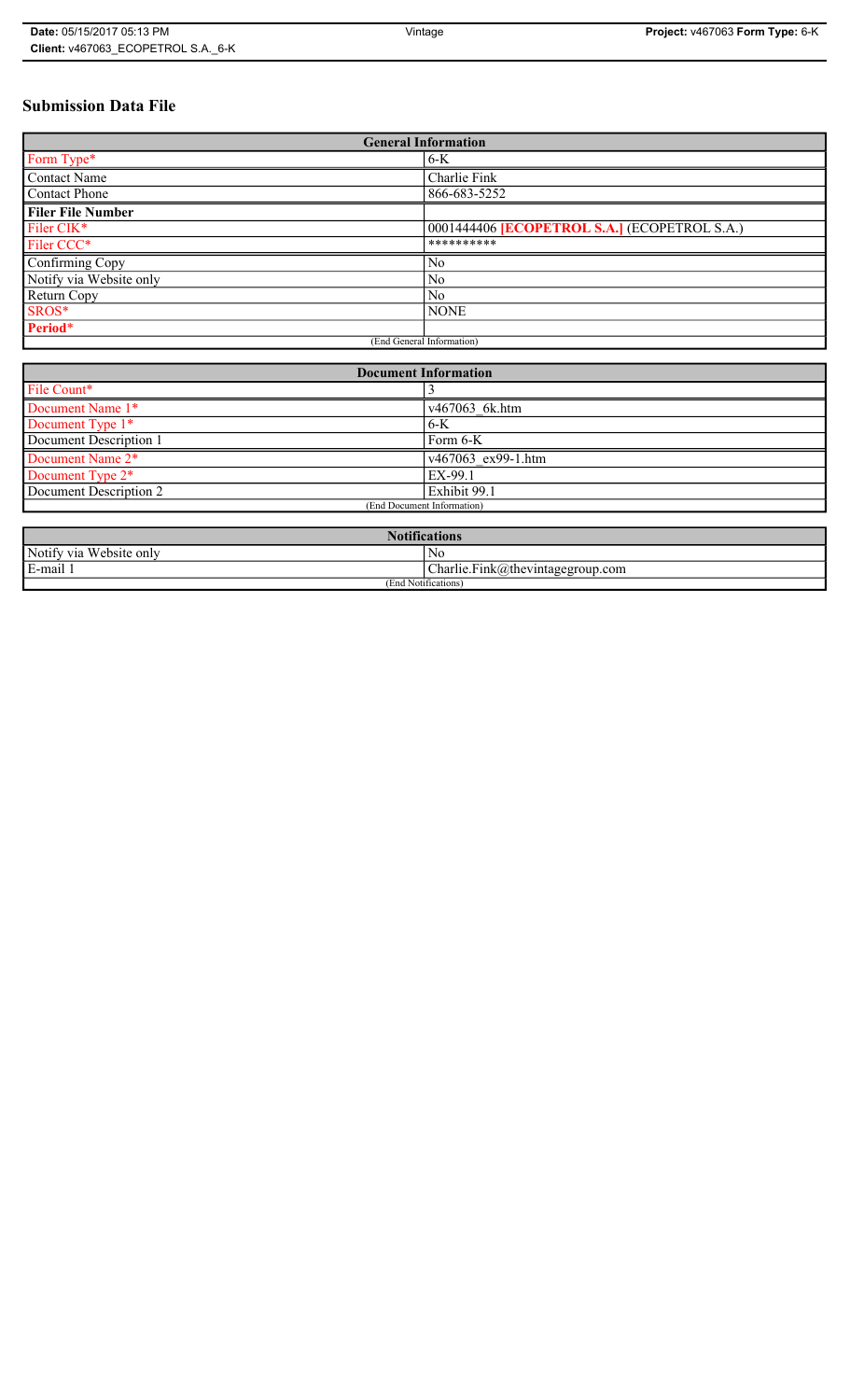#### **UNITED STATES SECURITIES AND EXCHANGE COMMISSION Washington, D.C. 20549**

#### **FORM 6-K**

#### **REPORT OF FOREIGN PRIVATE ISSUER PURSUANT TO RULE 13a-16 OR 15d-16 UNDER THE SECURITIES EXCHANGE ACT OF 1934**

For the month of May, 2017 Commission File Number 001-34175

ECOPETROL S.A.

(Exact name of registrant as specified in its charter)

N.A.

(Translation of registrant's name into English)

COLOMBIA

(Jurisdiction of incorporation or organization)

Carrera 13 No. 36 – 24

BOGOTA D.C. – COLOMBIA (Address of principal executive offices)

Indicate by check mark whether the registrant files or will file annual reports under cover of Form 20-F or Form 40-F.

Form 20-F  $\boxtimes$  Form 40-F  $\Box$ 

Indicate by check mark if the registrant is submitting the Form 6-K in paper as permitted by Regulation S-T Rule 101(b)(1)

 $Yes \Box$  No  $\boxtimes$ 

Indicate by check mark if the registrant is submitting the Form 6-K in paper as permitted by Regulation S-T Rule 101(b)(7)

 $Yes \Box$  No  $\boxtimes$ 

Indicate by check mark whether the registrant by furnishing the information contained in this form is also thereby furnishing the information to the Commission pursuant to Rule 12g3-2(b) under the Securities Exchange Act of 1934.

 $Yes \Box$  No  $\boxtimes$ 

If "Yes" is marked, indicate below the file number assigned to the registrant in connection with Rule 12g3-2(b): 82- N/A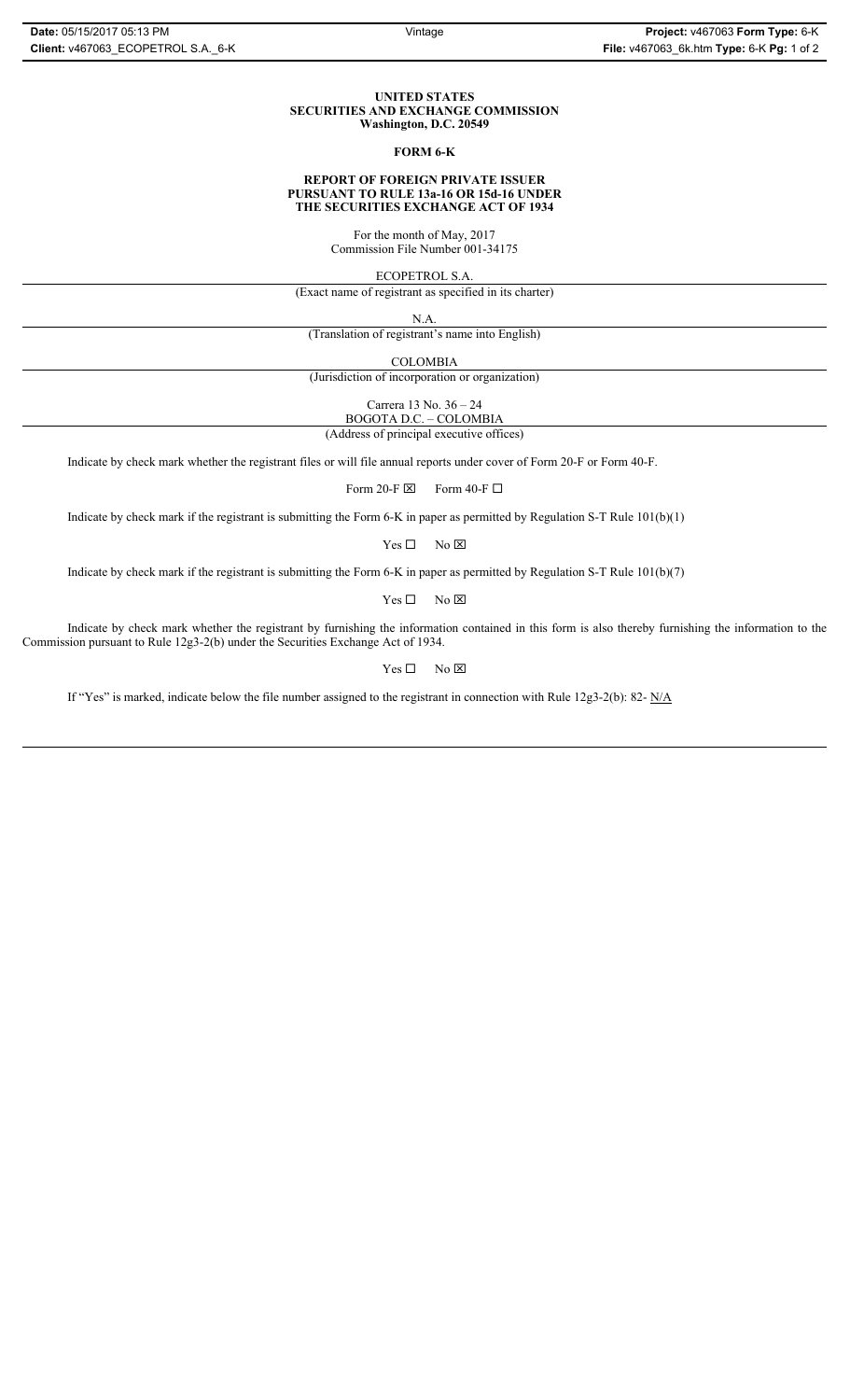# **SIGNATURES**

Pursuant to the requirements of the Securities Exchange Act of 1934, the registrant has duly caused this report to be signed on its behalf by the undersigned, thereunto duly authorized.

Ecopetrol S.A.

By: /s/ María Fernanda Suárez Name: María Fernanda Suárez Title: Chief Financial Officer

Date: May 15, 2017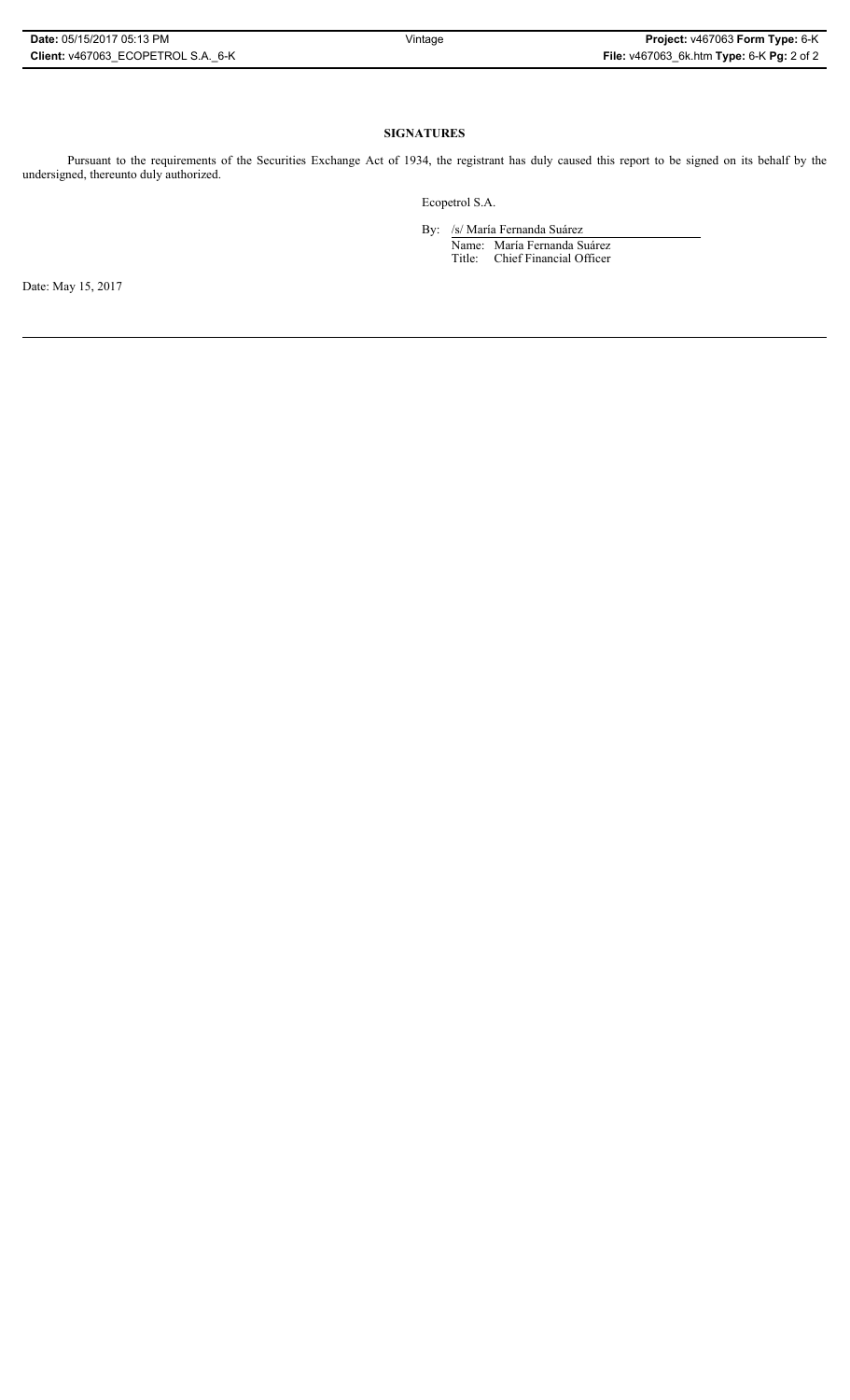

**Exhibit 99.1**



**MATERIAL INFORMATION** 

## **Ecopetrol Business Group presents First Quarter 2017 Results**

- x **Group´s net income in the first quarter was COP 886 billion, which represents an increase of 144% versus the same quarter of 2016.**
- x **The operational excellence of the quarter was reflected on an Ebitda of COP 5.8 trillion, the highest of the last two years, reaching an Ebitda margin of 43.5% and a solid cash position of COP 17. 5 trillion.**
- x **The successful exploratory wells Gorgon-1 and Purple Angel -plus Kronos (2015)- in the Colombian Caribbean Offshore suggest the existence of a new gas province in that zone.**

Bogotá, May 11, 2017. Ecopetrol S.A. (BVC: ECOPETROL; NYSE: EC) today announced the Business Group's financial results for the first quarter of 2017, prepared and presented in billions of Colombian pesos (COP) in accordance with International Financial Reporting Standards (IFRS) applicable in Colombia.

#### **Table 1: Consolidated Financial Results - Ecopetrol Business Group**

|                                                       | B        |           | D             |              |
|-------------------------------------------------------|----------|-----------|---------------|--------------|
| <b>COP Billion</b>                                    | 1O 2017* | $102016*$ | $\Delta$ (\$) | $\Delta$ (%) |
| <b>Total Sales</b>                                    | 13,371   | 10,485    | 2,886         | 27.5%        |
| <b>Operating Profit</b>                               | 3,299    | 1,599     | 1,700         | 106.3%       |
| Net Income Consolidated                               | 1,073    | 611       | 462           | 75.6%        |
| Non-Controlling Interests                             | (187)    | (248)     | 61            | $(24.6)\%$   |
| <b>Net Income Attributable to Owners of Ecopetrol</b> | 886      | 363       | 523           | $144.1\%$    |
| <b>EBITDA</b>                                         | 5,813    | 4,137     | 1.676         | 40.5%        |
| <b>EBITDA Margin</b>                                  | 43.5%    | 39.5%     |               |              |

\* Figures are not audited. They are included for illustrative purposes only.

Figures in this report are not audited. They are expressed in billions of Colombian pesos (COP) or million US dollars (USD); thousands of barrels of oil equivalent per day (mboed) o tons; and are so noted where applicable.

For presentation purposes some figures in this report were rounded to the nearest decimal.

#### **In the opinion of Ecopetrol S.A. CEO Juan Carlos Echeverry G.:**

"Ecopetrol had an outstanding first quarter of 2017. We feel confident in our corporate strategy and the results we have obtained. We have overcome challenges to achieve profitable and safe operations as reflected in our financial results.

During the quarter, Ecopetrol had three important achievements in its exploration campaign: the Purple Angel and Gorgon-1 discoveries on the Colombian coast, and Boranda in the Middle Magdalena Valley, all of which demonstrate our commitment to operational excellence.

Operational and financial results were outstanding: our EBITDA margin of 43.5% is one of the highest in the industry, and we have a solid cash position of COP 17.5 trillion. These results reflect: i) greater efficiency and cost reductions through the Transformation Plan, ii) capital discipline, and iii) better crude prices and margins versus Brent.

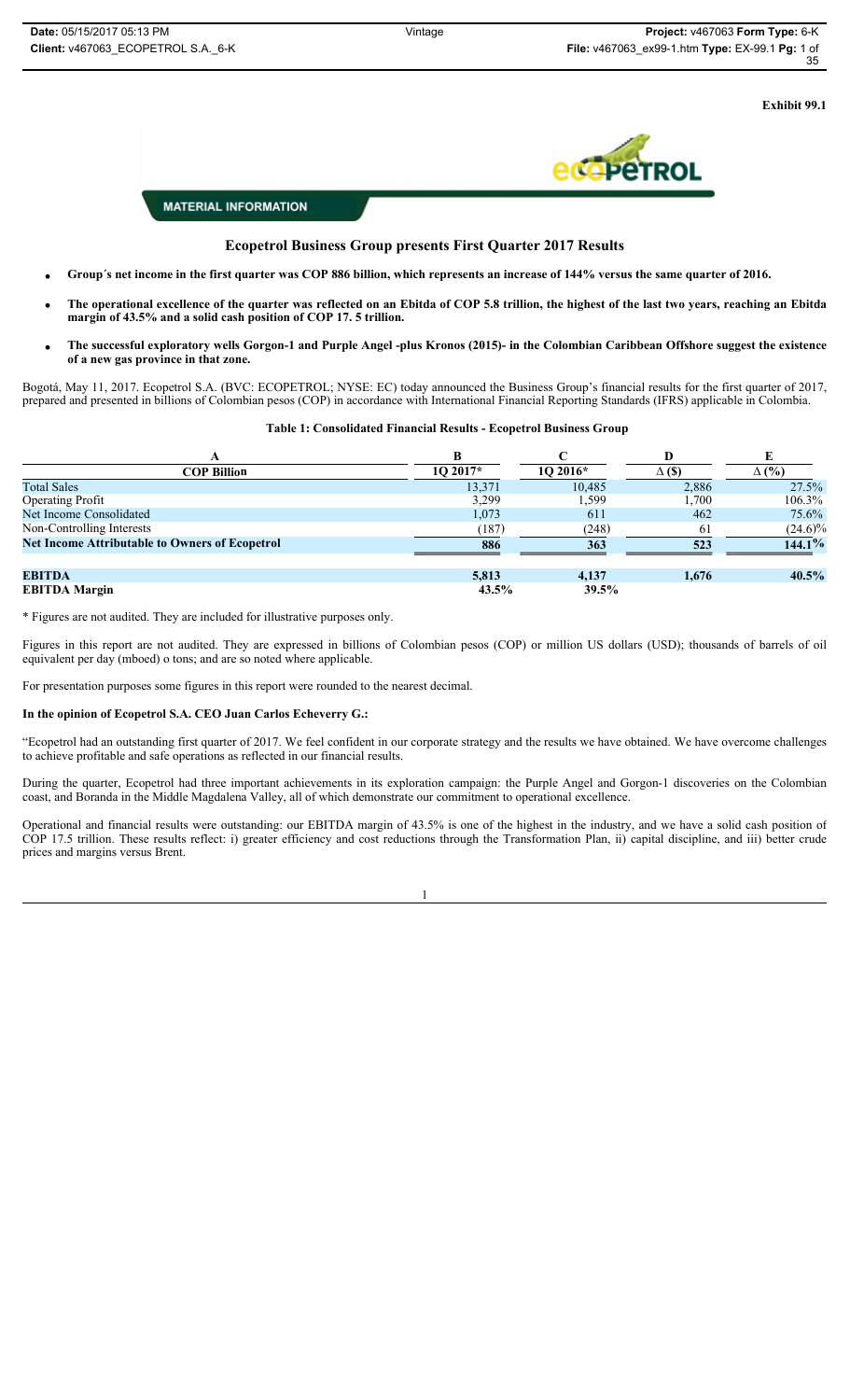

Average production was 712 thousand barrels of oil equivalent per day. During the year, public order situations and operational events have occurred, such as the temporary closure of the Caño Limón - Coveñas oil pipeline, which negatively impacted our production. The pipeline returned to normal on April 7. We also note the positive performance of Hocol and Ecopetrol America, which significantly contributed to all the subsidiaries' increasing their production by 23% versus the first quarter of 2016.

Reficar completed tests of four additional plants, for a total of 25 units, 74% of the refinery's 34 units. The Barrancabermeja refinery saw stable operations, establishing itself as an efficient and profitable refinery.

Sales strategy helped capture market opportunities for international sales, generating a significant improvement in Ecopetrol's export basket. For the quarter, the spread of the crude basket versus Brent was -8.30 dollars, 1.80 dollars better than the same period in 2016.

The transport segment has consolidated its business integration. The reversion of the Bicentenario oil pipeline was completed, allowing it to carry crude from the Caño Limón field and thus mitigate the impact of eventual closures of the Caño Limón - Coveñas pipeline. During the quarter, successful tests were carried out of the transport of heavy crude at 600 centistokes (a measurement of viscosity), and we will continue with the goal of extending this capacity to other oil pipeline systems.

Structural savings during the quarter totaled COP 150 billion; the savings goal for the year is COP 740 billion. We highlight savings of COP 52 billion from the lower dilution cost for heavy crudes.

Ecopetrol remains focused on being a profitable company, committed to the country's development and care for the environment. We will continue to follow our strategic plan as a road map for delivering remarkable results aimed at value creation and sustainability."

 $\overline{\mathcal{L}}$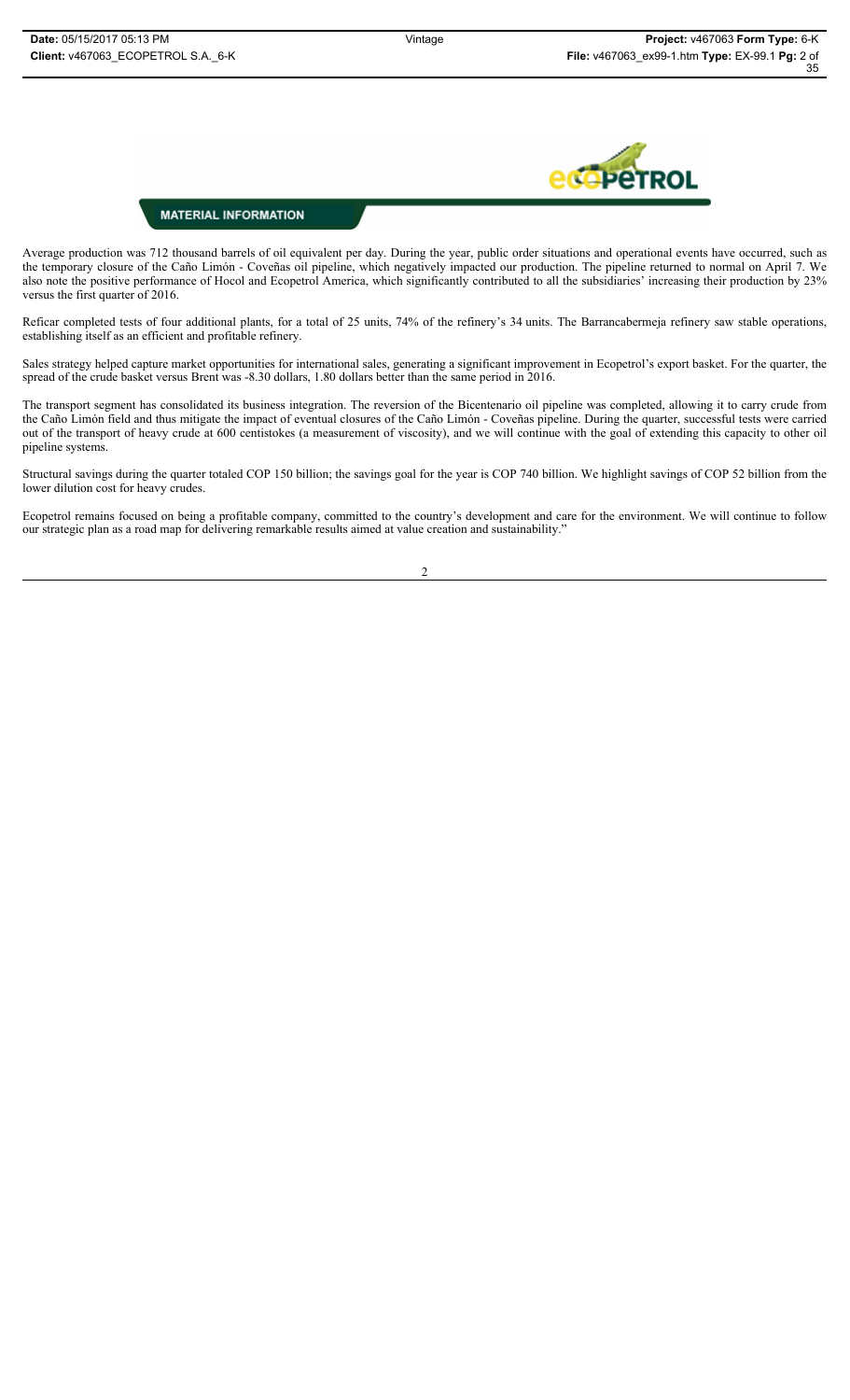

# **Ecopetrol Business Group presents First Quarter 2017 Results**

| Ι.            | <b>Consolidated Financial Results</b>                                                            |    |
|---------------|--------------------------------------------------------------------------------------------------|----|
| a.            | Sales Volumes                                                                                    |    |
| $\mathbf b$ . | Price Behavior: Crude, Products and Natural Gas                                                  |    |
| c.            | <b>Income Statement</b>                                                                          |    |
| d.            | <b>Balance Sheet</b>                                                                             |    |
| e.            | Results by Segment                                                                               | 10 |
| f.            | Filing of the 20F report for the fiscal year ended December 31, 2016                             | 12 |
| g.            | Results of Initiatives to Reduce Costs and Expenses                                              | 12 |
| П.            | <b>Operating Results</b>                                                                         | 13 |
| a.            | Investments                                                                                      | 13 |
| $\mathbf b$ . | Exploration                                                                                      | 13 |
| c.            | Production                                                                                       | 14 |
| $d_{\cdot}$   | Transport                                                                                        | 17 |
| e.            | Refining                                                                                         | 18 |
| Ш.            | Organizational Consolidation, Corporate Responsibility and Corporate Governance (Ecopetrol S.A.) | 20 |
| a.            | Organizational consolidation                                                                     | 20 |
| $b$ .         | <b>Corporate Responsibility</b>                                                                  | 20 |
| IV.           | Presentations on Quarterly Results                                                               | 21 |
| V.            | <b>Ecopetrol Group Appendices</b>                                                                | 22 |
| VI.           | Appendices on Results of Subordinated Companies and Equity Interests                             | 27 |
| VII.          | <b>Business Group Debt</b>                                                                       | 35 |
|               |                                                                                                  |    |

#### 3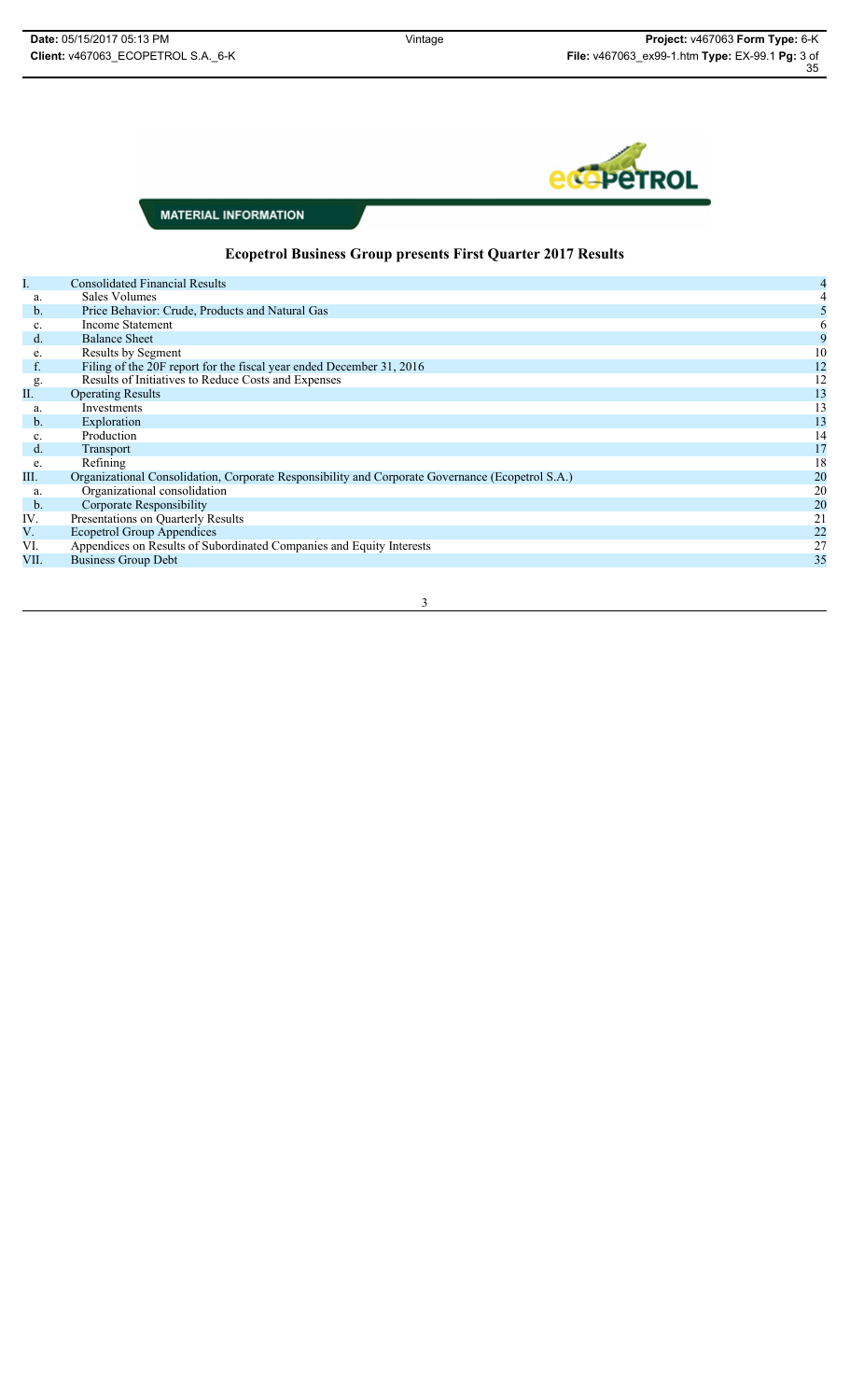# **edd PetROL**

## **MATERIAL INFORMATION**

## **I. Consolidated Financial Results**

## **a. Sales Volumes**

| A                                  | B       | $\mathbf C$ | D            |
|------------------------------------|---------|-------------|--------------|
| <b>Local Sales Volume (mboed)</b>  | 1O 2017 | 10 2016     | $\Delta$ (%) |
| Crude Oil                          | 12.4    | 15.8        | $(21.5)\%$   |
| Natural Gas                        | 72.0    | 86.8        | $(17.1)\%$   |
| Gasoline                           | 109.2   | 106.5       | 2.5%         |
| <b>Medium Distillates</b>          | 146.3   | 139.7       | $4.7\%$      |
| LPG and Propane                    | 18.1    | 16.8        | $7.7\%$      |
| Fuel Oil                           | 8.4     | 6.9         | 21.7%        |
| Industrial and Petrochemical       | 18.8    | 19.7        | $(4.6)\%$    |
| <b>Total Local Sales</b>           | 385.2   | 392.2       | $(1.8)\%$    |
| <b>Export Sales Volume (mboed)</b> | 10 2017 | 10 2016     | Cambio $%$   |
| Crude Oil                          | 439.8   | 463.5       | $(5.1)\%$    |
| Products                           | 113.3   | 131.4       | $(13.8)\%$   |
| Natural Gas                        | 5.9     | 1.6         | 268.8%       |
| <b>Total Export Sales</b>          | 559.0   | 596.5       | $(6.3)\%$    |
| <b>Total Sales Volume (mboed)</b>  | 944.2   | 988.7       | $(4.5)\%$    |

The Business Group's crude production fell 25 mboed in the first quarter of 2017 compared with the first quarter of last year, which led to a decline in volumes sold. Sale volume was 944.2 mboed, representing approximately 95.5% of total sales in the first quarter of 2016. 40.8% of total sales was delivered to the domestic market and the remaining 59.2% to the international market.

Colombian market: Local sales in the first quarter of 2017 were 385.2 mboed, representing the same share of total sales as in the first quarter of 2016. Highlights included:

- Higher diesel sales, given the higher demand in the mining sector and the recovery of oil services operations in the country, as well as increased sales of gasoline due to a reduction in the ethanol mix from 8% to 6%.
- x Increased sales of fuel oil due to the recovery of the marine diesel market and better quality specifications of the product.
- Lower gas sales for thermal power generation due to the absence of the El Niño phenomenon, which supported the demand for natural gas in the first four months of the previous year.

It is important to note that a portion of the diesel production of Reficar began to be sold in the local market, reducing the need for imports.

International market: Volumes exported in the first quarter of 2017 were 559 mboed, a decrease of 6.3% as compared to the first quarter of 2016. This performance is largely explained by:

- Lower crude exports due to interruptions in the availability of the Caño Limón Coveñas oil pipeline.
- Lower exports of fuel oil due to less production in the Barrancabermeja refinery that is delivering products that are more valuable.
- The strategy implemented to increase sales to thermal power generation clients located in the Free Trade Zone, based on the competitiveness of natural gas price.

 $\Delta$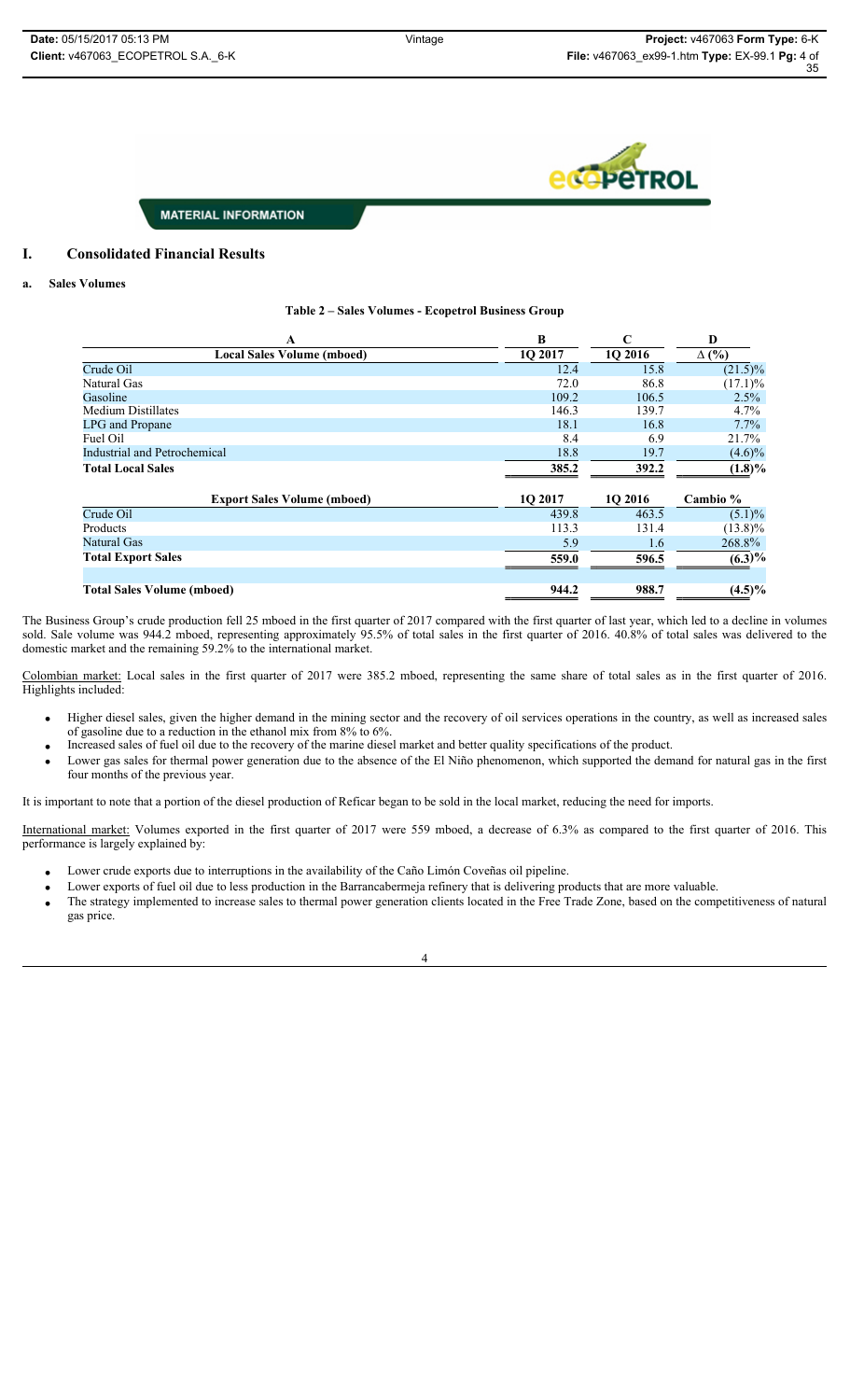

#### **Table 3 – Export Destinations - Ecopetrol Business Group**

| A                           | B       | $\mathbf C$ | D            |
|-----------------------------|---------|-------------|--------------|
| Crude (mbod)                | 1Q 2017 | $1Q\,2016$  | $\Delta$ (%) |
| Asia                        | 101.4   | 77.9        | 23.0%        |
| U.S. Gulf Coast             | 115.8   | 202.1       | 26.3%        |
| <b>U.S. West Coast</b>      | 62.6    | 55.2        | 14.2%        |
| U.S. East Coast             | 42.8    | 16.4        | 9.7%         |
| Europe                      | 20.9    | 59.9        | 4.7%         |
| Central America / Caribbean | 62.3    | 29.1        | 14.2%        |
| South America               | 0.0     | 11.9        | $0.0\%$      |
| Other                       | 34.0    | 11.0        | 7.7%         |
| <b>Total</b>                | 439.8   | 463.5       | 100.0%       |
| <b>Products (mboed)</b>     | 1Q 2017 | 1Q 2016     | $\Delta$ (%) |
| Asia                        | 20.3    | 8.4         | 18.0%        |
| U.S. Gulf Coast             | 10.7    | 27.0        | 9.4%         |
| <b>U.S. West Coast</b>      | 0.0     | 19.8        | $0.0\%$      |
| U.S. East Coast             | 14.2    | 21.3        | 12.5%        |
| Europe                      | 6.9     | 0.4         | 6.1%         |
| Central America / Caribbean | 43.2    | 34.9        | 38.1%        |
| South America               | 16.2    | 5.8         | 14.3%        |
| Other                       | 1.9     | 13.8        | 1.6%         |
| <b>Total</b>                | 113.3   | 131.4       | 100.0%       |

Note: Information subject to change after the close of the quarter, as some destinations are reclassified according to the end result of the exports

Crude: In the first quarter of 2017, Ecopetrol decided to increase its share of exports to the Asian market in order to benefit from the higher demand for crude observed in this region. It also saw a larger share of exports to the markets in the east and west coast of the United States, increasing direct sales to refiners with long-term contracts and new clients. This resulted in lower share of exports to the US Gulf and European markets.

Products: To capture the increased demand in Asia for marine fuels and take advantage of the lower availability of bottoms associated with fewer exports from Russia, Ecopetrol decided to increase its share of exports to that market. For Reficar products, we directed our exports of naphtha to South America to take advantage of the petrochemical markets in Brazil and diesel to the Caribbean and Central America, seeking higher sales prices for our products.

## **b. Price Behavior: Crude, Products and Natural Gas**

#### **Table 4 – Average Prices for Benchmark Crudes**

| $\overline{1}$ |         |                            |       |
|----------------|---------|----------------------------|-------|
| <b>USD/Bl</b>  | 1Q 2017 | 1O 2016                    | (% )  |
| <b>Brent</b>   | 54.6    | 200<br>ے. ر ر              | 55.1% |
| WTI            | 51.8    | 22 <sub>1</sub><br>- J.J.U | 54.2% |

Source: Platts and Bloomberg.

#### **Table 5 – Average Weighted Sales Price - Ecopetrol Business Group**

| <b>USD/Bl</b>                  | 10 2017 | 10 2016 | $\Delta$ (%) | Volume<br>(mboed)<br>4Q 2016 |
|--------------------------------|---------|---------|--------------|------------------------------|
| Crude Oil Basket               | 46.3    | 25.1    | 84.5%        | 452.2                        |
| <b>Refined Products Basket</b> | 61.4    | 41.6    | 47.6%        | 414.1                        |
| Natural Gas Basket             | 23.3    | 25.0    | (6.8)%       | 77.9                         |
|                                |         |         |              | 944.2                        |

5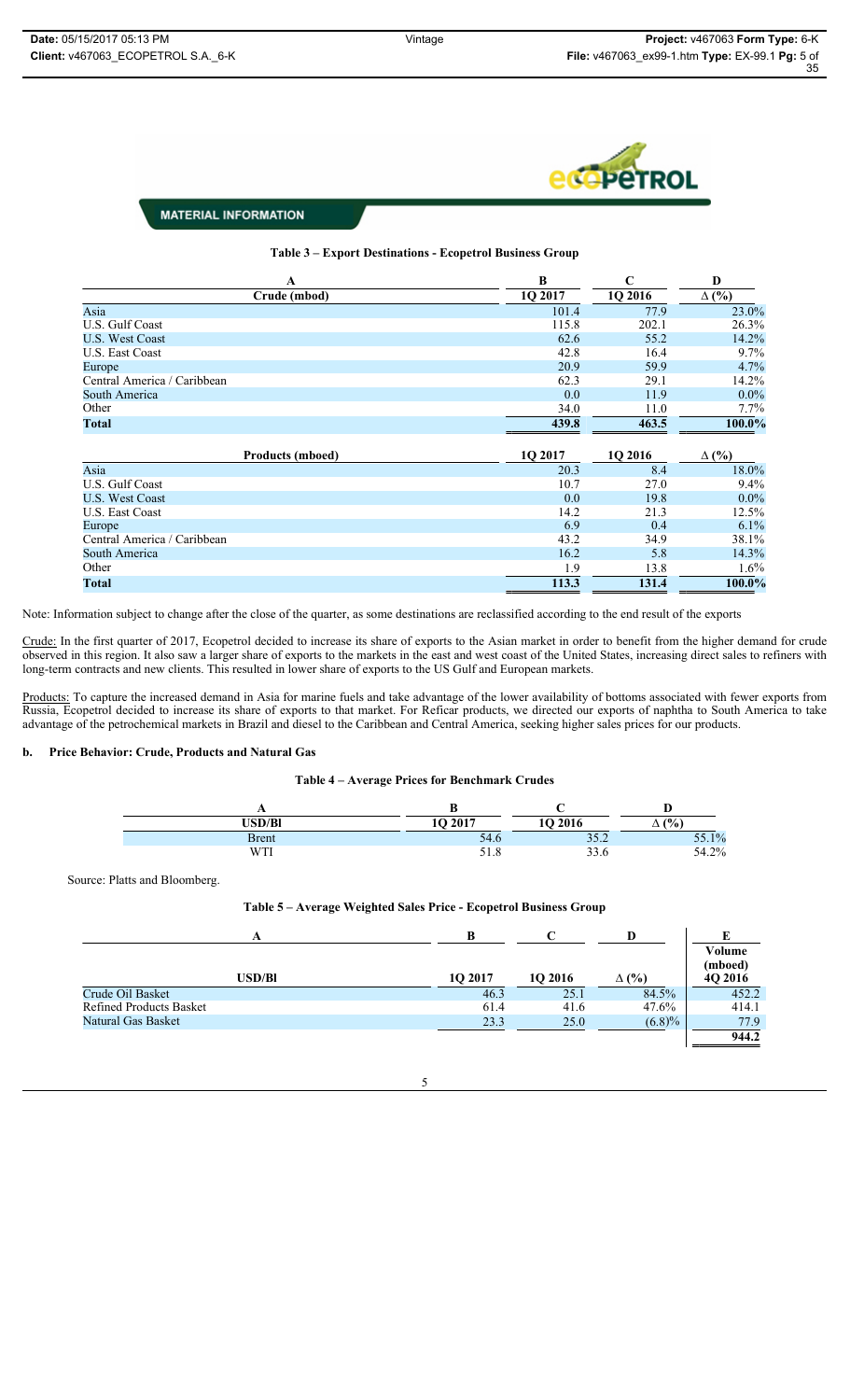

Crude: In the first quarter of 2017 Ecopetrol obtained lower discounts versus Brent in its selling prices for heavy and intermediate crude, strengthening the crude sales basket by 1.8 USD/Bl as compared to results from the first quarter of 2016 (crude basket spread vs. Brent: 1Q 2017: -8.3 USD/Bl vs. 1Q 2016: -10.1 USD/Bl). The result is explained by: i) the strategy of selling to markets that generate higher value, ii) the effects of the production cuts in OPEC countries, iii) higher Asian demand, and iv) lower supply from Canada.

Products: The basket for refined products remained almost unchanged and was in line with the recovery in international prices, supported by higher demand for refined products, principally medium distillates, due to the reactivation of the mining industry worldwide and good gasoline margins observed at the beginning of the year.

Natural Gas: Natural gas sales prices are consistent with market structures and current contracts. Prices were lower compared to the first quarter of 2016, given that during that period, to cover electricity generation during the El Niño phenomenon, contracts with the thermal power sector were set under a specific regulation.

### **c. Income Statement**

Earnings for the first quarter were COP 886 billion, as compared to COP 363 billion during the same period of the previous year. The higher international benchmark prices and optimizations achieved through the Transformation Plan allowed the Business Group to obtain a quarterly EBITDA of COP 5.81 trillion, the highest of the past two years, and an EBITDA margin of 43.5%, versus 39.5% during the same period of the previous year.

#### **Table 6 – Income Statement – Ecopetrol Business Group**

| A                                                     | B        | $\mathbf C$ | D             | E            |
|-------------------------------------------------------|----------|-------------|---------------|--------------|
| <b>COP Billion</b>                                    | 1Q 2017* | $1Q\,2016*$ | $\Delta$ (\$) | $\Delta$ (%) |
| <b>Local Sales</b>                                    | 6,716    | 6,032       | 684           | 11.3%        |
| <b>Export Sales</b>                                   | 6,655    | 4,453       | 2,202         | 49.4%        |
| <b>Total Sales</b>                                    | 13,371   | 10,485      | 2,886         | 27.5%        |
| DD&A Costs                                            | 2,022    | 1,642       | 380           | 23.1%        |
| <b>Variable Costs</b>                                 | 5,401    | 4,306       | 1,095         | 25.4%        |
| <b>Fixed Costs</b>                                    | 1,723    | 1,498       | 225           | 15.0%        |
| <b>Cost of Sales</b>                                  | 9,146    | 7,446       | 1,700         | 22.8%        |
| <b>Gross Profits</b>                                  | 4,225    | 3,039       | 1,186         | $39.0\%$     |
| <b>Operating Expenses</b>                             | 926      | 1,440       | (514)         | $(35.7)\%$   |
| <b>Operating Income</b>                               | 3,299    | 1,599       | 1,700         | $106.3\%$    |
| Financial Income (Loss)                               | (1,019)  | (136)       | (883)         | 649.3%       |
| Share of Profit of Companies                          | 31       | (27)        | 58            | $(214.8)\%$  |
| <b>Income Before Income Tax</b>                       | 2,311    | 1,436       | 875           | $60.9\%$     |
| Provision for Income Tax                              | (1,238)  | (825)       | (413)         | $50.1\%$     |
| <b>Net Income Consolidated</b>                        | 1,073    | 611         | 462           | $75.6\%$     |
| Non-Controlling Interests                             | (187)    | (248)       | 61            | $(24.6)\%$   |
| <b>Net Income Attributable to Owners of Ecopetrol</b> | 886      | 363         | 523           | $144.1\%$    |
| <b>EBITDA</b>                                         | 5,813    | 4,137       | 1,676         | 40.5%        |
| <b>EBITDA Margin</b>                                  | 43.5%    | 39.5%       |               |              |

\* These values are presented solely for illustration purposes. Unaudited.

6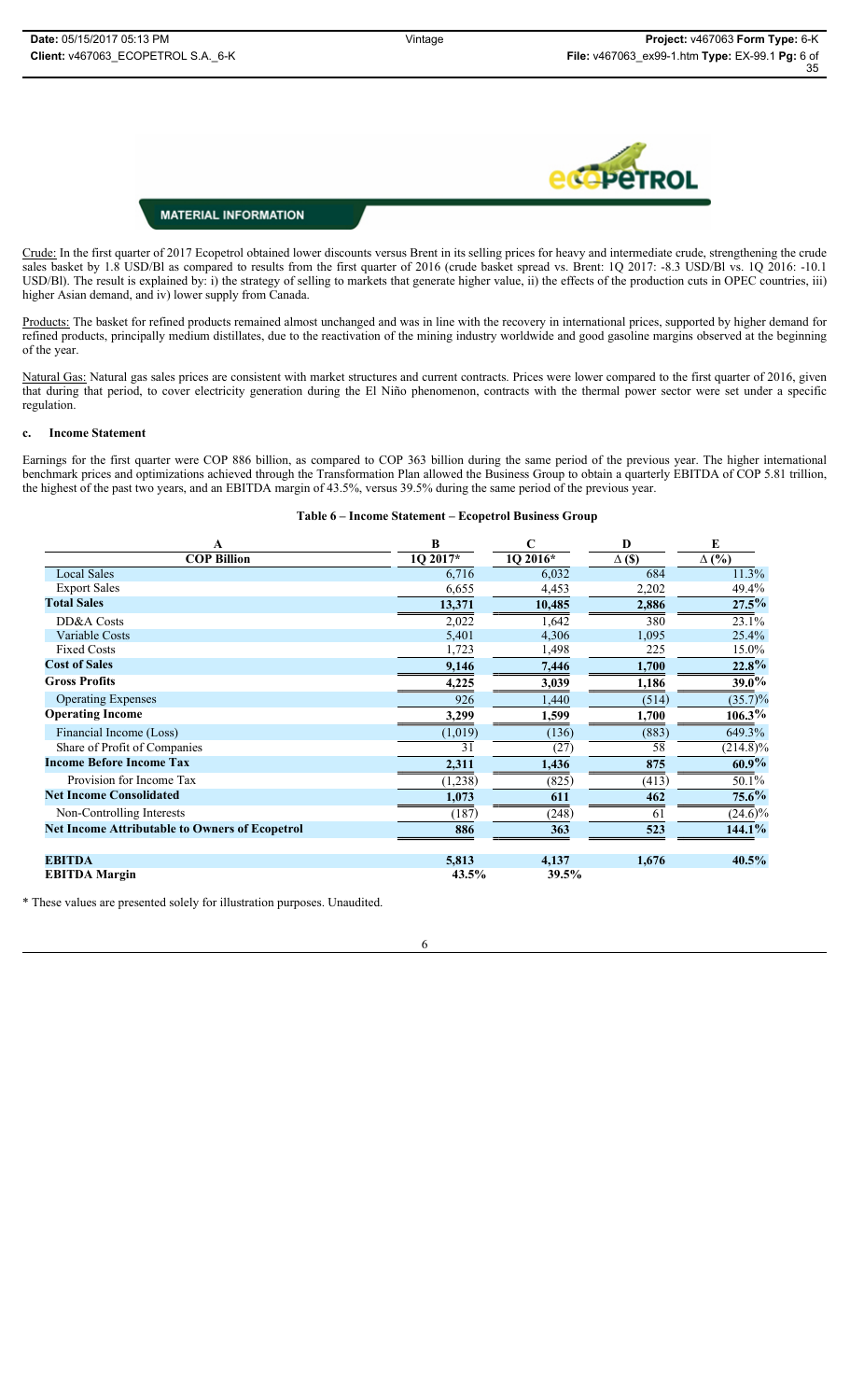

Sales revenue for the first quarter of 2017, as compared to the same period the previous year, was up 27.5% (+COP 2.89 trillion), as a combined result of:

- a) Higher prices for the weighted average ba sket of crude, gas and products, which were up USD 19/Bl (+COP 4.81 trillion), largely reflecting the price behavior of the Brent crude benchmark.
- b) A lower average exchange rate on revenue earned, from COP 3,239/USD (1Q 2016) to COP 2,873/USD (1Q 2017), negatively impacting total revenue (-COP 1.14 trillion).
- c) Lower sales volume effect (-COP 451 billion):
	- Lower volume of crude sales (-27 mbod), down COP 318 billion due mainly to lesser availability of the transport systems as a result of attacks on the Caño Limón Coveñas oil pipeline.
	- Lower volume of refined and petrochemical product sales (-7 mboed), down COP 25 billion due to the combined effect of: i)adding value to short residue (feedstock of fuel oil) in higher value streams, allowing higher middle distillate yields, and ii) increased fuel volumes due to the entry into operation of all of the Reficar units and a larger automobile fleet in the domestic market.
	- Lower volumes of gas sales (-10 mboed), down COP 108 billion given the country's lower thermal demand due to the end of the El Niño phenomenon.
	- Lower revenue from transport services, down COP 325 billion, due to the following:
		- In the first quarter of 2016, the Company earned revenue from services provided to Pacific E&P for the Rubiales field; once the contract reverted in July 2016, those services were no longer invoiced to third parties.
		- Lower volumes transported, due to the nationwide production decline.
		- A lower average exchange rate on fees denominated in dollars.

**Cost of sales** in the first quarter of 2017 rose 22.8% (+COP 1.70 trillion), versus the same period the previous year, as a result of the following:

- **Depreciation and amortization:** Up 23.1% (+COP 380 billion), due largely to:
	- Entry into operation of all of the Reficar units.
		- o Greater depreciation at Ecopetrol America Inc. resulting from the start of operations of the Gunflint field in August 2016.
	- o Incorporation of fewer reserves in 2016 versus 2015 and lower production volume.
	- x **Variable costs:** Increase of 25.4% (+COP 1.1 trillion):
		- o Higher cost of purchases of crude, gas and products (+COP 1.74 trillion), which was the net effect of:
			- Average price effect of domestic purchases and imports of crude and products, totaling +COP 2.48 trillion.
				- A lower average exchange rate on purchases (-COP 587 billion), from COP 3,248/USD (1Q 2016) to COP 2,922/USD (1Q 2017).
				- Purchase volumes (-COP 159 billion): i) lower fuel imports (-COP 408 billion, -30 mboed) at Reficar and Ecopetrol due to the start of operations of the new refinery, ii) higher imports of crude (+COP 415 billion, +43 mbod) at Reficar for its operations, iii) fewer purchases of diluting agent (-COP 54 billion) associated with lower production and optimizations implemented by the Transformation Plan (-4 mbod), and iv) fewer purchases of petrochemicals and other products (-COP 112 billion).
		- o Lower cost of transport services (-COP 70 billion) due to optimized use of tanker cars at Ecopetrol and Hocol S.A.
		- o Change in inventory (-COP 516 billion), largely due to the accumulation of inventory at Ecopetrol given the transport restrictions in the Caño Limón Coveñas oil pipeline.

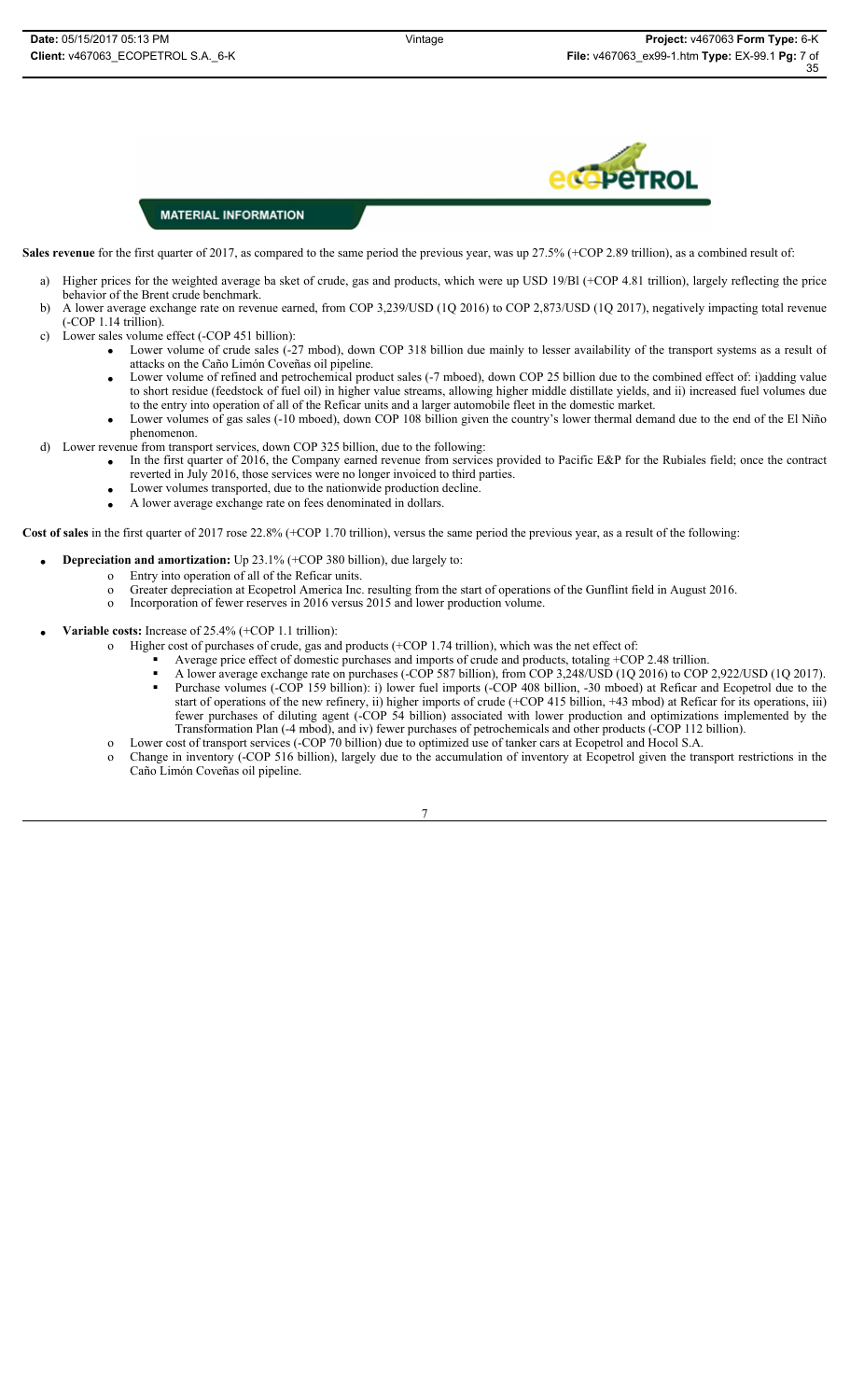

- **Fixed costs:** Up 15% (+COP 225 billion):
	- o Increase in maintenance costs (+COP 145 billion) primarily at the Caño Sur, La Cira-Infantas, Castilla and Chichimene fields, with the reversion of the Rubiales field (given that in 1Q16 Ecopetrol S.A. did not hold a 100% interest), and scheduled maintenance at Reficar and subsidiaries in the transport segment.
	- o Increased labor costs (+COP 133 billion) caused largely by the payment of variable compensation in 2017.
	- o Other items, particularly optimizations achieved by implementation of our Transformation Plan.

In the first quarter of 2017, the results were negatively affected by COP 9 billion due to attacks on infrastructure. This included the repair of transport systems, the removal of illegal connections, the reconnection of oil pipeline operations and the decontamination of areas.

Gross margin in the first quarter of 2017 was 31.6%, as compared to 29% in the same quarter the previous year, due to higher international oil prices and costreduction efforts implemented by the Company.

**Operating expenses**, including exploration expenses, fell 35.7% (-COP 514 billion), largely due to: i) the drop in the wealth tax expense, given the rate reduction (1% in 2016 to 0.4% in 2017), ii) lower environmental provisions for projects, and iii) lower exploratory expenses as a result of fewer dry wells recorded during the period and less seismic activity.

**Net financial income (non-operational)** showed a change of -COP 883 billion, represented by an expense of COP 1.02 billion in the first quarter of 2017, versus -COP 136 billion the first quarter of the previous year, as a net result of:

- a) Change in the result due to exchange rate differences (-COP 1.07 trillion): A loss was posted (-COP 449 billion) in the first quarter of 2017, versus a gain (+COP 625 billion) during the same period the previous year. This difference was due to the negative impact of the 3.8% appreciation in the Colombian peso versus the dollar in the net asset position in dollars in 2017. In contrast, the 3.8% appreciation of the Colombian peso versus the dollar in the first quarter of 2016 had a positive impact in our consolidated result given that we had a net liability position in dollars in 2016.
- b) Lower net interest expense (COP 63 billion), primarily due to: i) higher financial returns given the Company's liquidity position, ii) lower interest rate on local loans indexed to the Consumer Price Index (CPI), iii) positive effect of the decline in the exchange rate on interest associated with our foreigncurrency debt, partially offset by iv) the recognition of interest on the Reficar's debt, a portion of which was capitalized in early 2016.
- c) Positive change (+COP 106 billion) in hedging activities involving exchange rate derivatives executed by Ocensa upon posting gains of COP 70 billion versus a loss of COP 36 billion during the first quarter of the previous year.
- d) Other items (+COP 22 billion).

**Share of profit of companies** was up COP 58 billion, largely due to the better results of Equion and Offshore International Group (Savia).

The **effective tax rate** for the first quarter of 2017 was 53.6%, lower than that posted in the first quarter of the previous year (57.5%), primarily due to the lower wealth tax rate, as it is a non-deductible item.

**Net profit** attributable to Company shareholders for the first quarter of 2017 totaled COP 886 billion, as compared to COP 363 billion the same period the previous year.

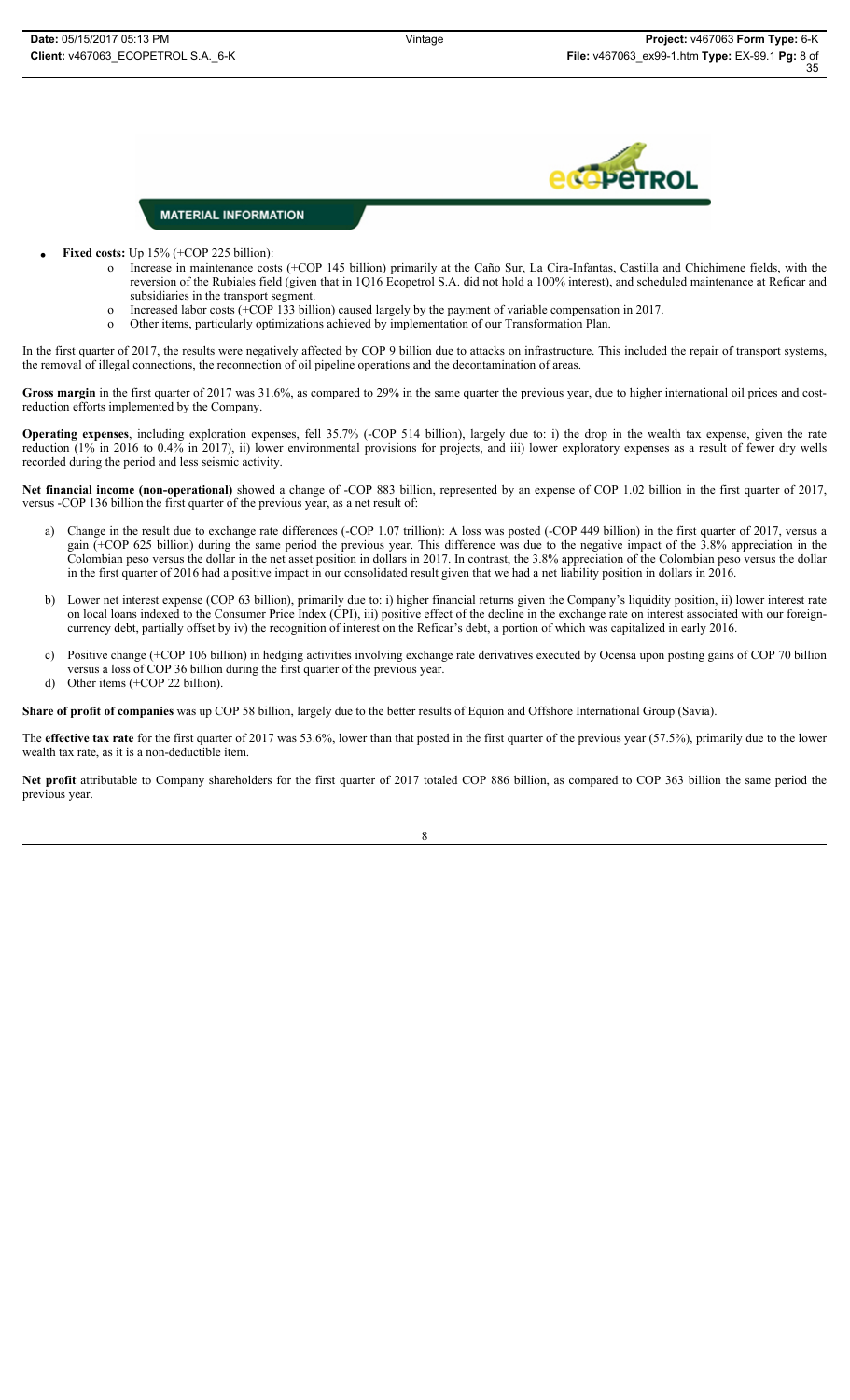# **ecopeTROL**

# **MATERIAL INFORMATION**

**EBITDA** in the first quarter of 2017 was COP 5.81 trillion, the highest of the past eight quarters, with an EBITDA margin of 43.5% as compared to the COP 4.14 trillion of EBITDA (margin of 39.5%) in the first quarter of 2016.

#### **d. Balance Sheet**

#### **Table 7 – Balance Sheet – Ecopetrol Business Group**

| <b>COP Billion</b>                  | March 31, 2017* | December 31, 2016* | $\Delta$ (\$) | $\Delta$ (%) |
|-------------------------------------|-----------------|--------------------|---------------|--------------|
| <b>Current Assets</b>               | 25,417          | 24,129             | .288          | $5.3\%$      |
| Non Current Assets                  | 95,081          | 97,178             | (2,097)       | $(2.2)\%$    |
| <b>Total Assets</b>                 | 120,498         | 121,307            | (809)         | (0.7)%       |
|                                     |                 |                    |               |              |
| <b>Current Liabilities</b>          | 17,081          | 16,387             | 694           | $4.2\%$      |
| Non-Current Liabilities             | 58,000          | 59,601             | (1,601)       | $(2.7)\%$    |
| <b>Total Liabilities</b>            | 75,081          | 75,988             | (907)         | $(1.2)\%$    |
| <b>Equity</b>                       | 45,417          | 45,319             | 98            | $0.2\%$      |
| <b>Total Liabilities and Equity</b> | 120,498         | 121,307            | (809)         | (0.7)%       |

\* These values are presented solely for illustration purposes. Unaudited.

**Assets** declined by COP 809 billion versus the end of 2016, primarily due to the net effect of:

- Lower **property, plant and equipment, natural resources and intangibles** (-COP 2.63 trillion), primarily because of: i) depreciation and amortization posted during the quarter, (ii) negative effect of the conversion of assets of subsidiaries with functional currencies other than the Colombian peso, partially offset by iii) investments made.
- Reduction in the **deferred income tax asset** (-COP 376 billion) generated primarily by differences in the calculation of the income tax provision between taxable and book items.
- x Reduction in **commercial accounts and other accounts receivable** (-COP 317 billion), primarily due to collection of the credit balance from the gasoline and diesel price stabilization fund.
- Increase in **other financial assets** (+COP 2.68 trillion), primarily due to the investment of funds from operating activities associated with higher international benchmark prices and collection of the credit balance from the gasoline and diesel price stabilization fund.
- x Changes in other assets (-COP 175 billion).

Total **liabilities** fell COP 907 billion compared to December 2016, primarily from the effect of:

- Reduction in the Colombian peso value of the group's **debt** (-COP 1.81 trillion), due primarily to the effect of the peso's 3.8% appreciation against the dollar during the first quarter on our foreign currency debt.
- As of March 31, 2017, the group's total debt was COP 50.4 trillion, 87% of which is denominated in foreign currency and 13% in local currency. Of the total foreign currency debt, USD 10.5 billion are financial instruments for natural hedging whose exchange rate valuation affects net equity.
- Reduction in **commercial accounts payable** (-COP 58 billion) explained largely by the combined effect of: i) lower accounts payable to suppliers and withholding at source, offset by ii) an increase in accounts payable due to dividends decreed by Ecopetrol S.A. at the 2017 General Shareholders' meeting, totaling COP 946 billion.
- x Increased **taxes payable** (+COP 784 billion) primarily due to recognition of the wealth tax and the new carbon tax applicable to all oil derivative products starting in 2017.

9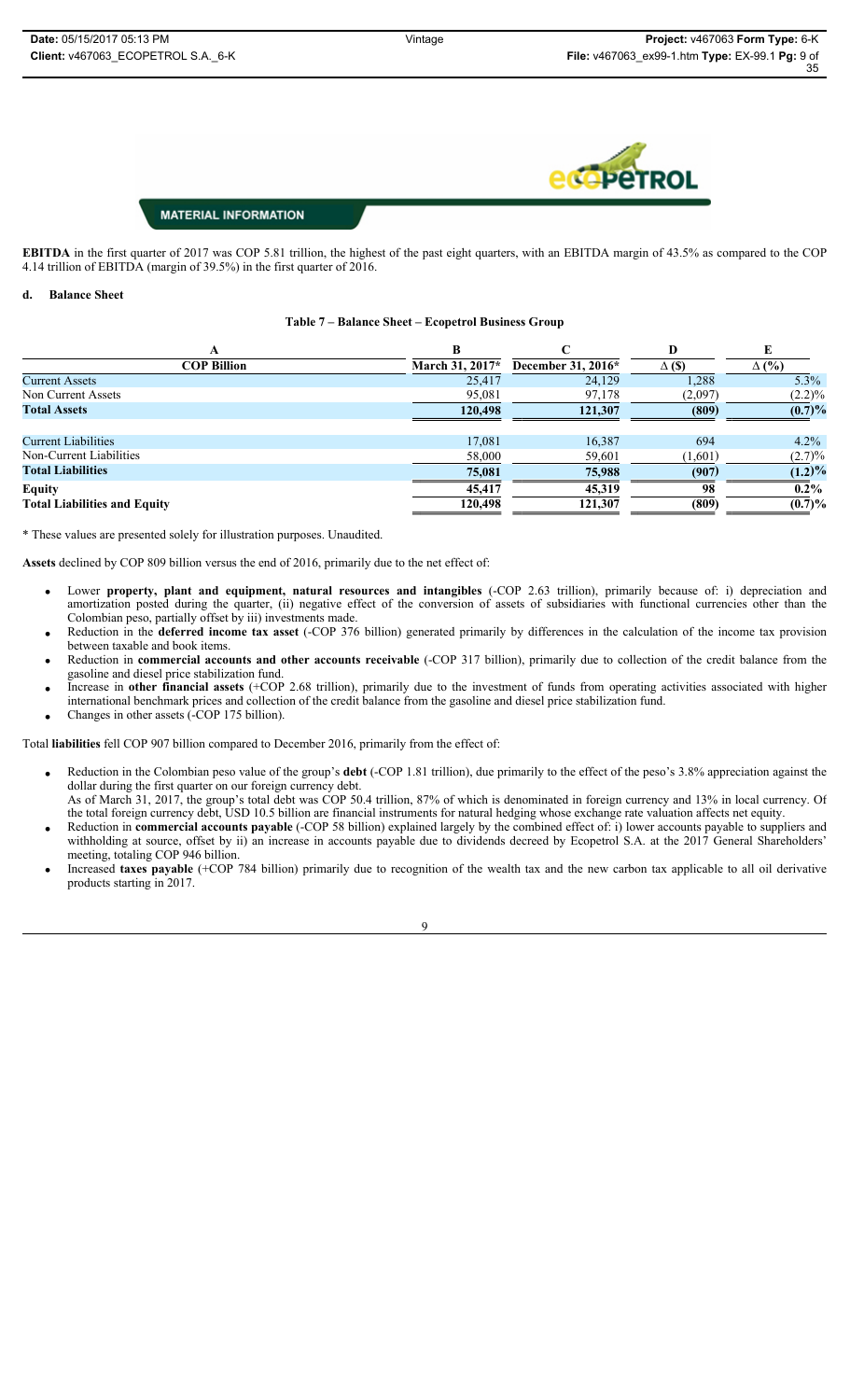

- x Increase in the **deferred income tax liability** (+COP 181 billion) generated primarily by differences in the calculation of the income tax provision between taxable and book items.
- Other changes in liabilities (-COP 3 billion).

Total **net equity** was COP 45.4 trillion, COP 43.8 trillion of which is attributable to Ecopetrol shareholders and COP 1.6 trillion to non-controlling shareholders. This was up COP 98 billion over December 2016, primarily due to the combined effect of: i) the increase due to the quarterly earnings, ii) the gain in cash-flow and net investment hedges, partially offset by iii) the loss due to the conversion to pesos of the assets and liabilities of our subsidiaries with functional currencies other than the Colombian peso, and iv) the transfer to liabilities of dividends payable on 2016 earnings.

#### **e. Results by Segment**

| Table 8 - Income Statement - By Segment |          |          |                       |          |                                       |          |                     |           |                               |          |
|-----------------------------------------|----------|----------|-----------------------|----------|---------------------------------------|----------|---------------------|-----------|-------------------------------|----------|
| A                                       | В        | C        | D                     |          |                                       | G        | н                   |           |                               | K        |
|                                         | E&P      |          | Refining & Petrochem. |          | <b>Transportation &amp; Logistics</b> |          | <b>Eliminations</b> |           | <b>Ecopetrol Consolidated</b> |          |
| <b>COP Billion</b>                      | 1Q 2017* | 1Q 2016* | 1Q 2017*              | 1Q 2016* | 1Q 2017*                              | 1Q 2016* | 1Q 2017*            | 1Q 2016*  | 1Q 2017*                      | 1Q 2016* |
| <b>Total Sales</b>                      | 8,099    | 5,618    | 6,987                 | 5,291    | 2,496                                 | 3,129    | (4,211)             | (3, 553)  | 13,371                        | 10,485   |
|                                         | l.487    | 1,212    | 264                   | 185      | 271                                   | 245      |                     |           | 2,022                         | 1,642    |
| Variable Costs                          | 2,890    | 2,634    | 5,848                 | 4,087    | 114                                   | 114      | (3, 451)            | (2, 529)  | 5,401                         | 4,306    |
| <b>Fixed Costs</b>                      | 1,637    | 1,608    | 382                   | 359      | 406                                   | 468      | (702)               | (937)     | ,723                          | 1,498    |
| <b>Cost of Sales</b>                    | 6,014    | 5,454    | 6,494                 | 4,631    | 791                                   | 827      | (4, 153)            | (3, 466)  | 9,146                         | 7,446    |
| Gross profit                            | 2,085    | 164      | 493                   | 660      | 1,705                                 | 2,302    | (58)                | (87)      | 4,225                         | 3,039    |
| <b>Operating Expenses</b>               | 485      | 801      | 362                   | 565      | 136                                   | 248      | (57)                | (174)     | 926                           | 1,440    |
| <b>Operating Profit</b>                 | 1,600    | (637)    | 131                   | 95       | 1,569                                 | 2,054    |                     | 87        | 3,299                         | 1,599    |
| Financial Income (Loss)                 | (730)    | 123      | (240)                 | (21)     | (49)                                  | (135)    |                     | (103)     | (1,019)                       | (136)    |
| Share of profit of companies            | 27       | (29)     |                       |          |                                       | (2)      |                     |           | 31                            | (27)     |
| Provision for Income Tax                | (468)    | 149      | (110)                 | (211)    | (660)                                 | (763)    |                     |           | (1,238)                       | (825)    |
| <b>Net Income Consolidated</b>          | 429      | (394)    | (215)                 | (133)    | 860                                   | 1,154    |                     | (16)      | 1,073                         | 611      |
| Non-controlling interests               |          |          |                       |          | (187)                                 | (251)    |                     |           | (187)                         | (248)    |
| Net income attributable to owners of    |          |          |                       |          |                                       |          |                     |           |                               |          |
| Ecopetrol                               | 429      | (394)    | (215)                 | (130)    | 673                                   | 903      |                     | (16)      | 886                           | 363      |
|                                         |          |          |                       |          |                                       |          |                     |           |                               |          |
| EBITDA*                                 | 3,321    | 971      | 558                   | 580      | 1,935                                 | 2,499    | (1)                 | 87        | 5,813                         | 4,137    |
| <b>EBITDA Margin</b>                    | 41.0%    | 17.3%    | $8.0\%$               | $11.0\%$ | 77.5%                                 | 79.9%    | $0.0\%$             | $(2.4\%)$ | 43.5%                         | 39.5%    |

\* These values are presented solely for illustration purposes. Unaudited.

#### **Exploration and Production**

Revenue from the first quarter of 2017 was up 44.2% (COP 2.48 trillion) as compared to the same period the previous year, primarily due to the higher prices of the crude basket. This increase was partially offset by lower volumes of crude sales due to the suspension of operations at the Caño Limón oil pipeline, the effect associated with the lower average exchange rate over the exports and the less sales of natural gas due to the absence of the El Niño phenomenon in 2017.

The segment's cost of sales rose 10.3% (COP 560 billion) as compared to the first quarter of the previous year, as a result of: i) higher costs of crude purchases and imports of naphtha due to the rise in prices, ii) higher maintenance costs due to the increased activity at the Caño Sur, La Cira-Infantas, Chichimene and Castilla fields, as well as the startup of direct operations at the Rubiales field, iii) greater depreciation and amortization at Ecopetrol America Inc. due to the start of operations of the Gunflint field in August 2016, and iv) lower incorporation of reserves in 2016 versus 2015. The above increases were partially offset by the capitalization of Ecopetrol S.A.'s inventory, given the transport restrictions at the Caño Limón Coveñas oil pipeline, the lower cost of transport services due to the optimized use of tanker cars, and the effect of the exchange rate appreciation on rates denominated in dollars.

In operating expenses we note a reduction of 39.5% (-COP 316 billion) versus the first quarter of 2016, due primarily to the reduction in the wealth tax expense and exploratory expenses as a result of lower recognition of dry wells and lower seismic activity. The segment saw an operating margin of 19.8%, versus a negative margin in 2016 of -11.3%.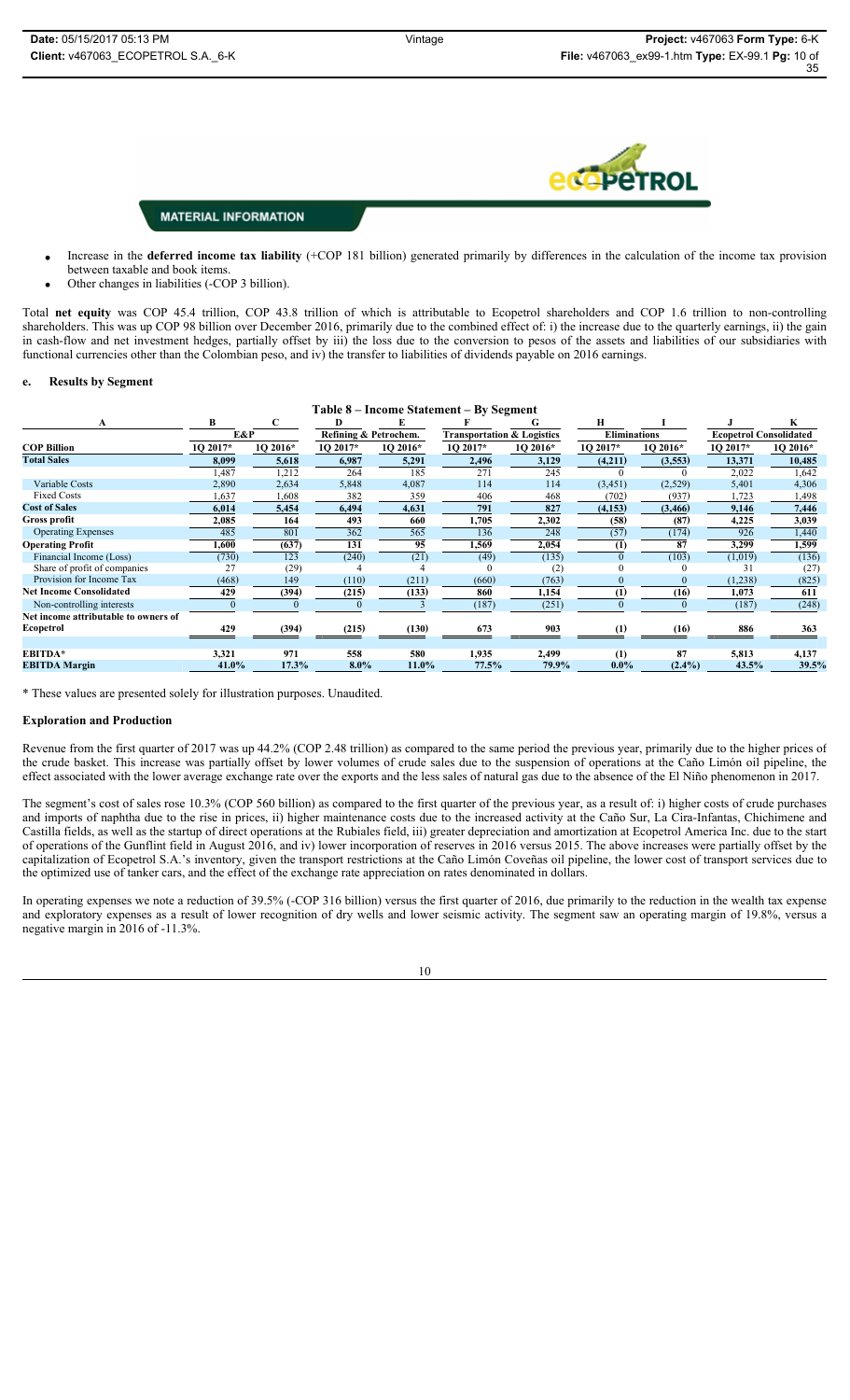

Net financial income was down COP 853 billion due to an expense of COP 730 billion in the first quarter of 2017, versus a gain of COP 123 billion during the same period the previous year, as a result of: i) the negative impact of the 3.8% appreciation of the Colombian peso against the dollar in the net asset position in dollars, partially mitigated by ii) lower net financial expenses due to higher financial returns, given the Company's liquidity position, and iii) lower interest rates on local loans indexed to the CPI.

As a net result, the segment yielded a gain attributable to shareholders of COP 429 billion in the first quarter of 2017, versus a loss of COP 394 billion during the same period in 2016.

The segment's EBITDA for the first quarter of 2017 was COP 3.32 trillion (EBITDA margin of 41)%, versus COP 971 billion (EBITDA margin of 17.3)% during the same period in 2016.

#### **Refining and Petrochemicals**

Revenue in the first quarter of 2017 rose 32.1% (+COP 1.7 trillion) versus the same period the previous year, due primarily to higher sales volumes at the Cartagena and Barrancabermeja refineries, with higher sales prices in line with international price behavior; this positive effect was reduced by the impact of the peso appreciation presented during the period.

The segment's cost of sales rose 40.2% compared to the same period the previous year (+COP 1.86 trillion), due to the higher prices of raw materials, following the increase in international crude prices.

Operating expenses fell (-COP 203 billion) in the first quarter of 2017 compared to the same period the previous year, due largely to a lower wealth tax burden and the disposal of the old LPG plant from the Barrancabermeja Refinery in the first quarter of 2016.

The segment posted operating profit of COP 131 billion in the first quarter of 2017, 37.9% higher than the same period the previous year (COP 95 billion).

Net financial income showed a higher expense (-COP 219 billion) versus the first quarter of 2016, explained primarily by the previously noted appreciation of the Colombian peso/US dollar exchange rate associated with the segment's asset position and higher financial expenses due to the non-capitalization of interest as a result of the entry into operation of all the Cartagena Refinery units.

The segment's EBITDA for the first quarter of 2017 totaled COP 558 billion (margin of 8.0)%, versus COP 580 billion in the first quarter of 2016 (margin of 11.0)%, due primarily to the revenue impact of the peso appreciation.

## **Transport and Logistics**

Revenue from the first quarter of 2017 fell 20.2% versus the same period the previous year (-COP 633 billion) due primarily to the lower volume transported in oil pipelines as a result of the decline in the country's crude production and the negative effect of the appreciation of the average exchange rate on dollar rates.

Cost of sales excluding depreciation and amortizations fell 10.6% (-COP 62 billion) due to our ongoing program to optimize operating and maintenance costs. Depreciations partially offset this fall with an increase of 10.6% (COP 26 billion).

Operating costs fell COP 112 billion versus the same period the previous year, because of the lower wealth tax and the payment received from Total to Ocensa for filling the line in the first quarter of 2016.

Net financial expense decreased by COP 86 billion as compared to the same period the previous year, primarily due to the gain associated with exchange rate derivative hedging activities executed by Ocensa, partially offset by the negative impact of exchange rate difference on the segment's net asset position.

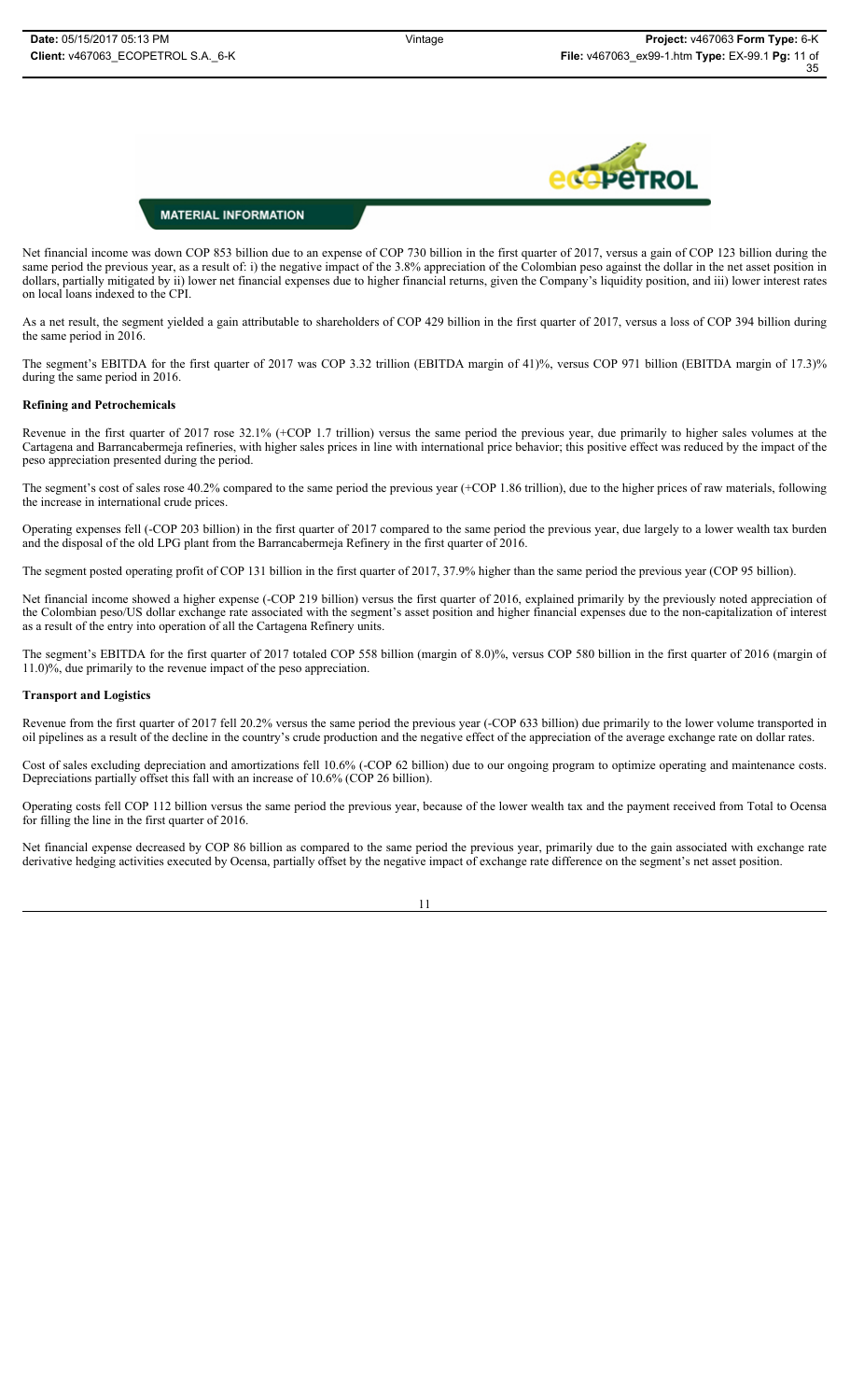

As a final result, the segment posted net profit attributable to Ecopetrol shareholders of COP 673 billion, versus COP 903 billion for the same period in 2016.

The segment's EBITDA for the first quarter of 2017 totaled COP 1.93 trillion (EBITDA margin 77.5)%, versus COP 2.5 trillion (EBITDA margin 79.9)% for the same period the previous year. Approximately 37% of this segment's total EBITDA is generated by transactions with third parties.

#### **f. Filing of the 20F report for the fiscal year ended December 31, 2016**

Ecopetrol S.A. was unable to complete its annual report on Form 20-F for the fiscal year ended December 31, 2016 in a timely manner without unreasonable effort or expense.

As disclosed in the Ecopetrol´s annual report on Form 20-F for the fiscal year ended December 31, 2015, as a result of the delays and cost overruns experienced by the Cartagena Refinery Expansion Project, the Prosecutor's Office (Fiscalía General de la Nación), among other control entities, initiated a process of gathering and reviewing information about the Ecopetrol's wholly owned subsidiary Refinería de Cartagena S.A.

In connection therewith, on April 27, 2017, the Prosecutor's Office announced in a press release that it may be charging (i) former executives and officials of Ecopetrol and Reficar, (ii) one current employee of Ecopetrol who has been assigned to work in Reficar, (iii) two executives of Chicago Bridge & Iron Company, the main contractor in charge of the project, and (iv) Reficar's statutory auditor from 2013 to 2015, with the alleged crimes of document forgery, illegal interest in the execution of agreements, misappropriation of funds and unjustified enrichment.

Ecopetrol requires additional time to analyze this announcement with its independent auditors and with its Audit Committee. Ecopetrol is working diligently to finalize the 2016 Annual Report.

Ecopetrol has complied with all the information that has been required by local control entities. We are committed with our transparency value and will comply with the requirements in order to conclude the investigations successfully.

#### **g. Results of Initiatives to Reduce Costs and Expenses**

Continuing with the savings plan established by the Company, an overall goal of COP 740 billion in cost saving measures has been set for 2017. This goal is primarily leveraged on upstream and downstream activities and on procurement and services.

As a result of efforts made by the business units, as of the close of the first quarter of 2017, structural efficiencies totaling COP 150 billion had been achieved, as follows: i) COP 52 billion on heavy crude dilution strategies, ii) COP 49 billion on revenue and margin strategies for the Barrancabermeja refinery, iii) COP 20 billion on procurement and services strategies, iv) COP 16 billion on sub-soil and surface maintenance strategies, and (v) COP 7 billion on optimization of crude and gas purchases for the Barrancabermeja refinery.

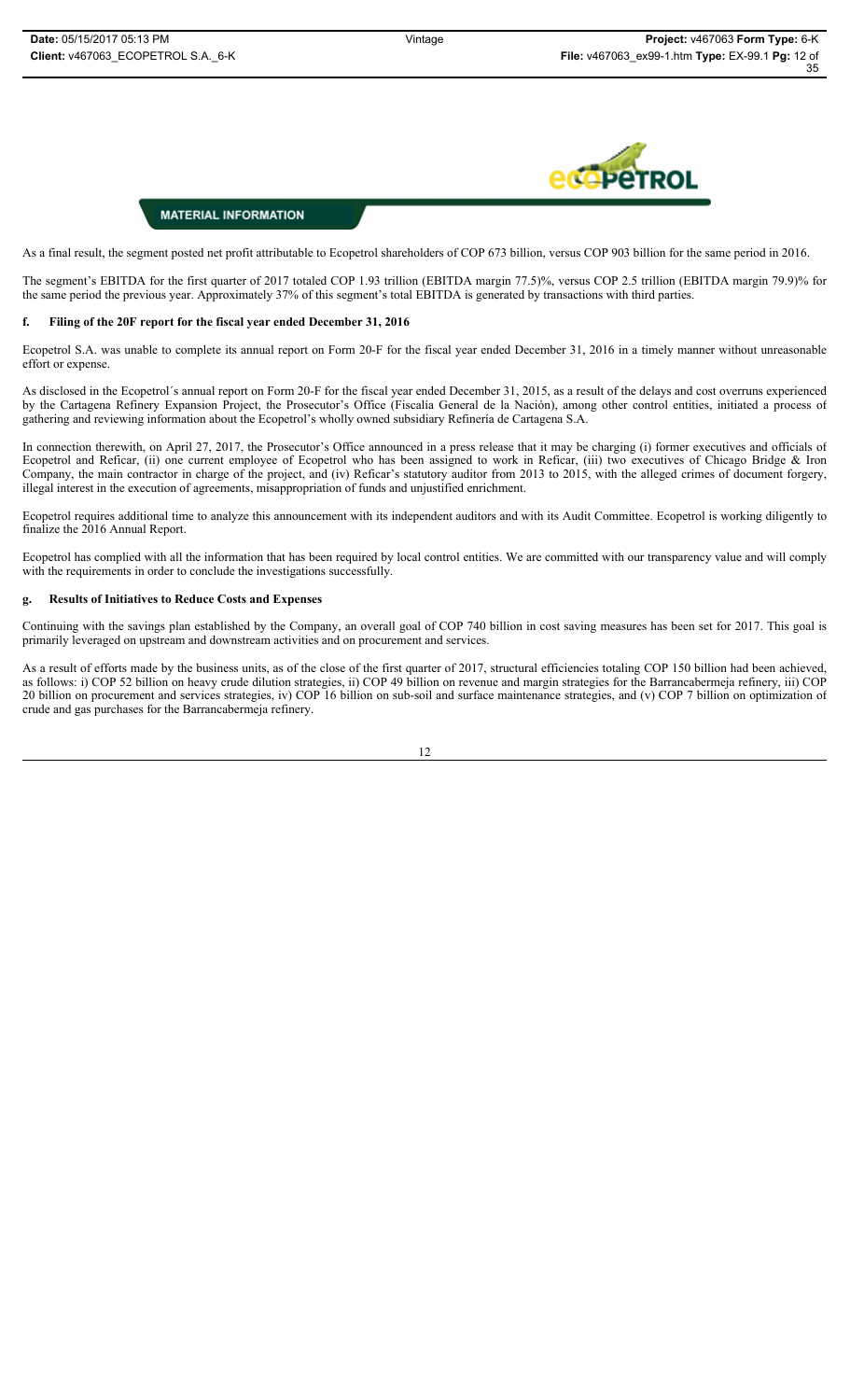# **edd PetROL**

**MATERIAL INFORMATION** 

# **II. Operating Results**

## **a. Investments**

#### **Table 9 - Investments by segment - Ecopetrol Business Group**

| 2016 - USD millones                   | <b>Ecopetrol S.A.</b> | <b>Affiliates and</b><br>Subsidiaries** | Total | <b>Share</b> |
|---------------------------------------|-----------------------|-----------------------------------------|-------|--------------|
| Production                            | 167.0                 | 19.5                                    | 186.5 | 59.8%        |
| Refining, Petrochemicals and Biofuels |                       | 39.8                                    | 42.0  | 13.5%        |
| Exploration                           | 37.0                  | 10.8                                    | 47.8  | 15.3%        |
| Transportation                        | 0.0                   | 35.7                                    | 35.7  | 11.4%        |
| Corporate                             |                       | 0.0                                     | U.I   | $0.0\%$      |
| <b>Total</b>                          | 206.3                 | 105.8                                   | 312.1 | 100.0%       |

Investments as of March 2017 totaled USD 312 million (66% in Ecopetrol S.A. and 34% in affiliates and subsidiaries), distributed as follows:

Production: (59.8)% The Ecopetrol drilling campaign was concentrated in the Castilla fields, with 16 wells, and completion of the Rubiales field's Module B1 (72 wells). In the case of subsidiaries, we note the drilling activities and facilities of Hocol at Bonga Mamey, Malacate and Guarrojo; in Ecopetrol America, the activities at Gunflint and the continuity of K2.

Exploration: (15.3)% Continuation of Ecopetrol's exploratory activities at Clúster Kronos corresponding to the Purple Angel appraisal well and the A3 Gorgon-1 well. Seismic tests in Brazil and phasing lease sales in Ecopetrol America.

Refining, Petrochemicals and Biofuels: (13.5)% Activities for the close of the Reficar project and investments for operational continuity were made. In Bioenergy, progress was made on the plant's commissioning and start-up.

Transport: (11.4)% These investments related to progress at the close of the Ocensa P135 project and in the execution of the heavy crudes project at Oleoducto de Colombia (ODC).

#### **b. Exploration**

In the first quarter of the year Ecopetrol completed drilling of the Purple Angel well in the Colombian Caribbean in joint venture with Anadarko (operating company). The well achieved total depth on February 25 and confirmed the extent of the gas deposit discovered with the Kronos-1 well in 2015. The well achieved total depth of 4,795 meters, including a 1,835 meter layer of water, and recorded intervals with the presence of gas ("pay"), the total thickness of which is estimated at between 21 and 34 meters.

The Bolette Dolphin, the state-of-the-art drilling vessel employed in this operation, reinitiated drilling of the Gorgon-1 well last February 25 in the same exploratory block (Purple Angel), located 27 kilometers northeast of the Purple Angel-1 well. This well (Gorgon-1) achieved total depth on April 10 and on May 3 reported the presence of gas in zones between 3,675 and 4,415 meters under sea level. Intervals of net gasiferous sand were encountered which, according to preliminary results, totaled 80 to 110 meters. The Gorgon-1 well set a record for the country, as it passed through the largest water layer in the history of Colombian off-shore drilling, 2,316 meters.

13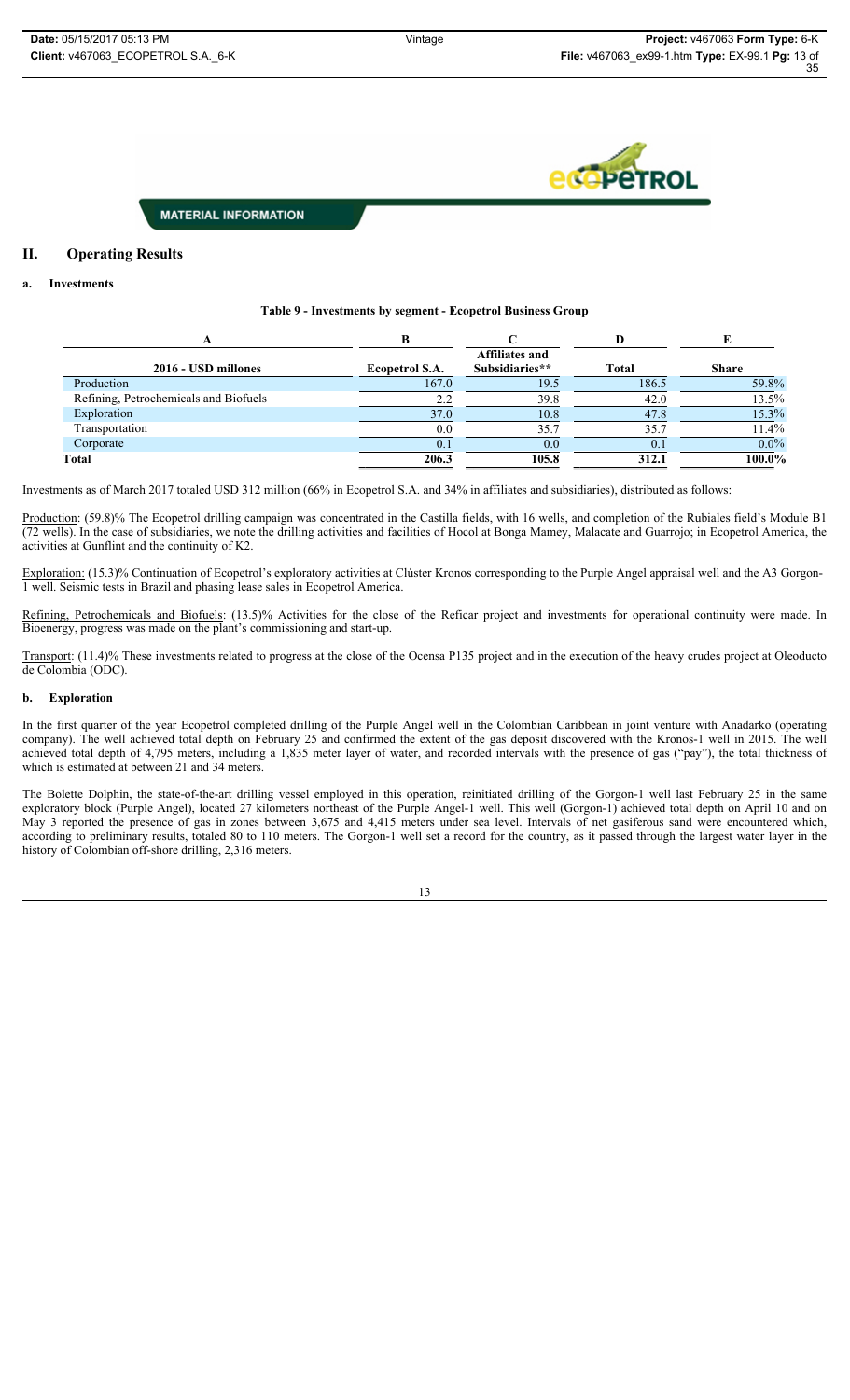

The drilling of these wells, the Purple Angel and Gorgon-1, proved the existence of gas in a structure located in the same geological system as the Kronos field (well drilled in 2015), and thus through the three successful Colombian offshore wells, Kronos, Purple Angel and Gorgon-1, Ecopetrol has demonstrated the possible existence of a gasiferous province in this region of the Colombian Caribbean.

During the second quarter we initiated the drilling of the Siluro well (Block RC-11, operated by Repsol) and the Warrior-2 well in the Gulf of Mexico (United States), in association with and operated by Anadarko.

In addition, in the Colombian Onshore, in March Ecopetrol reported that the Boranda-1 well (operated by Parex) had discovered the presence of crude in the Valle Medio of Magdalena, in the municipality of Rionegro, Department of Santander.

The Boranda-1 well, achieved a depth of 3,657 meters, where it confirmed finding medium crude (20º API). The proximity of crude receiving stations (Payoa at 30 km; Provincia at 40 km) and the Barrancabermeja refinery (90 km) represents a competitive and operating advantage.

This new discovery forms part of the exploratory strategy, developing the focus of exploration in zones near production fields. The Boranda-1 well is in the producing region of the Aullador and Cristalina fields to the southwest, and Pavas-Cachira to the northeast.

In the first quarter of the year, no seismic acquisition programs were executed, nor were any dilution processes closed.

#### **c. Production**

#### **Table 10 – Gross Production\* - Ecopetrol Business Group**

| $\mathbf{A}$                    | B       | $\mathbf C$         | $\bf{D}$              |
|---------------------------------|---------|---------------------|-----------------------|
| mboed                           | 1Q 2017 | $1Q\overline{2016}$ | $\Delta$ (%)          |
| Crude Oil                       | 543.3   | 565.3               | $(3.9)\%$             |
| Natural Gas                     | 111.0   | 124.3               | $(10.7)\%$            |
| <b>Total Ecopetrol S.A.</b>     | 654.3   | 689.6               | (5.1)%                |
| Crude Oil                       | 22.1    | 16.1                | 37.3%                 |
| Natural Gas                     | 4.7     | 0.6                 | 683.3%                |
| <b>Total Hocol</b>              | 26.8    | 16.7                | $\overline{60.5}$ %   |
| Crude Oil                       | 11.5    | 12.6                | $(8.7)\%$             |
| Natural Gas                     | 4.3     | 8.6                 | $(50.0)\%$            |
| <b>Total Equion**</b>           | 15.8    | 21.2                | $(25.5)\%$            |
|                                 |         |                     |                       |
| Crude Oil                       | 4.4     | 4.3                 | 2.3%                  |
| Natural Gas                     | 0.4     | 1.2                 | $(66.7)\%$            |
| Total Savia**                   | 4.8     | 5.5                 | $\overline{(12.7)}\%$ |
| Crude Oil                       | 8.5     | 2.8                 | 203.6%                |
| Natural Gas                     | 2.0     | 0.8                 | 150.0%                |
| <b>Total Ecopetrol America</b>  | 10.5    | 3.6                 | 191.7%                |
| Crude Oil                       | 589.8   | 601.1               | (1.9)%                |
| Natural Gas                     | 122.4   | 135.5               | $(9.7)\%$             |
| <b>Total Group's Production</b> | 712     | 737                 | $(3.3)\%$             |

\* Gross production includes royalties and is prorated for Ecopetrol's share in each company. \*\* Equión and Savia are incorporated through the equity method of accounting.

Note: Gas production includes white products.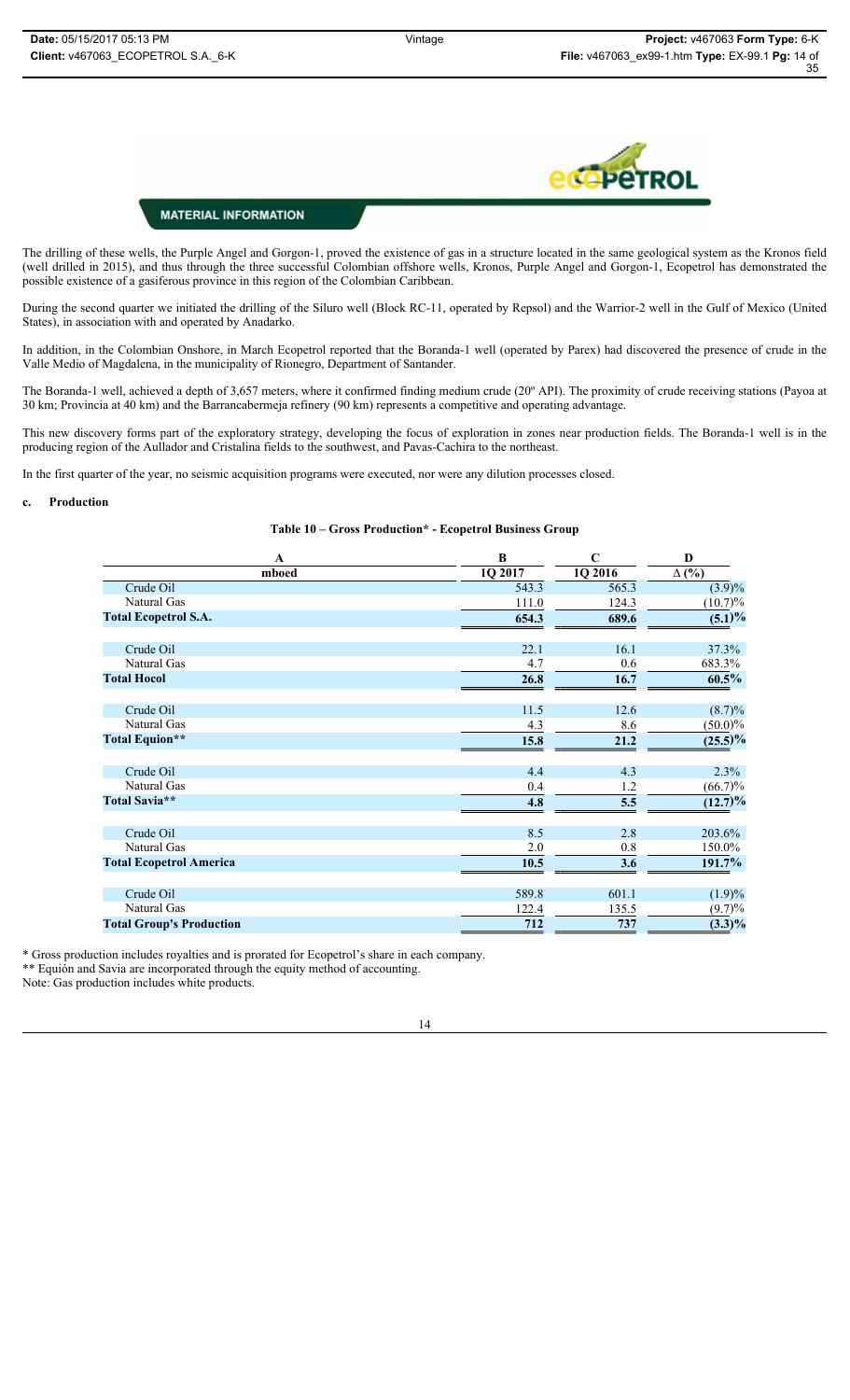

At the close of the first quarter of 2017, the Business Group's production was at 712 mboed, down 3.3% from the same period in 2016. This drop is primarily explained by operational and public-security difficulties that affected production during the period, and by the natural decline of the fields.

In the first quarter, Ecopetrol S.A.'s production was 654.3 mboed, down 5.1% compared to the same period in 2016. These results are primarily explained by: i) the effect of attacks against the Caño Limón Coveñas oil pipeline which resulted in a closure which was resolved as of April 7 of the current year, ii) Operational problems in Chichimene field, iii) the natural decline of the Castilla, Chichimene and Guajira fields, which was partially offset by the higher proportions as of the second half of 2016 in the Cusiana and Rubiales fields.

Investments made in the second half of 2016 yielded positive reactions in the production of the Rubiales, Quifa and La Cira-Infantas assets, which in the first quarter 2017 reported output above the levels at the close of 2016.

As for our subsidiaries, in the first quarter of 2017 production increased 10.9 mboed, up 23%, largely explained by increases at Hocol and Ecopetrol America. In the case of Hocol, the increase may be explained by the startup of operations at the gas treatment plant for the Bonga-Mamey fields, the assignment of interests in the Espinal agreement executed by Ecopetrol on January 1, 2017 in favor of Hocol, and normalization of the Guarrojo operation by the lifting of the precautionary measure imposed by the Constitutional Court in the first quarter of 2016. For Ecopetrol America, the increase was due to the entry of Gunflint in the second half of 2016. Savia and Equión declined close to 6 mboed, most of which was due to Equion, associated to the termination of the Tauramena contract in Cusiana in July 2016 in favor of Ecopetrol S.A.

#### **Table 11 - Net Production\* - Ecopetrol Business Group\*\***

| mboed          | 10 2017 | 1O 2016 | (%)              |
|----------------|---------|---------|------------------|
| Crude Oil      | 498.3   | 518.3   | (3.9)%           |
| Natural Gas*** | 104.5   | 115.0   | $1) \%$<br>(9.1) |
| Total          | 602.8   | 633.3   | $(4.8)\%$        |

\* Net production does not include royalties and is prorated for Ecopetrol's share in each company.

\*\* Equión and Savia are incorporated through the equity method of accounting.

\*\*\* Gas production includes white products.

Projects increasing the Recovery Factor:

In the first quarter of 2017, we successfully advanced in the approval for the expansion of the tertiary recovery project using CDG technology in the Dina K field, which will be initiating investment in the second half of the year; this project is the first expansion of this kind of technology in Colombia.

Similarly, during the year we will continue to assess collection technologies through 12 pilots currently in operation, the start of one new pilot and the execution of 11 technology assessment studies. Based on the results obtained, we will work on structuring water injection expansion projects at Chichimene, Castilla water injection, continuous steam injection at Teca (Ecopetrol - Occidental) and the injection of improved water (polymers) at Palogrande.

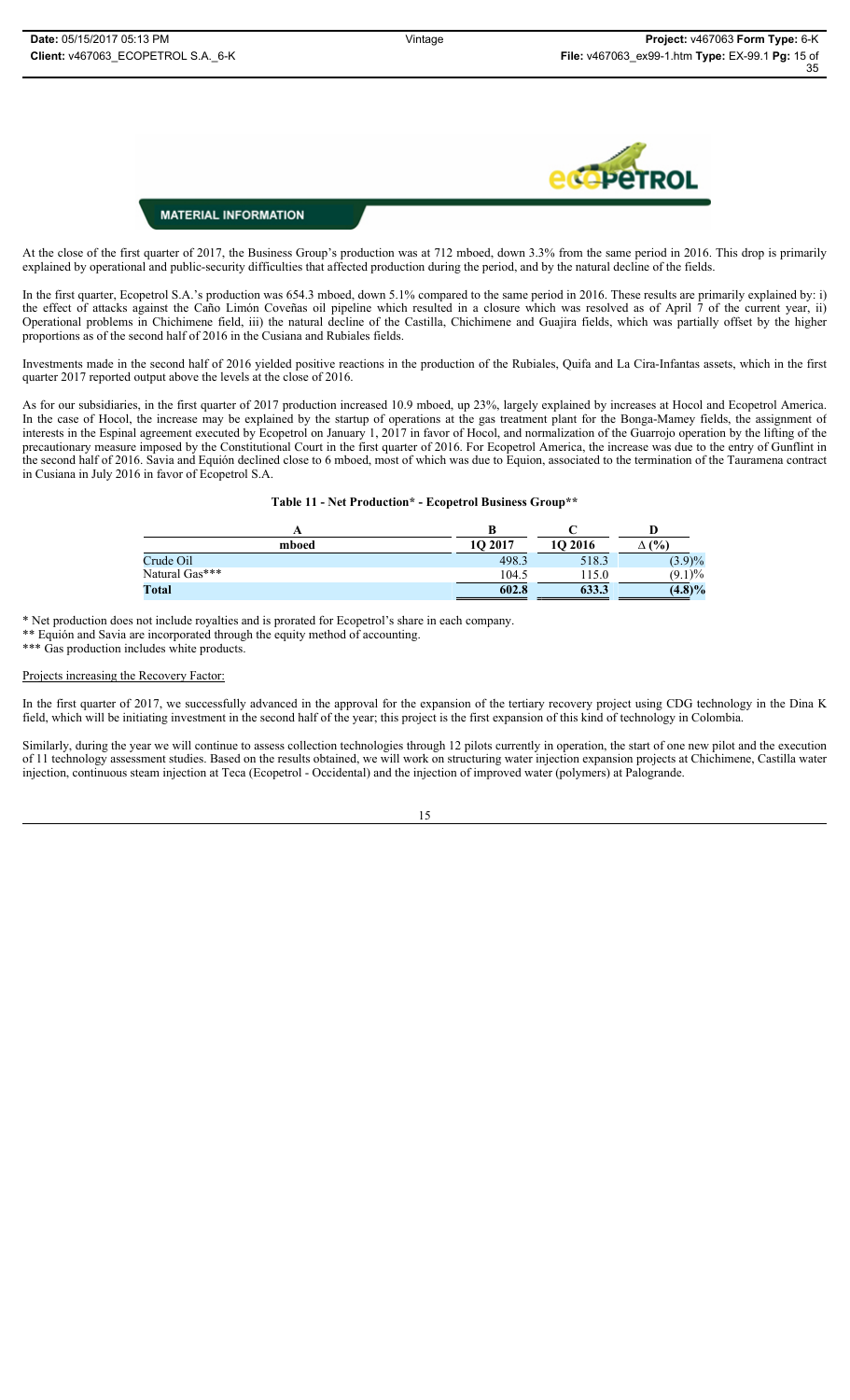

**Table 12 - Gross Production by Region - Net Share of the Ecopetrol Business Group**

| $\mathbf A$                         | $\, {\bf B}$ | $\mathbf C$ | $\mathbf D$             |
|-------------------------------------|--------------|-------------|-------------------------|
| mboed                               | 1Q 2017      | 1Q 2016     | $\overline{\Delta(\%)}$ |
| La Cira-Infantas                    | 22.5         | 19.2        | 17.2%                   |
| Casabe                              | 16.5         | 19.2        | $(14.1)\%$              |
| Yarigui                             | 15.8         | 18.5        | $(14.6)\%$              |
| Other                               | 31.3         | 35.6        | $(12.1)\%$              |
| <b>Total Central Region</b>         | 86.1         | 92.5        | (6.9)%                  |
|                                     |              |             |                         |
| Castilla                            | 113.8        | 128.4       | $(11.4)\%$              |
| Chichimene                          | 68.9         | 77.9        | $(11.6)\%$              |
| Cupiagua                            | 41.1         | 44.9        | $(8.5)\%$               |
| Cusiana (2)                         | 34.9         | 0.0         | $\rm N/A$               |
| Other $(3)$                         | 17.0         | 19.4        | $(12.4)\%$              |
| <b>Total Orinoquía Region</b>       | 275.7        | 270.6       | $1.9\%$                 |
|                                     |              |             |                         |
| Huila Area (4)                      | 3.2          | 8.7         | $(63.2)\%$              |
| San Francisco Area                  | 6.5          | $7.2\,$     | $(9.7)\%$               |
| Tello Area                          | 4.5          | 4.8         | $(6.3)\%$               |
| Other                               | 12.9         | 9.5         | 35.8%                   |
| <b>Total South Region</b>           | 27.1         | 30.2        | $(10.3)\%$              |
|                                     |              |             |                         |
| Rubiales (1)                        | 118.6        | 0.0         | N/A                     |
| Caño Sur (3)                        | 1.3          | 0.0         | N/A                     |
|                                     |              |             |                         |
| <b>Total East Region</b>            | 119.9        | 0.0         | N/A                     |
|                                     |              |             |                         |
| Rubiales (1)                        | 0.0          | 86.6        | $(100.0)\%$             |
| Cusiana (2)                         | 0.0          | 30.3        | $(100.0)\%$             |
| Guajira                             | 26.7         | 39.6        | $(32.6)\%$              |
| Caño Limón                          | 17.8         | 27.2        | $(34.6)\%$              |
| Piedemonte                          | 28.6         | 0.0         | N/A                     |
| Quifa                               | 19.4         | 21.6        | $(10.2)\%$              |
| Nare<br>Other                       | 14.1         | 0.0         | $\rm N/A$               |
|                                     | 38.9         | 91.0        | $(57.3)\%$              |
| <b>Total Associated Operations</b>  | 145.5        | 296.3       | $(50.9)\%$              |
| <b>Total Ecopetrol S.A.</b>         | 654.3        | 689.6       | (5.1)%                  |
|                                     |              |             |                         |
| <b>Direct Operation</b>             | 512.0        | 396.5       | 29.1%                   |
| <b>Associated Operation</b>         | 142.3        | 293.1       | $(51.5)\%$              |
| Ocelote                             | 14.3         | 9.9         | 44.4%                   |
| Other                               | 12.5         | 6.8         | 83.8%                   |
| <b>Total Hocol</b>                  |              |             |                         |
|                                     | 26.8         | 16.7        | $60.5\%$                |
|                                     |              |             |                         |
| Piedemonte                          | 14.5         | 15.7        | $(7.6)\%$               |
| Tauramena/Rio Chitamena<br>Other    | 0.2          | 4.2         | $(95.2)\%$              |
| Total Equión*                       | $1.2$        | 1.3         | (7.7)%                  |
|                                     | 15.9         | 21.2        | $(25.0)\%$              |
|                                     |              |             |                         |
| Lobitos                             | 1.7          | 2.1         | $(19.0)\%$              |
| Peña Negra                          | 2.3          | 2.3         | $0.0\%$                 |
| Other                               | $0.8\,$      | 1.1         | $(27.3)\%$              |
| Total Savia*                        | 4.8          | 5.5         | (12.7)%                 |
|                                     |              |             |                         |
| Dalmatian                           | 1.3          | 1.8         | $(27.8)\%$              |
| K2                                  | $2.0\,$      | 1.8         | 11.1%                   |
| Gunflint                            | $7.2\,$      | 0.0         | $\rm N/A$               |
| <b>Total Ecopetrol America Inc.</b> | 10.5         | 3.6         | 191.7%                  |
|                                     |              |             |                         |
| <b>Total Affiliates</b>             | 58.0         | 47.0        | 23.4%                   |
|                                     |              |             |                         |
| <b>Total Group's Production</b>     | 712          | 737         | $(3.3)\%$               |

\* Equión and Savia are not consolidated within the Ecopetrol Business Group.

(1) Rubiales: Up to the close of the first half of 2016, this field belonged to the Vice-presidency of Assets with Partners. As of July 1, it has belonged to the new Eastern Region Vice-presidency. (2) Cusiana: Up to the close of the first half of 2016, this field belonged to the Vice-presidency of Assets with Partners. As of July 1, it has belonged to the

Orinoquia Region Vice-presidency. (3) Caño Sur: Up to the close of the first half of 2016, this field belonged to the Orinoquia Region Vice-presidency. As of July 1, it has belonged to the new

Eastern Region Vice-presidency.

(4) Huila: Some assets were reclassified and are reported under Other Fields for the Southern Region.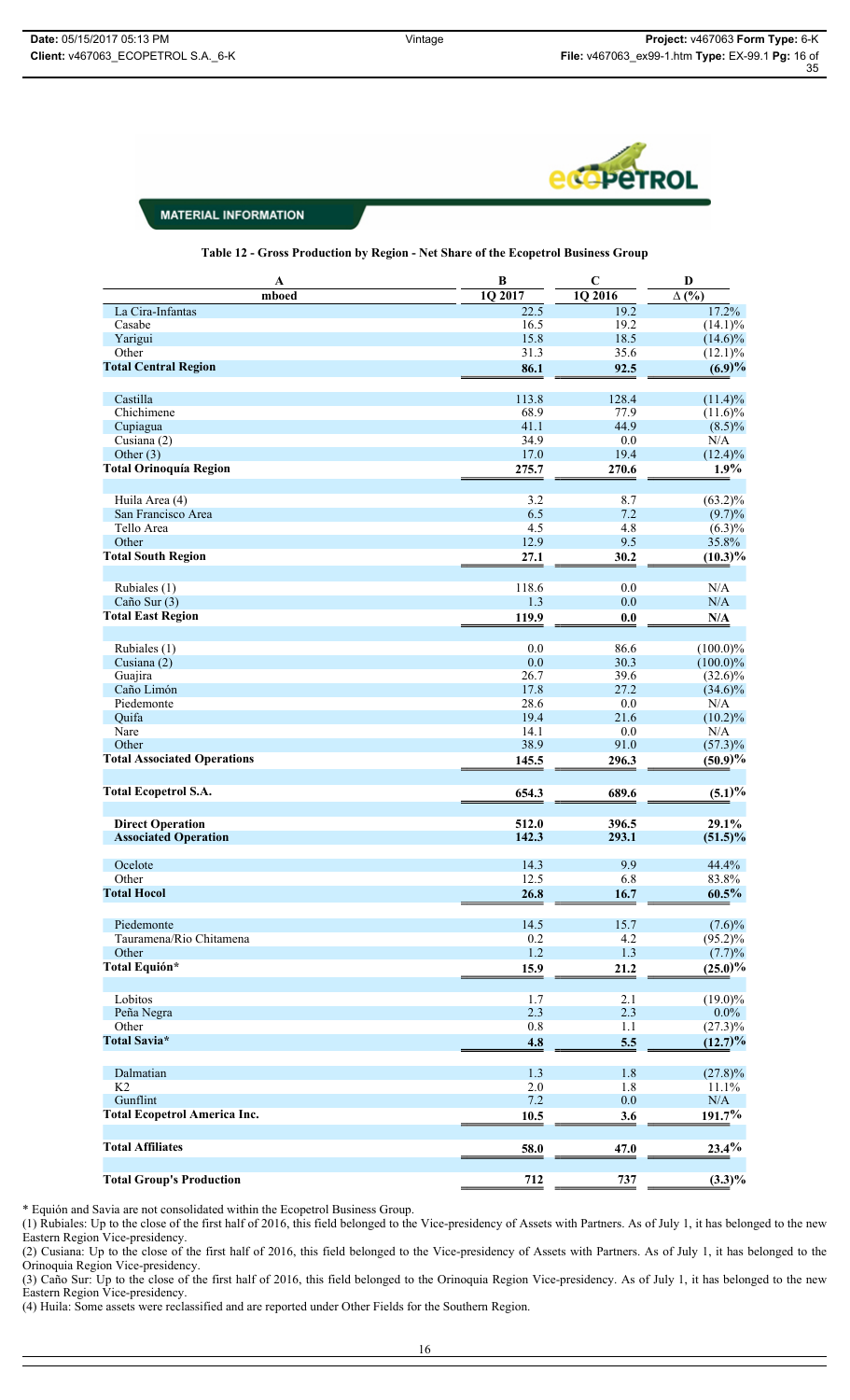

## **Table 13 - Gross Production - Ecopetrol Business Group (By Type of Crude)**

| mbod         | 10 2017 | 10 2016 | (%)       |
|--------------|---------|---------|-----------|
| Light        | 67.1    | 65.4    | $2.6\%$   |
| Medium       | 173.4   | 190.0   | $(8.7)\%$ |
| Heavy        | 349.3   | 345.7   | $1.0\%$   |
| <b>Total</b> | 589.8   | 601.1   | $(1.9)\%$ |

#### **Business Group Lifting Cost**

#### **Table 14 - Lifting Cost - Ecopetrol Business Group**

| <b>USD/Bl</b>   | 10 2017           | 2016             | <b>TM</b>        |
|-----------------|-------------------|------------------|------------------|
| Lifting<br>Cost | $\sqrt{2}$<br>U.U | $\Omega$<br>т. о | $\Omega$<br>d.ðu |

The lifting cost per barrel produced by the Ecopetrol S.A. Business Group, not including any royalties, yields a result of USD 6.67/bl for the period from January to March 2017, which when compared to the same period in 2016 (USD 4.87/bl) was up 36.9%, the net effect of which may be explained by:

- Volume Effect (+USD 0.35/bl): As a consequence of lower production volumes during the analysis period.
- x Cost Effect (+USD 0.77/bl): i) Greater accrual of costs associated with Rubiales' assets, which in 1Q/16 were low under the joint venture contract conditions (58% ECP and 42% Pacific E&P); and ii) Higher number of well interventions and services.
- x TRM Effect (+USD 0.68/bl): For purposes of a higher exchange rate, which fell COP 326.57/usd (1Q17: COP 2,922.47/usd vs 1Q16: COP 3,249.04 /usd).

The dollar portion of the lifting cost was 14%.

#### **d. Transport**

#### **Table 15 - Transported Volumes – Ecopetrol Business Group**

| mbod                    | 10 2017 | 10 2016 | $\Delta$ (%) |
|-------------------------|---------|---------|--------------|
| Crude                   | 805.3   | 952.0   | $(15.4)\%$   |
| <b>Refined Products</b> | 265.8   | 264.4   | $0.5\%$      |
| <b>Total</b>            | 1,071.1 | 1,216.4 | $(11.9)\%$   |

Note: Observed transported volumes correspond to group companies and third parties.

Crude volumes transported along the principal systems of Cenit S.A.S and its subsidiaries during the first quarter of 2017 declined 15.4% compared to the same quarter the previous year, due to the country's lower crude production volume. Of the total volume of crude carried by oil pipeline, approximately 67% corresponded to crude owned by Ecopetrol.

For refined products, the volumes carried by Cenit S.A.S in the first quarter of the year grew 0.5% versus the same period the year before, as a result of greater use of the Galán – Sebastopol systems to meet the demand for fuels in the country's interior. Of the total volume of products carried by poly-lines, close to 19% corresponded to products owned by Ecopetrol.

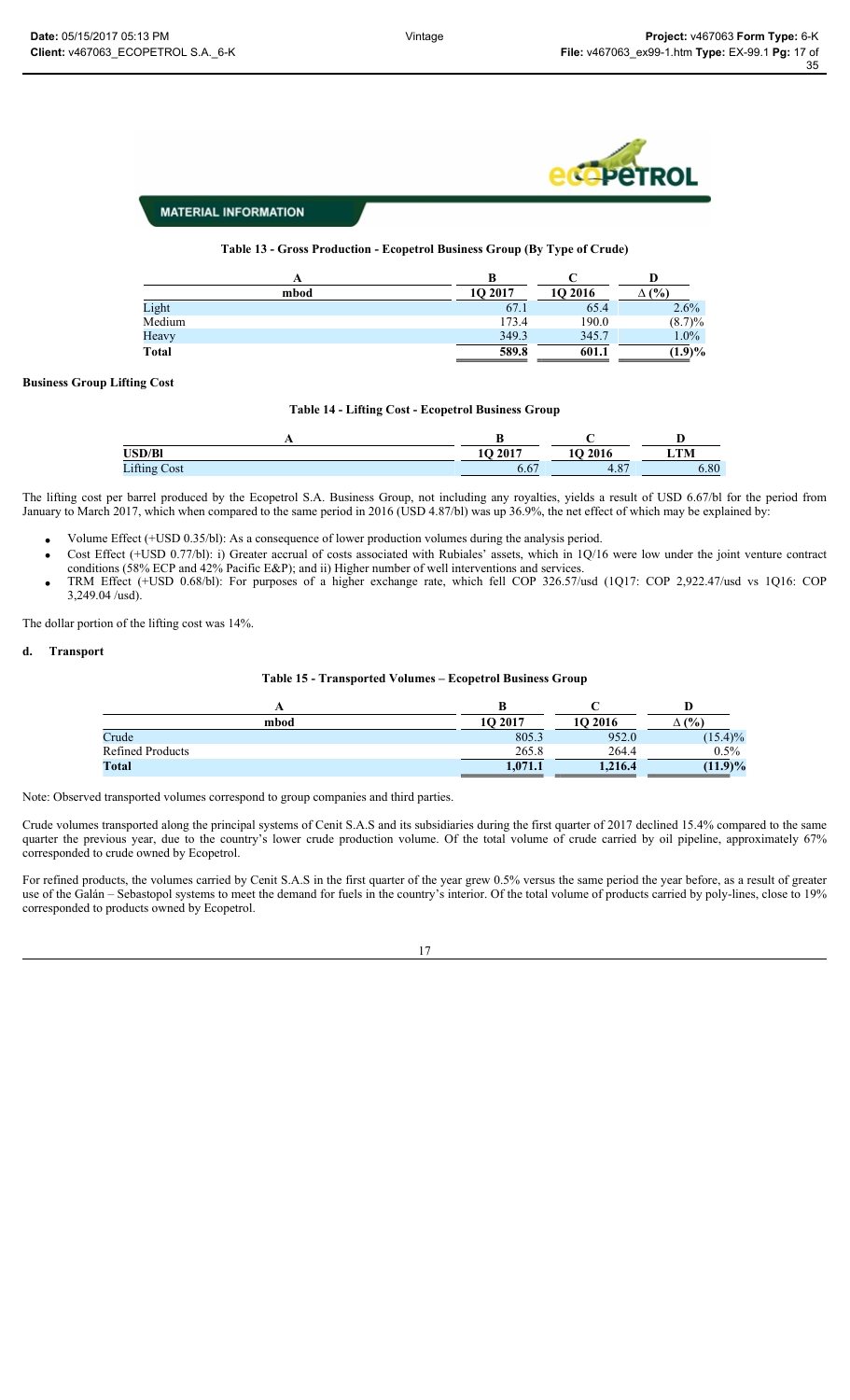

Progress on projects during the first quarter:

- **SAN FERNANDO MONTERREY:** The filling of the tanks was culminated to thus initiate system commissioning tests the next quarter.
- x **HIGHER VISCOSITY CRUDE TRANSPORT INITIATIVE:** We continued transporting through the systems of Cenit and its subsidiaries at viscosities higher than 300cSt. Our priorities include completing the required adaptations to allow transport at 600cSt from Llanos Orientales to Coveñas in a continuous flow. Investments were also initiated to place the crude dilution systems into operation at Coveñas, which will allow for the delivery of crude at viscosities and densities specified by our customers. The dilution center is one of the first steps to succeed in developing a major mixing center at Coveñas that will enhance value generation, for both export crudes and those sent to the refinery. Both initiatives are expected to be 100% operational in the second quarter of the year.
- **OCENSA P135:** Some activities, which do not compromise the operation, are still undergoing. For the capacity's service start-up, efforts with the Colombian Ministry of Mining and Energy (MME) to commission capacity are ongoing, for the issuance of permits for the start of operations scheduled for the second quarter.

### **Cost per Barrel Transported**

#### **Table 16 - Cost per Barrel Transported - Ecopetrol Business Group**

| USD/Bl                                    | 10 2017     | 2016 | <b>TRA</b>     |
|-------------------------------------------|-------------|------|----------------|
| Cost per<br>Barrel<br><i>l</i> ransported | <b>2.01</b> | 3.42 | 2.27<br>، سے ب |

Cost per barrel transported in 1Q 2017 was USD 3.61/bl, which when compared to the results for the same period in 2016 (USD 3.42/bl), represents an increase of 5.6%, explained as follows:

- x Volume Effect (+USD 0.34/bl): Due to lower volumes transported as a result of lower volumes produced.
- Cost Effect (-USD 0.51/bl): Due to lower maintenance operating costs.
- x TRM Effect (+USD 0.36/bl): A lower Colombian peso/US dollar exchange rate which decreased COP 326.57/usd (1Q17: COP 2,922.47/usd Vs 1Q16: COP 3,249.04/usd).

The dollar share of cost per barrel transported was 10%.

#### **e. Refining**

Cartagena Refinery:

In the first quarter of 2017 most of the refinery units were in operation, with the exception of the alkalization unit, which was undergoing maintenance to correct problems that arose in the cooling water system and which is expected to resume operations in the second quarter of 2017.

The process of stabilization and completion of acceptance and performance tests continued. Four additional tests were carried out during the quarter, beyond those carried out in 2016, yielding progress to date of 74%; that is, tests have been carried out on 25 of the new refinery's 34 units. The remaining individual tests will be carried out in the second quarter of 2017 and the process will culminate with a complete performance test of the refinery, which is expected to be carried out in the second semester of 2017.

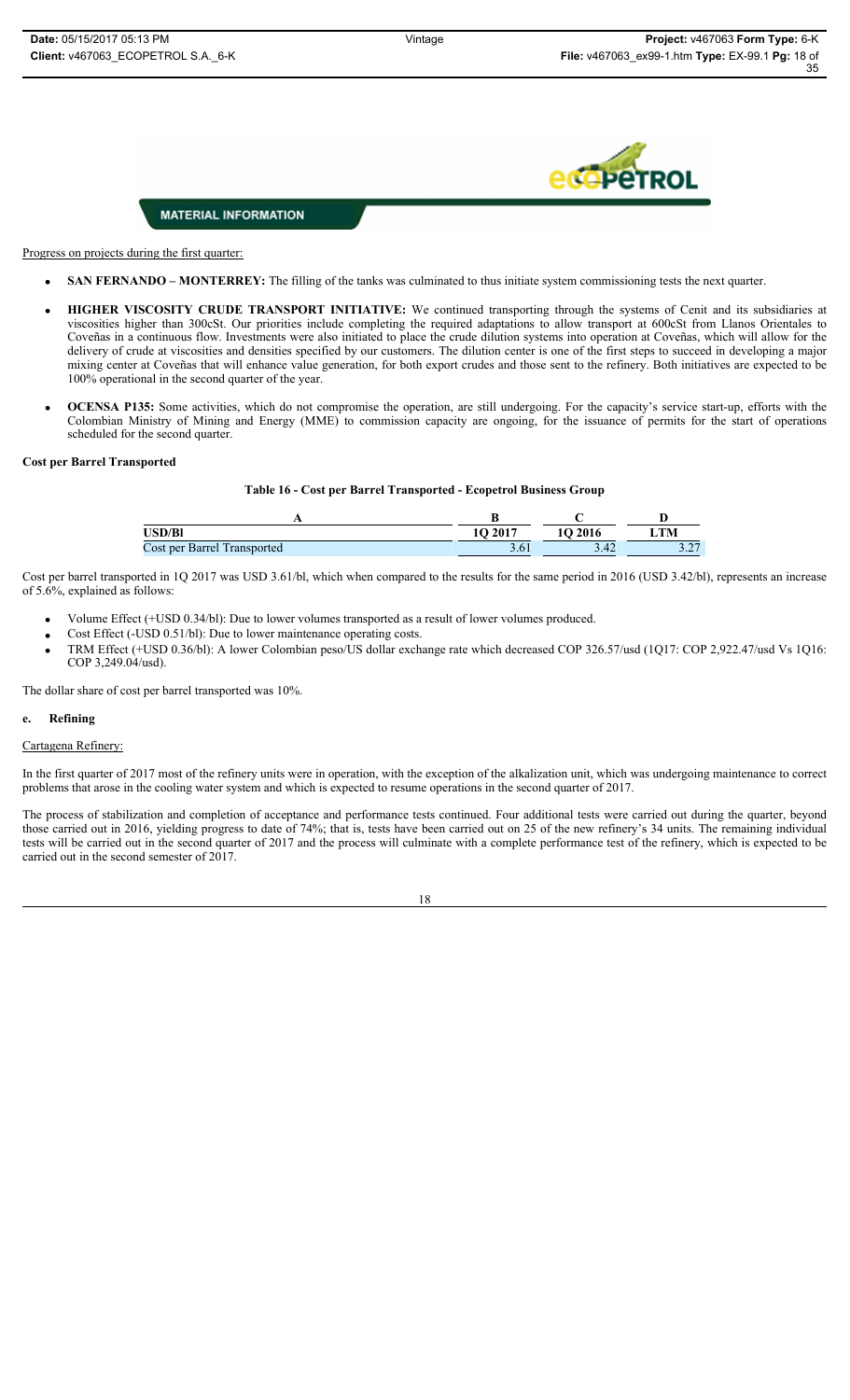

The average crude load from January to March 2017 was 122.9 mbd.

The average gross refining margin was USD 6.8/bl. It is expected that after completing stabilization and the performance tests, the margin will be in line with the market trend for high-complexity refineries.

The first ultra-low sulfur diesel (ULSD) sales were executed in March; this product sees the highest added value in the profile of the refinery's products. This product was also sent to the country's interior in order to fulfill local demand in this market.

Reficar's local sales volumes were 56.2 mbd (including sales to Group companies), 19% over the same period of 2016 (47.3 mbd). This growth is explained largely by the sale of diesel and petrochemicals such as sulfur, light cycle oil, slurry and propylene.

Year-to-date for the quarter, 69.4 mbd was exported, 5% more than the same period in 2016 (66.3 mbd), including 29.3 mbd of diesel, 20.3 mbd of naphthas and gasolines, 9.4 mbd of coke and 10.4 mbd of other (fueloil, butane, LCO, etc.).

For the refinery load, 86.7 mbd of crude were imported, and 47.6 mbd purchased on the domestic market, largely supplied by Ecopetrol.

#### Barrancabermeja Refinery:

#### **Table 17 - Load, Use Factor and Production – Barrancabermeja Refinery**

|                                   | 1O 2017 | 1O 2016 | (%)<br>Δ  |
|-----------------------------------|---------|---------|-----------|
| Refinery runs <sup>*</sup> (mbod) | 214.5   | 216.3   | (0.8)%    |
| Utilization factor $(\%)$         | 78.2%   | 80.1%   | $(2.4)\%$ |
| Production (mboed)                | 216.4   | 217.3   | (0.4)%    |

\* Corresponds to volumes actually loaded, not those received.

Comparing the first quarter of 2017 to the same period of 2016, both the crude load and the use factor, as well as the production of refined products, declined, due to the greater composition of heavy crudes in the processed crude diet.

#### **Costs and margins of the Refining segment**

#### **Table 18 - Refining Cash Cost (does not include Reficar) - Ecopetrol Business Group**

| <b>USD/Bl</b>                                                           | <b>1O 2017</b>       | 2016          | ЛM.  |
|-------------------------------------------------------------------------|----------------------|---------------|------|
| <b>COL</b><br><b>D</b><br>Cash Cost<br>$\mathsf{Refining}$<br>Jperating | AC<br>$\mathbf{r}$ . | $\sim\, \sim$ | 7.4. |

The cash cost indicator for the first quarter of 2016 was USD 4.49/bl, which when compared to the result for the same period in 2016 (USD 3.54/bl), represents an increase of 26.8%, primarily explained by:

- Volume Effect (+USD 0.10/bl): higher costs associated with a lower registered load.
- Cost Effect (+USD 0.40/bl):

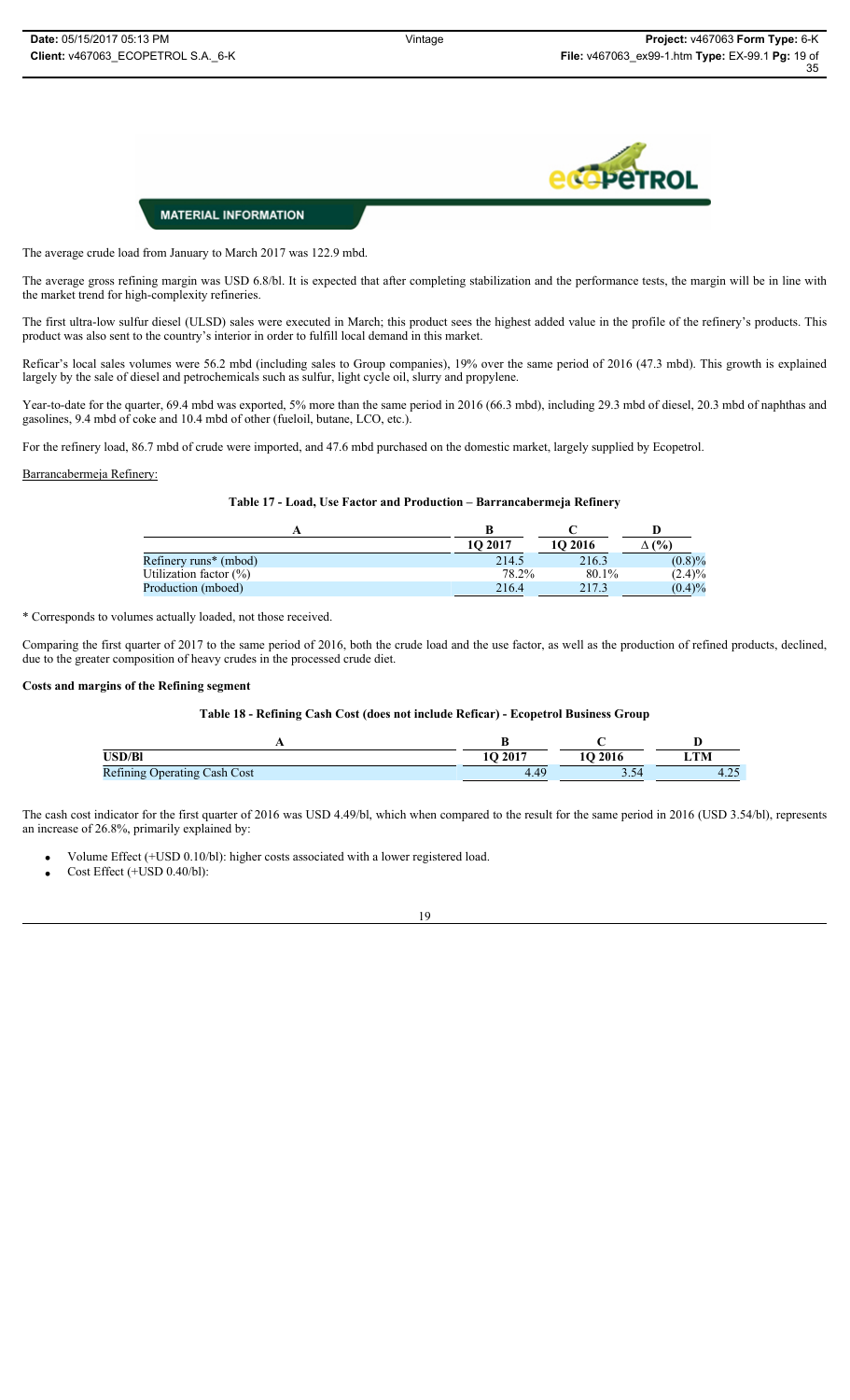

- o (USD +0.49/bl): greater output at fixed cost associated with day-to-day maintenance strategies in crude refining, for operational changes due to modifications of the diet received, as well as administrative costs incurred, along with support services from the ICP.
- o (USD -0.09/bl): lower Propilco operating costs associated with lower volumes produced and sold due to the reduced international supply of polypropylene.
- x TRM Effect (USD +0.45/bl): originating from translating peso costs into dollars at a lower exchange rate, which fell COP 326.57/usd (1Q17: COP 2,922.47/usd Vs 1Q16: COP 3,249.04/usd).

The dollar share corresponding to the cash cost of the refining segment was 19%.

#### **Table 19 - Refining Margin – Barrancabermeja Refinery**

| . .<br>--                                                                    |         |           |            |
|------------------------------------------------------------------------------|---------|-----------|------------|
| <b>TION INI</b>                                                              | 10.2017 | .<br>2010 | (9/6)<br>∸ |
| $\mathbf{r}$<br><i>iverming form gill</i><br>$\overline{\phantom{0}}$<br>. . |         | 14.1      | 00/        |

The increase in the Barrancabermeja gross refining margin between the first quarter of 2017 and the first quarter of 2016 corresponds primarily to the sustainability of the operating initiatives implemented from the second half of last year to increase the value of certain process flows, primarily medium distillates. Additionally, better international price behavior was also observed.

#### **III. Organizational Consolidation, Corporate Responsibility and Corporate Governance (Ecopetrol S.A.)**

#### **a. Organizational consolidation**

## **Table 20 - HSE (Health, Safety and Environment) Performance**

| <b>HSE</b> Index*                   | 1O 2017 | 10 2016 |
|-------------------------------------|---------|---------|
| Accident Frequency Index            |         |         |
| (accidents per million labor hours) | 0.51    | 0.50    |
| Environmental Incidents             |         |         |

\* The results of the indicators are subject to modification after the close of the quarter because some accidents and incidents are reclassified consistent with the final result of the investigations.

#### Milestones:

- 95% compliance in obtaining environmental authorizations to enable Ecopetrol operations and projects.
- x Synergies between the subsidiaries of the business group in order to share and standardize HSE practices and improve group performance.

#### **b. Corporate Responsibility**

Social Investment:

During the first quarter of 2017 resources for social investments were deployed in the amount of COP 2,583 billion allocated to education and culture programs.

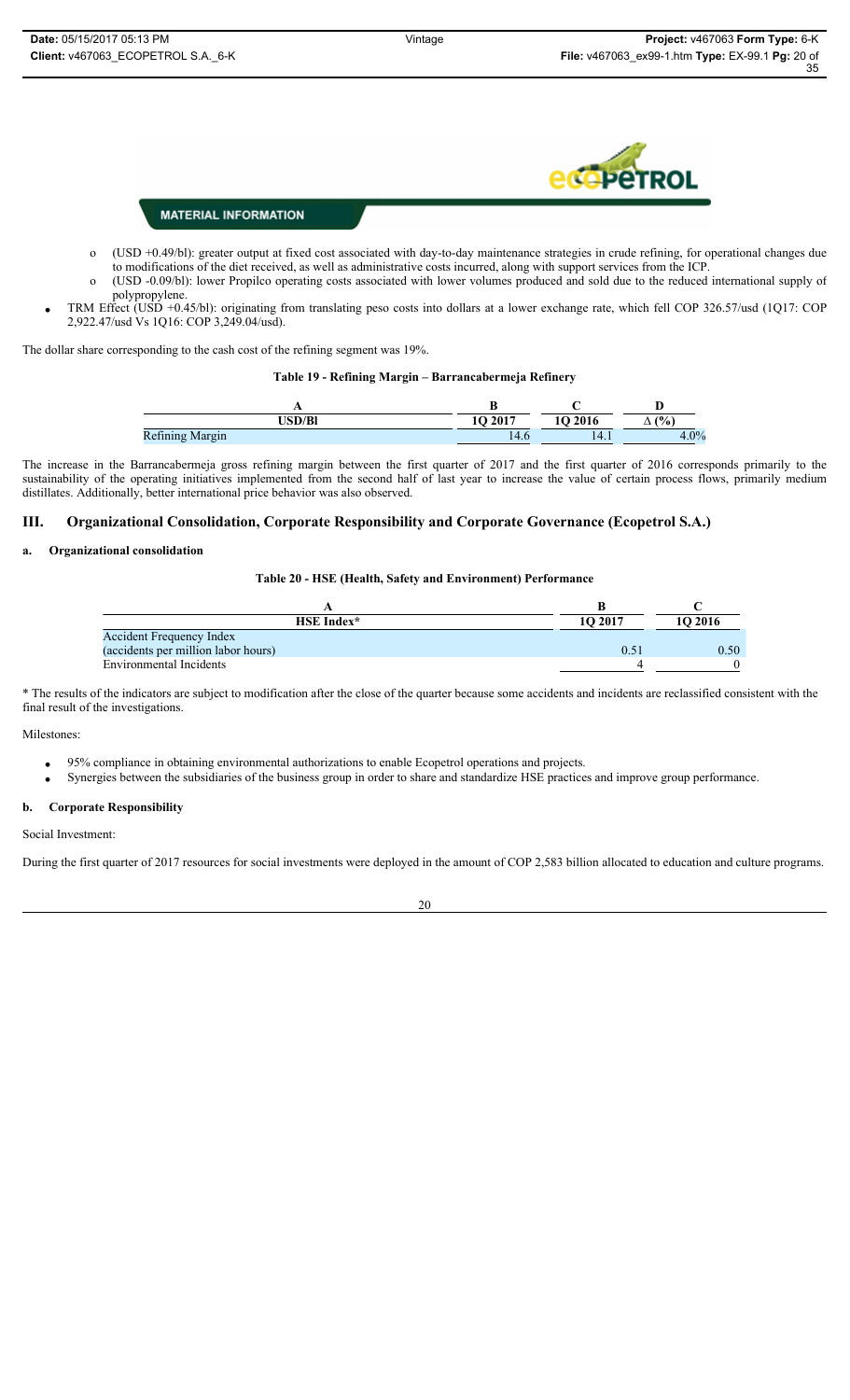

Annual General Shareholders' Meeting:

On March 31, 2017, the Shareholders' General Assembly was held in which more than 3,000 shareholders participated. Among the topics approved by the Assembly were: 1) reports from management 2) unconsolidated and consolidated financial statements as of December 31, 2016, 3) external auditor's report 4) approval of the earnings distribution plan 5) appointment of Ernst & Young as external auditor for year 2017 and 6) election of the Board of Directors for the period 2017–2018.

# **IV. Presentations on Quarterly Results**

Ecopetrol's management will hold online presentations to report first quarter 2017 results.

| Spanish            | English               |
|--------------------|-----------------------|
| May 12, 2017       | May 12, 2017          |
| 8:00 a.m. Bogotá   | 9:30 a.m. Bogotá      |
| 9:00 a.m. New York | $10:30$ a.m. New York |

The web conference will be available on the Ecopetrol website at www.ecopetrol.com.co.

Please check that your browser allows for normal display of the online presentation. We recommend the latest versions of Internet Explorer, Google Chrome and Mozilla Firefox.

#### **Statements of future projections:**

This press release may contain statements of future projections related to business prospects, estimated for operational and financial results, and Ecopetrol's growth. These are projections, and as such are based solely on management's expectations of the company's future and its continuous access to capital to finance the company's business plan. These statements on the future basically depend on changes in market conditions, government regulations, competitive pressures, the performance of the Colombian economy and industry, and other factors; they are therefore subject to change without prior notice.

#### **Contact Information:**

**Corporate Finance and Investor Relations Manager** María Catalina Escobar Telephone: +571-234-5190 Email: investors@ecopetrol.com.co

**Media Relations (Colombia)**  Jorge Mauricio Tellez Telephone: + 571-234-4329 Fax: +571-234-4480 Email: mauricio.tellez@ecopetrol.com.co

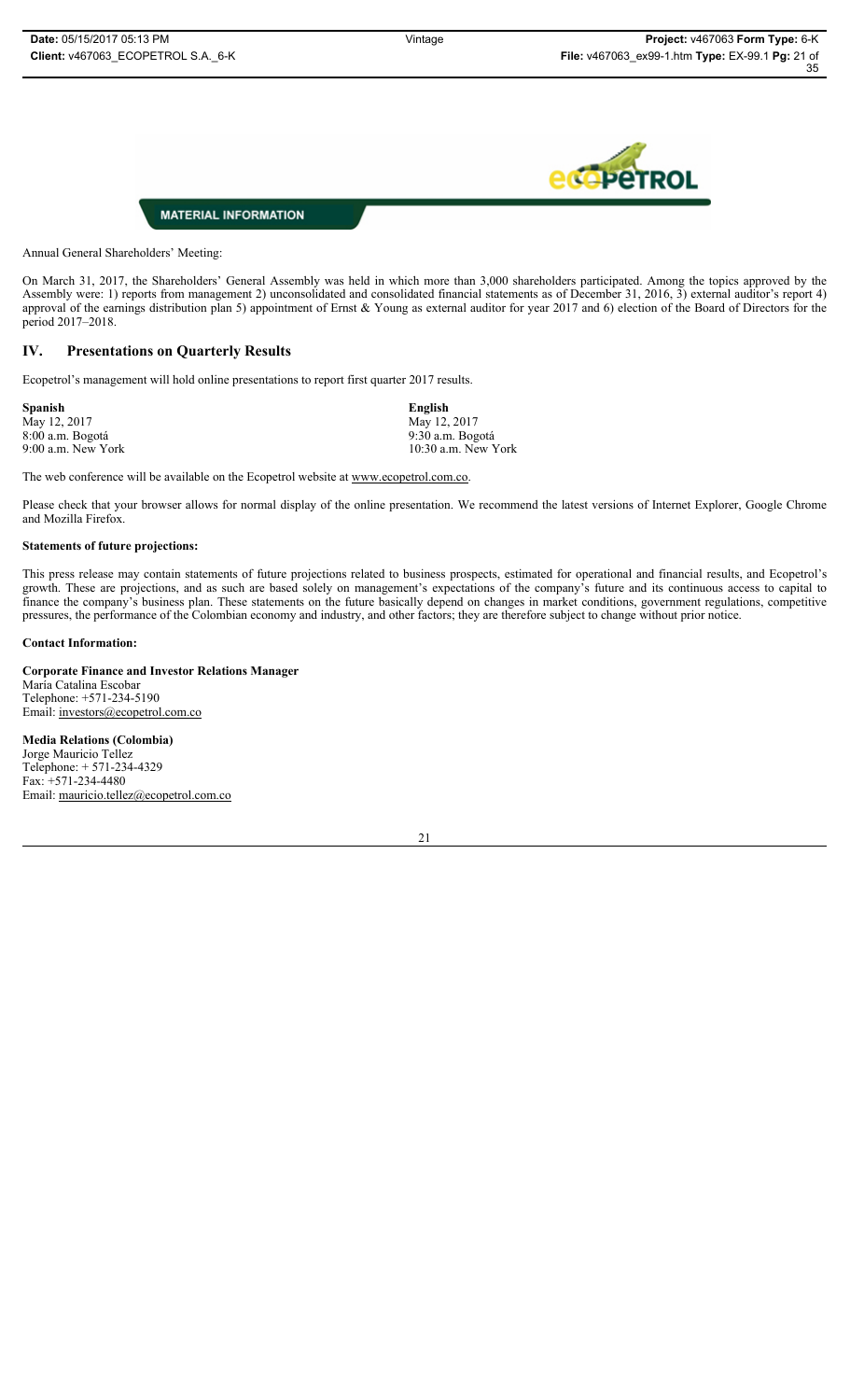

# **V. Ecopetrol Group Appendices**

# **Table 1 - Local Purchases and Imports – Ecopetrol Business Group**

| A                              | B       | $\mathsf{C}$ | D            |
|--------------------------------|---------|--------------|--------------|
| <b>Local Purchases (mboed)</b> | 10 2017 | 10 2016      | $\Delta$ (%) |
| Crude Oil                      | 156.1   | 167.5        | (6.8)%       |
| Natural Gas                    | 1.8     | 1.7          | $5.9\%$      |
| <b>Refined Products</b>        | 3.3     | 5.5          | $(40.0)\%$   |
| Diluent                        | 2.8     | 1.4          | $100.0\%$    |
| <b>Total</b>                   | 164.0   | 176.1        | (6.9)%       |
|                                |         |              |              |
| <b>Imports (mboed)</b>         | 1Q 2017 | 1Q 2016      | $\Delta(\%)$ |
| Crude Oil                      | 90.5    | 36.5         | 147.9%       |
| <b>Refined Products</b>        | 79.7    | 114.5        | $(30.4)\%$   |
| Diluent                        | 56.6    | 62.9         | $(10.0)\%$   |
| Total                          | 226.8   | 213.9        | $6.0\%$      |

\* Includes purchases of royalties and purchases from third parties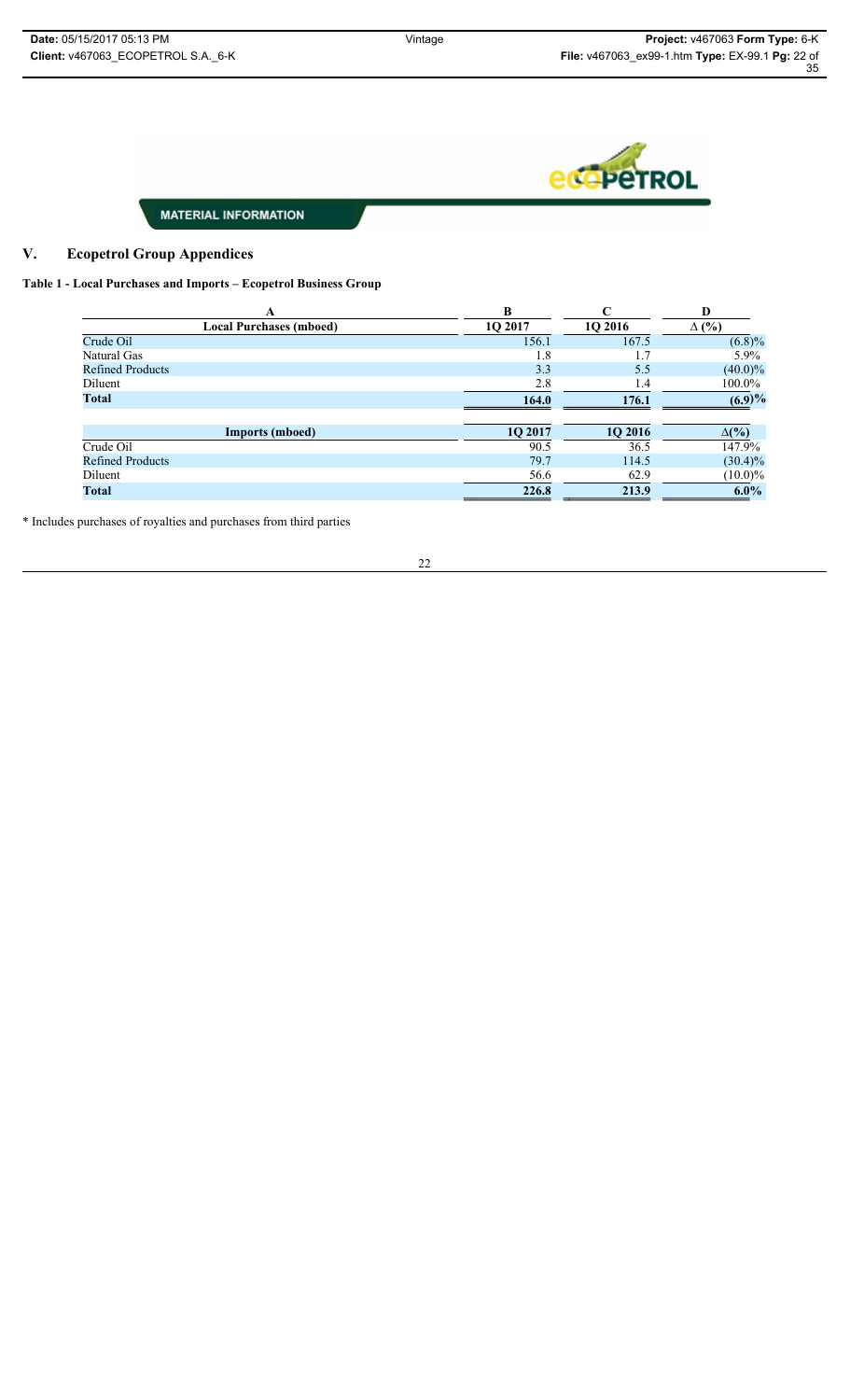

**Table 2 – Profit and Loss Statement – Ecopetrol Business Group**

| A                                               | $\bf{B}$ | $\mathbf C$ |
|-------------------------------------------------|----------|-------------|
| <b>COP Billion</b>                              | 1Q 2017* | $102016*$   |
| Revenue                                         |          |             |
| <b>Local Sales</b>                              | 6,716    | 6,032       |
| <b>Export Sales</b>                             | 6,655    | 4,453       |
| <b>Total Revenue</b>                            | 13,371   | 10,485      |
| <b>Cost of Sales</b>                            |          |             |
| <b>Depreciation, Amortization and Depletion</b> | 2,022    | 1,642       |
| Depreciation, Amortization and Depletion        | 1,452    | 1,189       |
| Depreciation                                    | 570      | 453         |
| <b>Variable Costs</b>                           | 5,401    | 4,306       |
| Imported products                               | 3,529    | 2,220       |
| Purchase of Hydrocarbons                        | 1,693    | 1,262       |
| Hydrocarbon Transportation Services             | 164      | 234         |
| Inventories and others                          | 15       | 590         |
| <b>Fixed Costs</b>                              | 1,723    | 1,498       |
| <b>Contracted Services</b>                      | 515      | 585         |
| Maintenance                                     | 453      | 308         |
| <b>Labor Costs</b>                              | 415      | 282         |
| Other                                           | 340      | 323         |
| <b>Total Cost of Sales</b>                      | 9,146    | 7,446       |
| <b>Gross Income</b>                             | 4,225    | 3,039       |
| <b>Operating Expenses</b>                       | 926      | 1,440       |
| Administration expenses                         | 899      | 1,356       |
| <b>Exploration and Projects expenses</b>        | 27       | 84          |
| <b>Operating Income</b>                         | 3,299    | 1,599       |
| <b>Finance result, net</b>                      | (1,019)  | (136)       |
| Foreign exchange, net                           | (449)    | 625         |
| Interest, net                                   | (535)    | (598)       |
| Financial Income (Loss)                         | (35)     | (163)       |
| Share of profit of companies                    | 31       | (27)        |
| Income before income tax                        | 2,311    | 1,436       |
| Income Tax                                      | (1,238)  | (825)       |
| <b>Net Income Consolidated</b>                  | 1,073    | 611         |
| Non-controlling interest                        | (187)    | (248)       |
| Net income attributable to Owners of Ecopetrol  | 886      | 363         |
|                                                 |          |             |
| <b>EBITDA</b>                                   | 5.813    | 4.137       |

**EBITDA Margin 43.5% 39.5%**

\* These figures are included solely for illustrative purposes. Unaudited.

23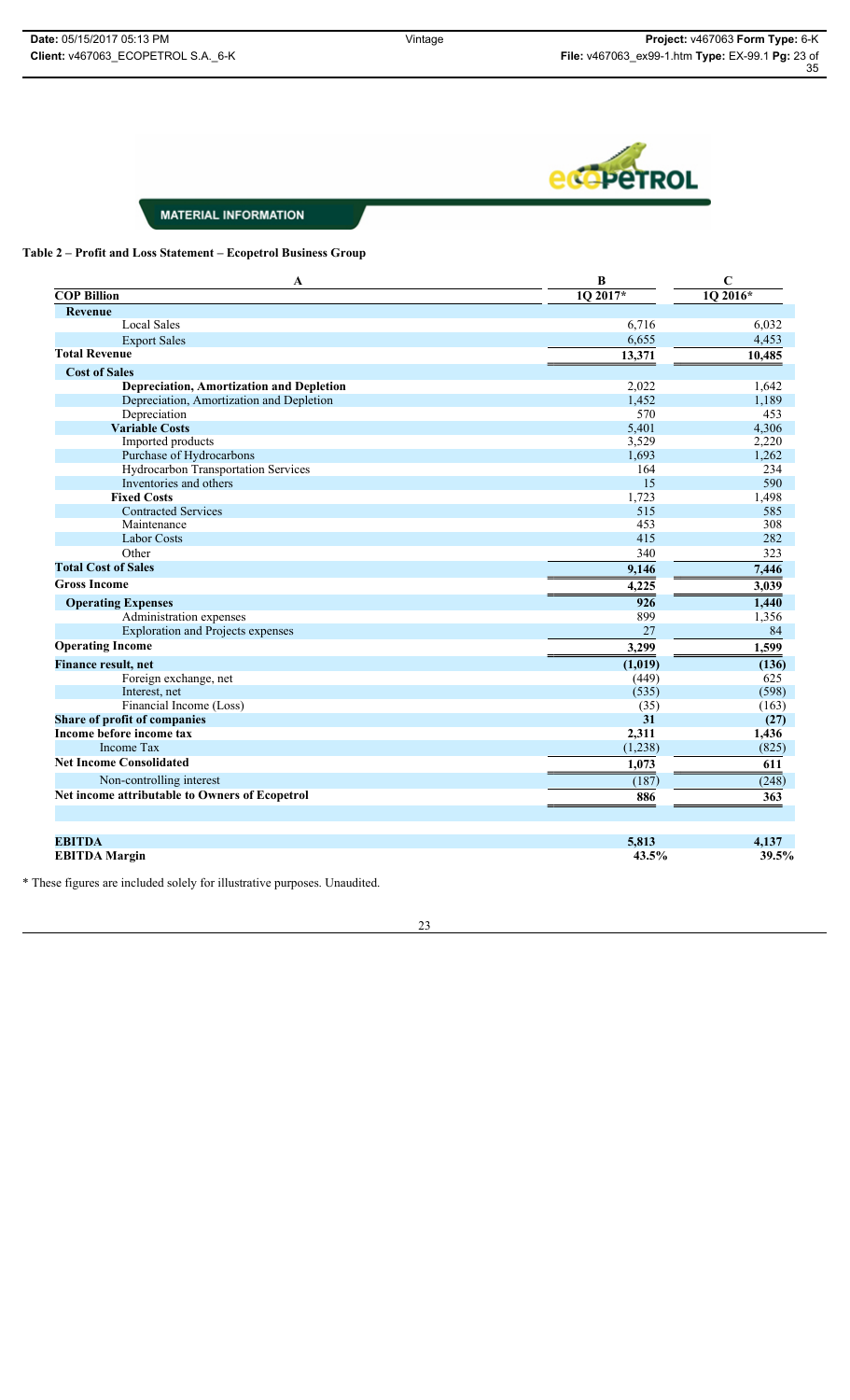

# **Table 3 – Balance Sheet – Ecopetrol Business Group**

| A                                                       | В                | $\mathbf C$        | D                                |
|---------------------------------------------------------|------------------|--------------------|----------------------------------|
| <b>COP Billion</b>                                      | March 31, 2017 * | December 31, 2016* | $\overline{\Delta(\frac{0}{0})}$ |
| <b>Current assets</b>                                   |                  |                    |                                  |
| Cash and cash equivalents                               | 8,165            | 8,410              | (2.9)%                           |
| Trade and other receivables                             | 3,880            | 4,212              | (7.9)%                           |
| Inventories                                             | 4,330            | 3,842              | 12.7%                            |
| Current tax assets                                      | 840              | 1,129              | $(25.6)\%$                       |
| Financial assets held for sale                          | 52               | 52                 | $0.0\%$                          |
| Other financial assets                                  | 7,009            | 5,316              | 31.8%                            |
| Other assets                                            | 1,025            | 1,036              | (1.1)%                           |
|                                                         | 25,301           | 23,997             | $\overline{5.4}$ %               |
| Non-current assets held for sale                        | 116              | 132                | $(12.1)\%$                       |
| <b>Total current assets</b>                             |                  |                    |                                  |
|                                                         | 25,417           | 24,129             | $\overline{5.3}$ %               |
| <b>Non-current assets</b>                               |                  |                    |                                  |
| Investments in associates and joint ventures            | 1,476            | 1,553              | $(5.0)\%$                        |
| Trade and other receivables                             | 745              | 730                | 2.1%                             |
| Property, plant and equipment                           | 60,467           | 62,269             | (2.9)%                           |
| Natural and environmental resources                     | 21,521           | 22,341             | $(3.7)\%$                        |
| Intangibles                                             | 269              | 272                | (1.1)%                           |
| Deferred tax assets                                     | 6,520            | 6,896              | $(5.5)\%$                        |
| Other financial assets                                  | 2,362            | 1,371              | 72.3%                            |
| Other non-current assets                                | 1,721            | 1,746              | (1.4)%                           |
| <b>Total non-current assets</b>                         | 95,081           | 97,178             | $\overline{(2.2)^{9/6}}$         |
| <b>Total assets</b>                                     | 120,498          | 121,307            | (0.7)%                           |
|                                                         |                  |                    |                                  |
| <b>Liabilities</b>                                      |                  |                    |                                  |
| <b>Current liabilities</b>                              |                  |                    |                                  |
| Loans and borrowings                                    | 4,095            | 4,126              | (0.8)%                           |
| Trade and other payables                                | 6,799            | 6,855              | (0.8)%                           |
| Provision for employees benefits                        | 1,994            | 1,974              | 1.0%                             |
| Current tax liabilities                                 | 2,915            | 2,131              | 36.8%                            |
| Accrued liabilities and provisions                      | 817              | 822                | $(0.6)\%$                        |
| Other liabilities                                       | 421              | 439                | (4.1)%                           |
| <b>Total current liabilities</b>                        | 17,041           | 16,347             | $4.2\%$                          |
| Liabilities related to non-current assets held for sale | 40               | 40                 | $\overline{0.0}$ %               |
| <b>Total current liabilities</b>                        | 17,081           | 16,387             | $\frac{1}{4.2}\%$                |
| <b>Non-current liabilities</b>                          |                  |                    |                                  |
| Loans and borrowings                                    | 46,316           | 48,096             | $(3.7)\%$                        |
| Trade and other payables                                | 22               | 24                 | $(8.3)\%$                        |
| Provision for employees benefits                        | 3,790            | 3,901              | (2.8)%                           |
| Deferred tax liabilities                                | 2,410            | 2,229              | 8.1%                             |
| Accrued liabilities and provisions                      | 5,187            | 5,096              | 1.8%                             |
| Other long-term liabilities                             | 275              | 255                | 7.8%                             |
| <b>Total non-current liabilities</b>                    |                  |                    |                                  |
|                                                         | 58,000           | 59,601             | (2.7)%                           |
| <b>Total liabilities</b>                                | 75,081           | 75,988             | $(1.2)\%$                        |
|                                                         |                  |                    |                                  |
| <b>Equity</b>                                           |                  |                    |                                  |
| Equity attributable to owners of the Company            | 43,793           | 43,673             | $0.3\%$                          |
| Non-controlling interests                               | 1,624            | 1,646              | $(1.3)\%$                        |
| <b>Total Equity</b>                                     | 45,417           | 45,319             | $0.2\%$                          |
| <b>Total liabilities and equity</b>                     | 120,498          | 121,307            | (0.7)%                           |
|                                                         |                  |                    |                                  |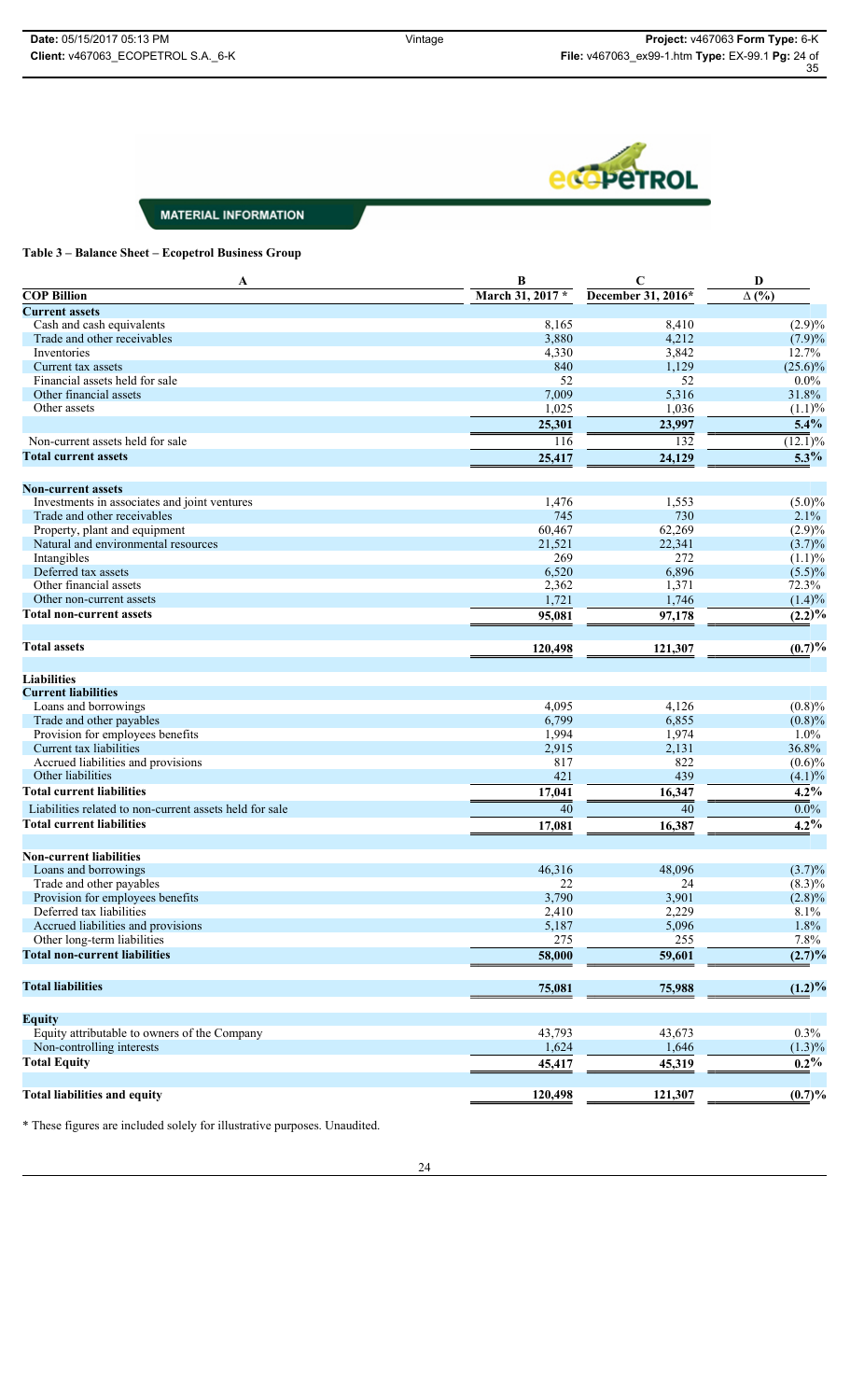

**Table 4 – Comprehensive Income Statement – Ecopetrol Business Group**

| A                                                                 | B        |          |
|-------------------------------------------------------------------|----------|----------|
| <b>COP Billion</b>                                                | 1O 2017* | 10 2016* |
| Net income consolidated                                           | 1,073    | 611      |
| Components of other comprehensive income, net of taxes            |          |          |
| Accumulated foreign currency translation                          | (763)    | (1,003)  |
| Net fair value gain (Loss) on available-for-sale financial assets |          | 125      |
| Cash flow hedges for future exports                               | 440      | 511      |
| Hedge of a net investment in foreign operation                    | 396      |          |
| Cash flow hedges - derivative financial instruments               | (11)     | 45       |
| Measurement of defined benefit obligation                         | 81       | (125)    |
| Others                                                            | 9        | (5)      |
| Total other comprehensive income                                  | 152      | (452)    |
| <b>Total Comprehensive income</b>                                 | 1.225    | 159      |
| Attributable to:                                                  |          |          |
| <b>Shareholders</b>                                               | 1,064    | (53)     |
| Non-controlling interests                                         | 161      | 212      |
| <b>Total Comprehensive income</b>                                 | 1,225    | 159      |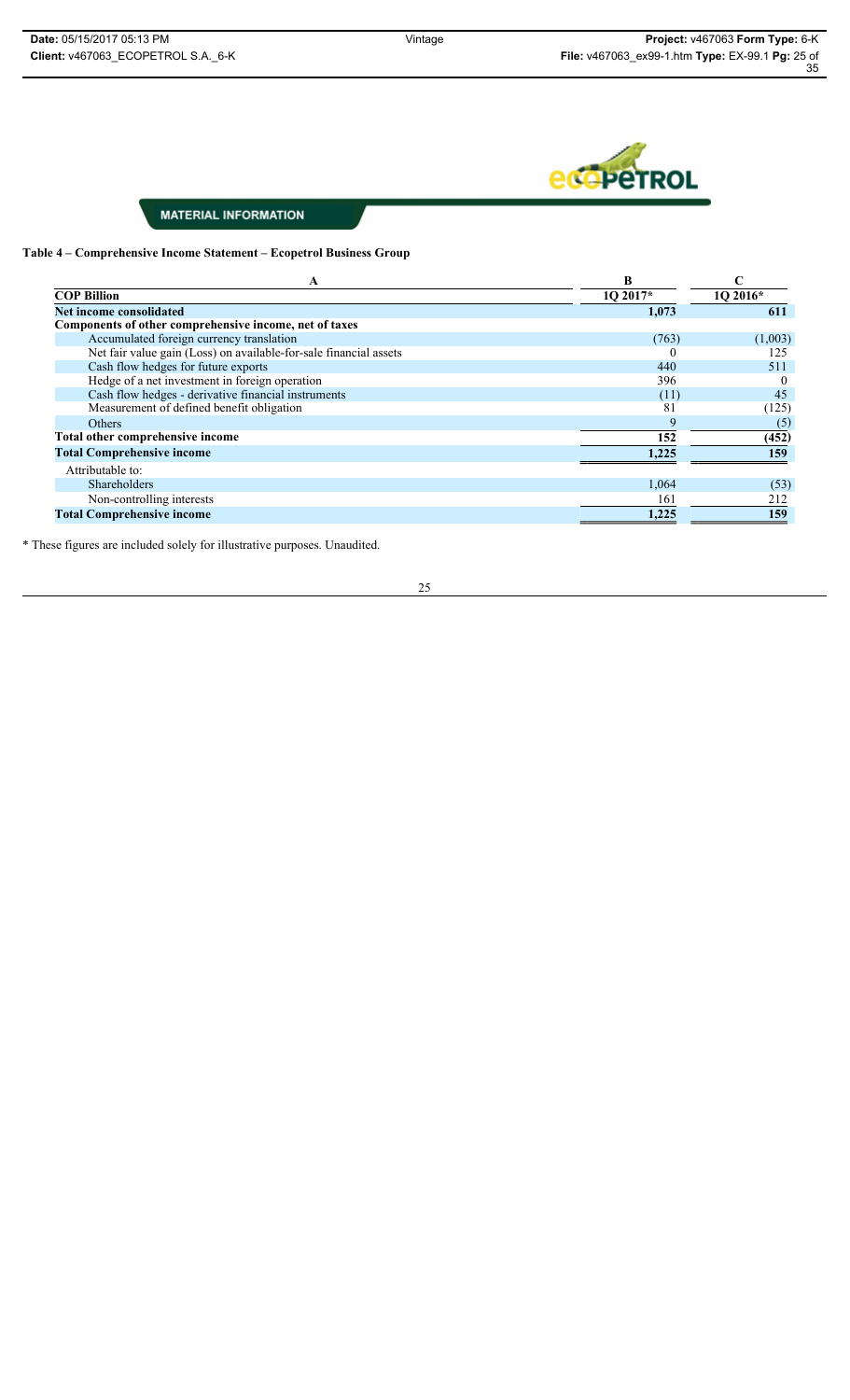

**Table 5 – Cash Flow Statement – Ecopetrol Business Group**

| A                                                                             | $\bf{B}$ | $\mathbf C$ |
|-------------------------------------------------------------------------------|----------|-------------|
| <b>COP Billion</b>                                                            | 1Q 2017* | 10 2016*    |
|                                                                               |          |             |
| Cash flow provided by operating activities:                                   |          |             |
| Net income attributable to Owners of Ecopetrol S.A.                           | 886      | 363         |
| Adjustments to reconcile net income to cash provided by operating activities: |          |             |
| Non-controlling interests                                                     | 187      | 248         |
| Income tax                                                                    | 1,238    | 825         |
| Depreciation, depletion and amortization                                      | 2,063    | 1.713       |
| Foreign exchange (gain) loss                                                  | 449      | (625)       |
| Finance costs recognised in profit or loss                                    | 824      | 813         |
| Loss (Gain) on disponsal of non-current assets                                | (15)     | 23          |
| Impairment of assets                                                          | 57       | 92          |
| Fair value (gain) on financial assets valuation                               | 147      | 26          |
| Share or profit os associates and joint ventures                              |          |             |
| Dry wells                                                                     | 3        | 78          |
| (Gain) loss on sale of equity instruments measured at fair value              | (31)     | 27          |
| Realized foreign exchange cash flow hedges                                    | 134      | 134         |
| Net changes in operating assets and liabilities                               | (813)    | 437         |
| Income tax paid                                                               | (674)    | (352)       |
| Cash provided by operating activities                                         | 4,455    | 3,802       |
|                                                                               |          |             |
| Cash flows from investing activities:                                         |          |             |
| Investment in property, plant and equipment                                   | (284)    | (843)       |
| Investment in natural and environmental resources                             | (377)    | (647)       |
| Payments for intangibles                                                      | (22)     | (10)        |
| Proceeds from sales of equity instruments measured at fair value              |          |             |
| (Purchases) sales of other financial assets                                   | (2,942)  | (47)        |
| Interest received                                                             | 106      | 69          |
| Dividends received                                                            |          |             |
| Proceeds from sales of assets                                                 | 30       | 85          |
| Net cash used in investing activities                                         | (3,489)  | (1, 393)    |
|                                                                               |          |             |
| Cash flows from financing activities:                                         |          |             |
| Proceeds (repayment of) from borrowings                                       | (92)     | 788         |
| Interest paid                                                                 | (713)    | (596)       |
| Dividends paid                                                                | (114)    | (1,058)     |
| Net cash provided (used) in financing activities                              | (919)    | (866)       |
|                                                                               |          |             |
| Exchange difference in cash and cash equivalents                              | (292)    | (458)       |
| Net increase in cash and cash equivalents                                     | (245)    | 1,085       |
| Cash and cash equivalents at the beginning of the period                      | 8,410    | 6,550       |
| Cash and cash equivalents at the end of the period                            | 8,165    | 7,635       |

\* These figures are included solely for illustrative purposes. Unaudited. Some figures from previous periods were reclassified for comparative purposes.

## **Table 6 – EBITDA Reconciliation – Business Group**

| A                                             | В        |          |
|-----------------------------------------------|----------|----------|
| <b>COPS Billion</b>                           | 1O 2017* | 10 2016* |
| <b>RECONCILIATION NET INCOME TO EBITDA</b>    |          |          |
| Net income attributable to Ecopetrol's owners | 886      | 363      |
| + Depreciation, depletion and amortization    | 2,063    | 1,713    |
| $+/-$ Impairment of non-current assets        |          | 56       |
| $+/-$ Finance results, net                    | 1,019    | 136      |
| $+$ Income tax                                | 1,238    | 825      |
| $+$ Other taxes                               | 416      | 796      |
| $+\prime$ -Non-controlling interest           | 187      | 248      |
| <b>CONSOLIDATED EBITDA</b>                    | 5,813    | 4,137    |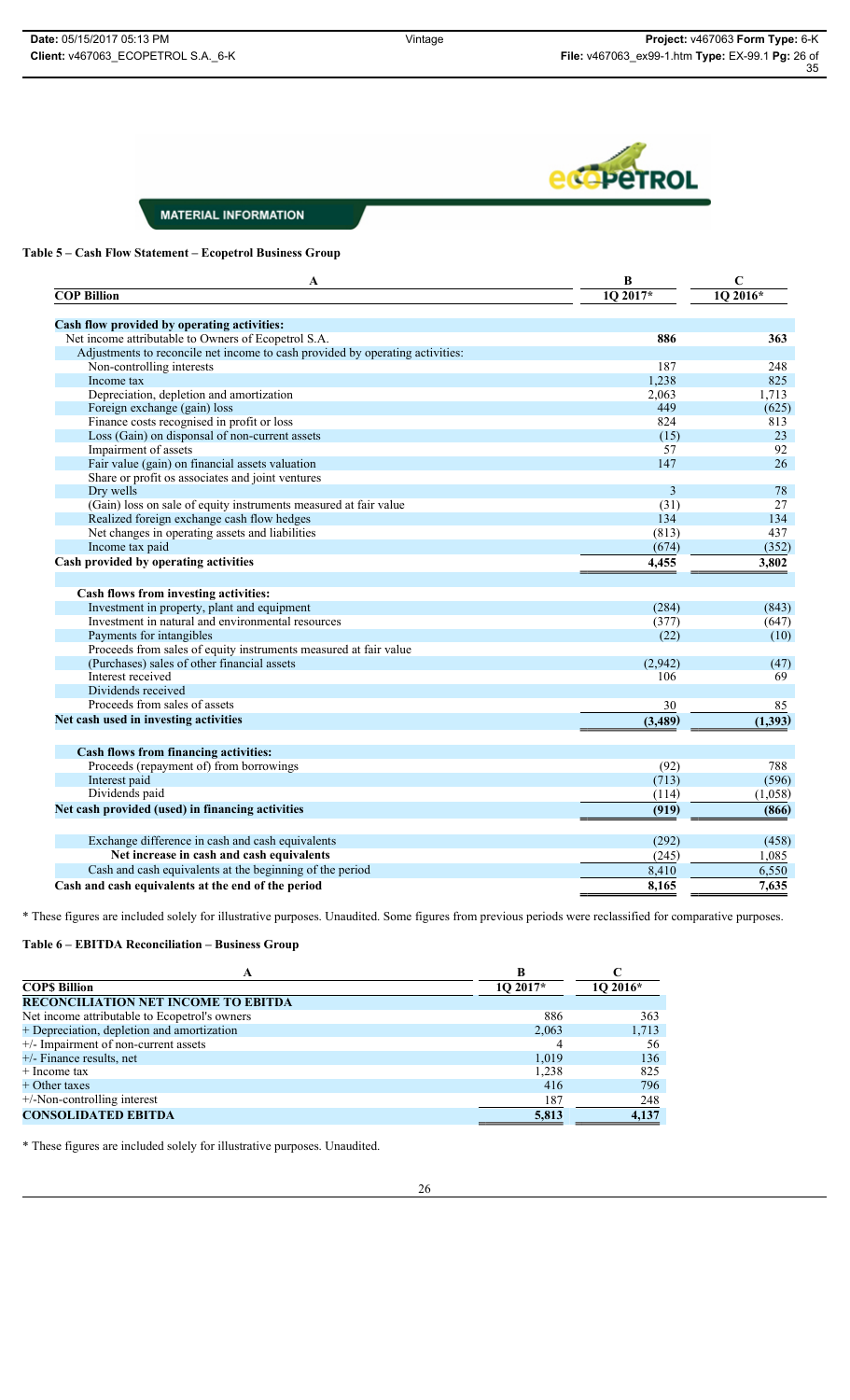

# **Table 7 – EBITDA Reconciliation by Segment – (1Q 2017)**

| <b>COP Billion</b>                            | E&P   | Refining &<br><b>Petrochemicals</b> | Transportation<br>and Logistics | <b>Eliminations</b> | <b>Consolidated</b> |
|-----------------------------------------------|-------|-------------------------------------|---------------------------------|---------------------|---------------------|
| <b>RECONCILIATION NET INCOME TO EBITDA</b>    |       |                                     |                                 |                     |                     |
| Net income attributable to Ecopetrol's owners | 429   | (215)                               | 673                             |                     | 886                 |
| + Depreciation, depletion and amortization    | 1,493 | 295                                 | 275                             |                     | 2,063               |
| $+/-$ Impairment of non-current assets        |       |                                     |                                 |                     |                     |
| $+/-$ Finance results, net                    | 730   | 240                                 | 49                              |                     | 1,019               |
| + Income tax                                  | 468   | 110                                 | 660                             |                     | .238                |
| $+$ Other taxes                               | 200   | 125                                 | 91                              |                     | 416                 |
| $+\prime$ -Non-controlling interest           |       |                                     | 187                             |                     | 187                 |
| <b>CONSOLIDATED EBITDA</b>                    | 3,321 | 558                                 | 1,935                           |                     | 5,813               |

These figures are included solely for illustrative purposes. Unaudited.

## **Table 8 – EBITDA Reconciliation by Segment (1Q 2016)**

| <b>COP Billion</b>                            | E&P   | Refining &<br>Petrochemicals | Transportation<br>and Logistics | <b>Eliminations</b> | Consolidated |
|-----------------------------------------------|-------|------------------------------|---------------------------------|---------------------|--------------|
| RECONCILIATION NET INCOME TO EBITDA           |       |                              |                                 |                     |              |
| Net income attributable to Ecopetrol's owners | (394) | (130)                        | 903                             | (16)                | 363          |
| + Depreciation, depletion and amortization    | 1,219 | 247                          | 247                             |                     | 1,713        |
| $+/-$ Impairment of non-current assets        |       |                              |                                 |                     | 56           |
| $+/-$ Finance results, net                    | (123) | 21                           | 135                             | 103                 | 136          |
| $+$ Income tax                                | (149) | 211                          | 763                             |                     | 825          |
| + Other taxes                                 | 419   | 177                          | 200                             |                     | 796          |
| $+\prime$ -Non-controlling interest           |       |                              | 251                             |                     | 248          |
| <b>CONSOLIDATED EBITDA</b>                    | 971   | 580                          | 2.499                           |                     | 4,137        |

These figures are included solely for illustrative purposes. Unaudited.

# **VI. Appendices on Results of Subordinated Companies and Equity Interests**

Following are the results of Ecopetrol S.A. (not consolidated), subordinate companies and equity interests.

## **1. Ecopetrol S.A:**

#### **Table 9 – Income Statement**

| A                               | B        | C                  |
|---------------------------------|----------|--------------------|
| <b>COP Billion</b>              | 1Q 2017* | $1Q\,2016*$        |
| <b>Local Sales</b>              | 4,888    | 4,166              |
| Free Trade Zone Sales           | 730      | 673                |
| <b>Export Sales</b>             | 5,082    | 3,313              |
| <b>Total Sales</b>              | 10,700   | 8,152              |
| Variable costs                  | 6,146    | $\overline{5,219}$ |
| Fixed costs                     | 2,060    | 2,092              |
| <b>Cost of Sales</b>            | 8,206    | 7,311              |
| <b>Gross Profits</b>            | 2,494    | 841                |
| <b>Operating Expenses</b>       | 575      | 838                |
| <b>Operating Income</b>         | 1,919    | 3                  |
| Financial income (loss)         | (926)    | 68                 |
| Share of profit of companies    | 370      | 324                |
| <b>Income before Income Tax</b> | 1,363    | 395                |
| Income tax                      | (477)    | (32)               |
| <b>Net Income</b>               | 886      | 363                |
| <b>EBITDA</b>                   | 3,589    | 1,764              |
| <b>EBITDA Margin</b>            | 33.5%    | 21.6%              |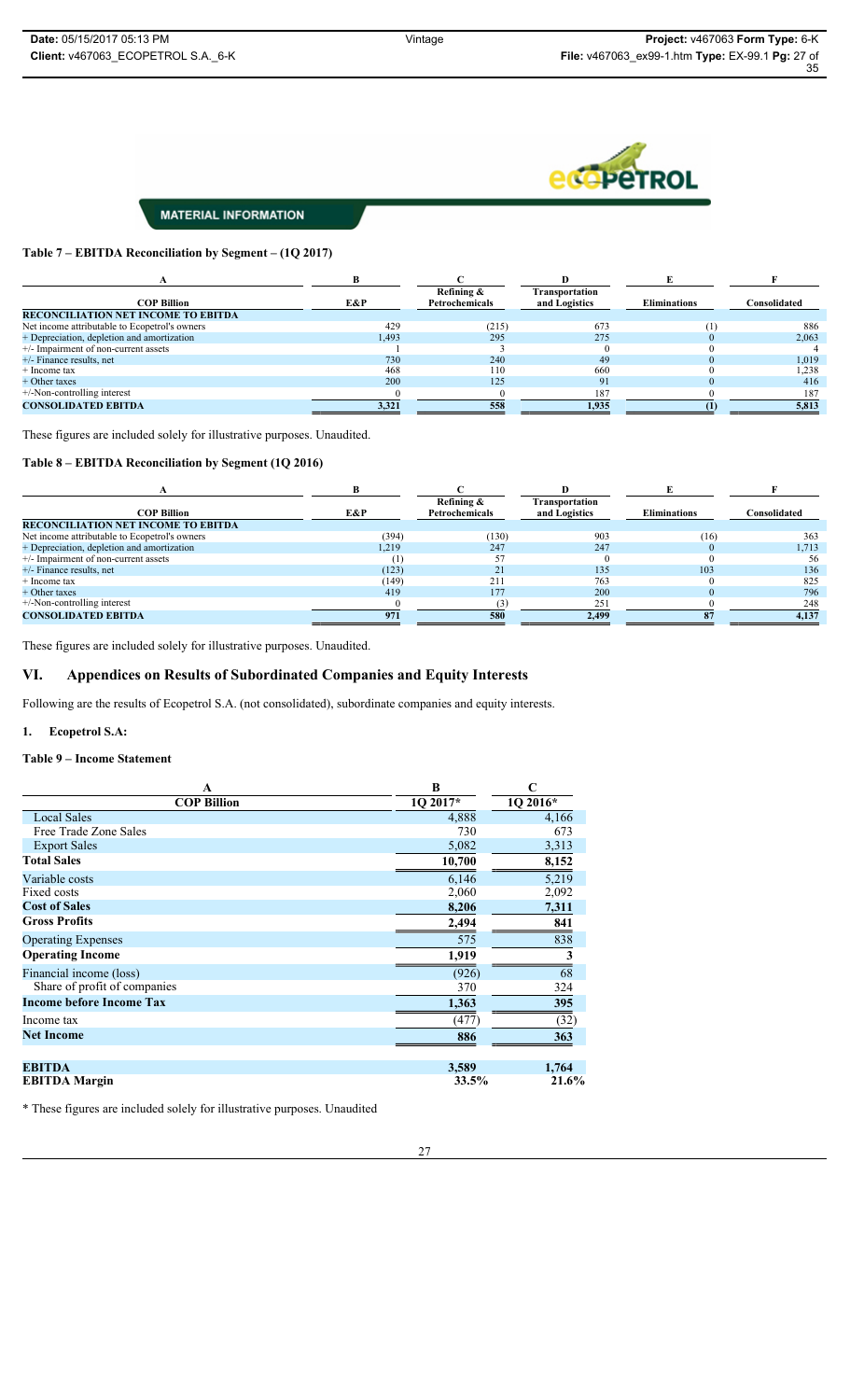

# **Table 10 – Balance Sheet**

| A                                                             | B                | $\mathbf C$         | D                       |
|---------------------------------------------------------------|------------------|---------------------|-------------------------|
| <b>COP Billion</b>                                            | March 31, 2017 * | Diciembre 31, 2016* | $\overline{\Delta(\%)}$ |
| <b>Current assets</b>                                         |                  |                     |                         |
| Cash and cash equivalents                                     | 4,721            | 5,360               | (11.9)%                 |
| Trade and other receivables                                   | 4,123            | 4,620               | $(10.8)\%$              |
| Inventories                                                   | 2,694            | 2,590               | 4.0%                    |
| Current tax assets                                            | 366              | 661                 | $(44.6)\%$              |
| Financial assets held for sale                                | 52               | 52                  | $0.0\%$                 |
| Other financial assets                                        | 10,249           | 8,830               | 16.1%                   |
| Other assets                                                  | 760              | 879                 | $(13.5)\%$              |
|                                                               | 22,965           | 22,992              | (0.1)%                  |
| Non-current assets held for sale                              | 30               | 30                  | $\overline{0.0}$ %      |
| <b>Total current assets</b>                                   | 22,995           | 23,022              | $\overline{(0.1)}\%$    |
|                                                               |                  |                     |                         |
| <b>Non-current assets</b>                                     |                  |                     |                         |
| Investments in associates and joint ventures                  | 27,887           | 28,517              | (2.2)%                  |
| Trade and other receivables                                   | 3,121            | 3,089               | 1.0%                    |
| Property, plant and equipment                                 | 20,817           | 21,276              | $(2.2)\%$               |
| Natural and environmental resources                           | 17,786           | 18,316              | (2.9)%                  |
| Intangibles                                                   | 165              | 169                 | $(2.4)\%$               |
| Deferred tax assets                                           | 3,900            | 4,293               | $(9.2)\%$               |
| Other financial assets                                        | 2,010            | 1,007               | 99.6%                   |
| Other non-current assets                                      | 1,828            | 1,849               | (1.1)%                  |
| <b>Total non-current assets</b>                               | 77,514           | 78,516              | $(1.3)\%$               |
| <b>Total assets</b>                                           | 100,509          | 101,538             | $(1.0)\%$               |
|                                                               |                  |                     |                         |
| <b>Liabilities</b>                                            |                  |                     |                         |
| <b>Current liabilities</b>                                    |                  |                     |                         |
| Loans and borrowings                                          | 2,567            | 2,650               | $(3.1)\%$               |
| Trade and other payables                                      | 5,387            | 5,455               | $(1.2)\%$               |
| Provision for employees benefits                              | 1,964            | 1,949               | 0.8%                    |
| Current tax liabilities                                       | 938              | 587                 | 59.8%                   |
| Accrued liabilities and provisions                            | 611              | 620                 | $(1.5)\%$               |
|                                                               | 11,467           | 11,261              | $1.8\%$                 |
| Liabilities related to assets held for sale                   | 40               | 40                  | $\overline{0.0}$ %      |
| <b>Total current liabilities</b>                              | 11,507           | 11,301              | $1.8\%$                 |
|                                                               |                  |                     |                         |
| <b>Non-current liabilities</b>                                |                  |                     |                         |
| Loans and borrowings                                          | 35,637           | 37,090              | $(3.9)\%$               |
| Provision for employees benefits                              | 3,790            | 3,901               | $(2.8)\%$               |
| Deferred tax liabilities                                      | 1,445            | 1,296               | 11.5%                   |
| Accrued liabilities and provisions                            | 4.288            | 4.230               | 1.4%                    |
| Other long-term liabilities                                   | 50               | 46                  | 8.7%                    |
| <b>Total non-current liabilities</b>                          | 45,210           | 46,563              | $\overline{(2.9)}\%$    |
| <b>Total liabilities</b>                                      | 56,717           | 57,864              | $(2.0)\%$               |
|                                                               |                  |                     |                         |
| <b>Equity</b><br>Equity attributable to owners of the Company |                  |                     |                         |
|                                                               | 43,792           | 43,674              | 0.3%                    |
| <b>Total Equity</b>                                           | 43,792           | 43,674              | $0.3\%$                 |
| <b>Total liabilities and equity</b>                           |                  |                     |                         |
|                                                               | 100,509          | 101,538             | $(1.0)\%$               |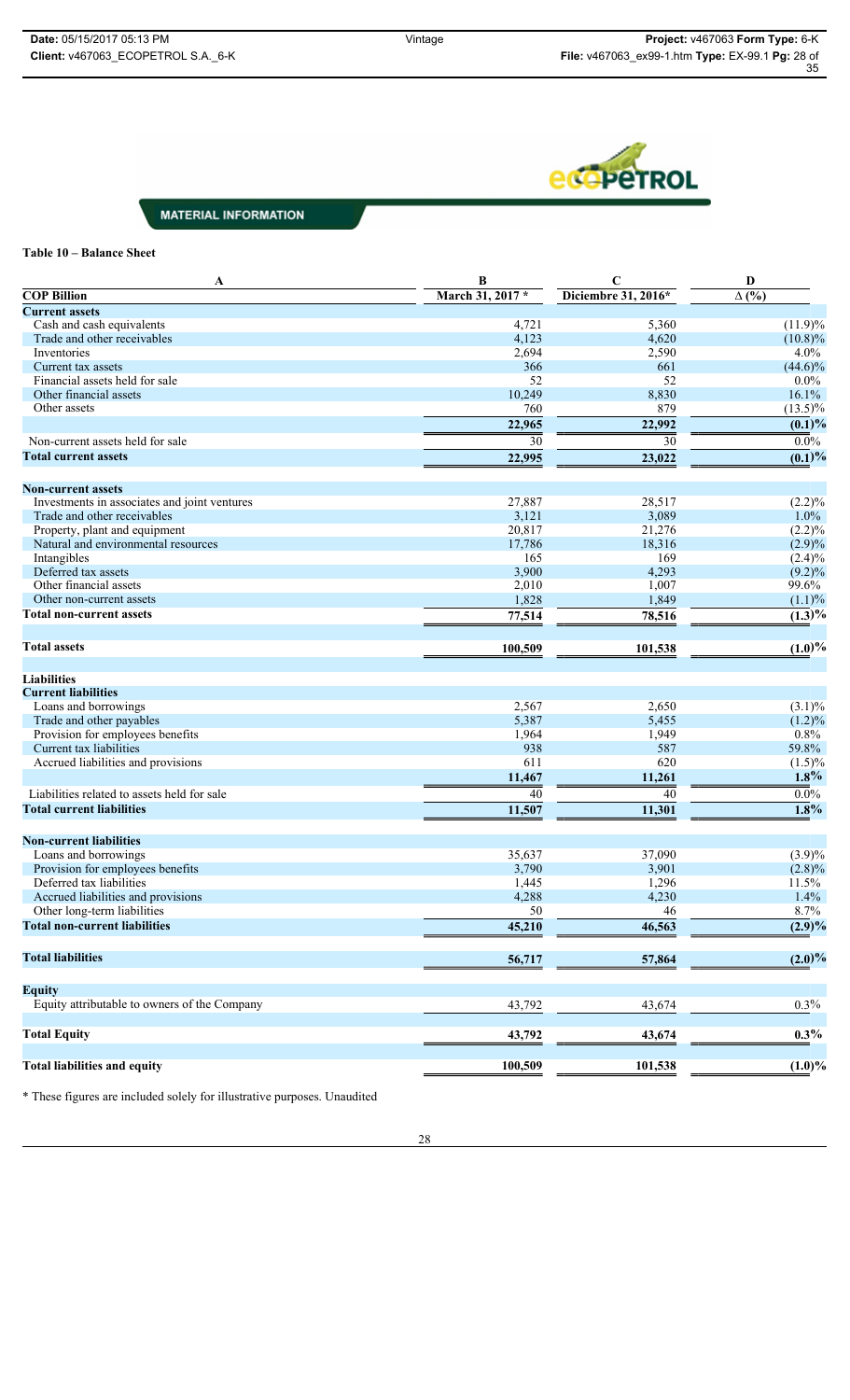

**Exploration and Production**

#### **2. Hocol:**

## **Table 11 – Income Statement**

| A                               | B        | C        |
|---------------------------------|----------|----------|
| <b>COP Billion</b>              | 1Q 2017* | 1Q 2016* |
| Local sales                     | 108      | 103      |
| Export sales                    | 189      | 152      |
| <b>Total Sales</b>              | 297      | 255      |
| Variable costs                  | 121      | 194      |
| <b>Fixed costs</b>              | 78       | 67       |
| <b>Cost of Sales</b>            | 199      | 261      |
| <b>Gross Profits</b>            | 98       | (6)      |
| <b>Operating Expenses</b>       | 19       | 29       |
| <b>Operating Income</b>         | 79       | (35)     |
| Financial income (loss)         | $\theta$ | 6        |
| Share of profit of companies    | 12       | 17       |
| <b>Income before Income Tax</b> | 91       | (12)     |
| Income tax                      | (51)     | (11)     |
| <b>Net Income</b>               | 40       | (23)     |
|                                 |          |          |
| <b>EBITDA</b>                   | 188      | 47       |
| <b>EBITDA Margin</b>            | 63.3%    | 18.4%    |

\* These figures are included solely for illustrative purposes. Unaudited.

## **Table 12 – Balance Sheet**

| A                                   |                 |                    |
|-------------------------------------|-----------------|--------------------|
| <b>COP Billion</b>                  | March 31, 2017* | December 31, 2016* |
| Current assets                      | 837             | 787                |
| Non current assets                  | 2,143           | 2,203              |
| <b>Total Assets</b>                 | 2,980           | 2,990              |
| Current liabilities                 | 912             | 934                |
| Non current liabilities             | 318             | 297                |
| <b>Total Liabilities</b>            | 1,230           | 1,231              |
| Equity                              | 1,750           | 1,759              |
| <b>Total Liabilities and Equity</b> | 2,980           | 2,990              |
|                                     |                 |                    |

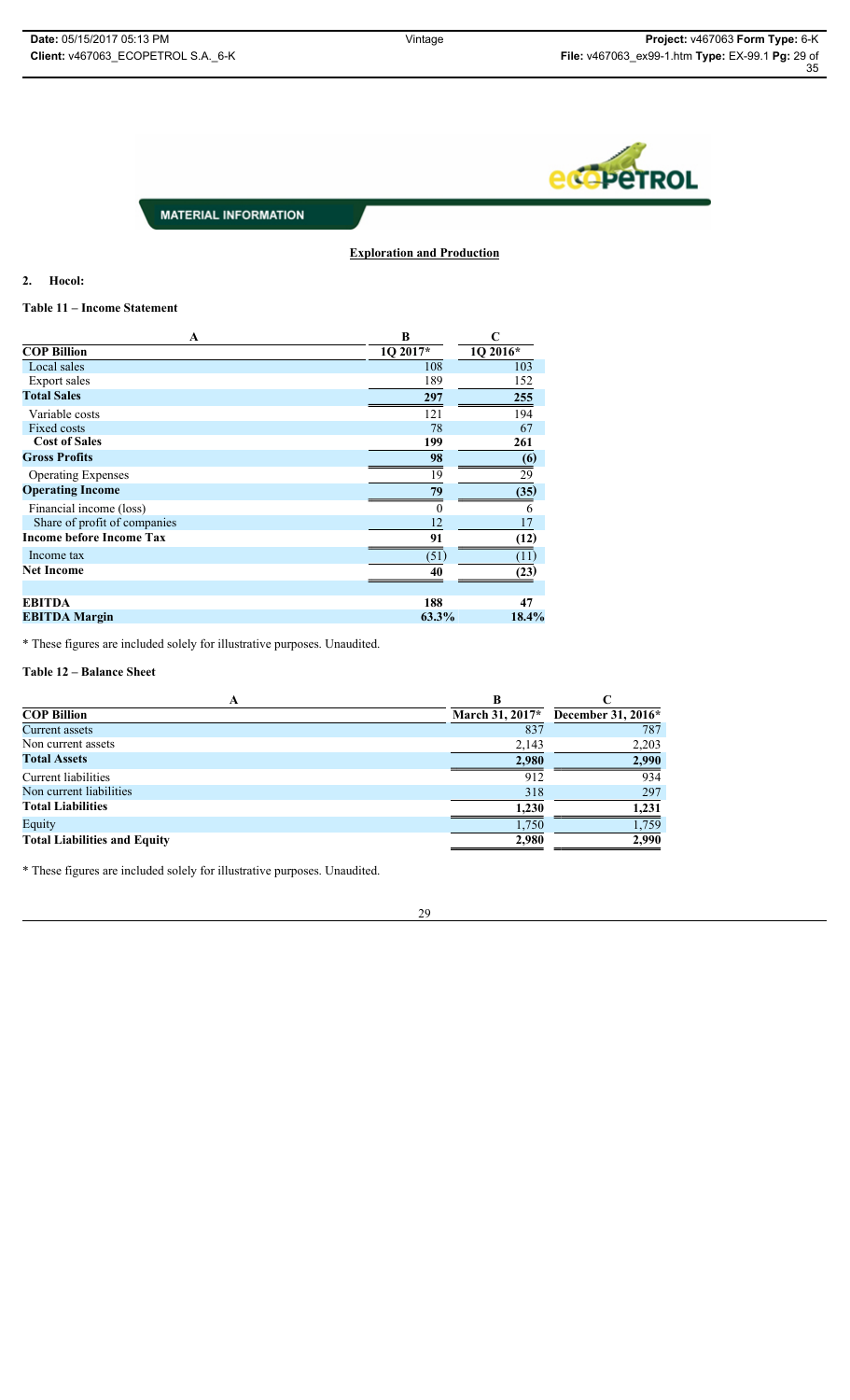

**3. Savia Perú:**

## **Table 13 – Income Statement**

| $\mathbf{A}$                    | B        | C           |
|---------------------------------|----------|-------------|
| <b>USD Million</b>              | 1Q 2017* | $1Q\,2016*$ |
| Local sales                     | 24.7     | 14.7        |
| Export sales                    | 0.0      | 0.0         |
| <b>Total Sales</b>              | 24.7     | 14.7        |
| Variable costs                  | 14.0     | 11.7        |
| Fixed costs                     | 9.6      | 10.5        |
| <b>Cost of Sales</b>            | 23.6     | 22.2        |
| <b>Gross Profits</b>            | 1.1      | (7.5)       |
| <b>Operating Expenses</b>       | 1.2      | (6.2)       |
| <b>Operating Income</b>         | 2.3      | (13.7)      |
| Financial income (loss)         | (1.0)    | (0.8)       |
| <b>Income before Income Tax</b> | 1.3      | (14.5)      |
| Income tax                      | 2.1      | 2.7         |
| <b>Net Income</b>               | 3.4      | (11.8)      |
| <b>EBITDA</b>                   | 16.0     | (1.4)       |
| <b>EBITDA</b> Margin            | 64.8%    | $(9.5)\%$   |

\* These figures are included solely for illustrative purposes. Unaudited. The quarterly figures correspond to the period between January 1 and February 28 of each year.

## **Table 14 – Balance Sheet**

| A                                   |     |                                       |
|-------------------------------------|-----|---------------------------------------|
| <b>USD Million</b>                  |     | February 28, 2017* December 31, 2016* |
| <b>Current assets</b>               | 121 | 106                                   |
| Non current assets                  | 571 | 565                                   |
| <b>Total Assets</b>                 | 692 | 670                                   |
| Current liabilities                 | 47  | 49                                    |
| Non current liabilities             | 244 | 224                                   |
| <b>Total Liabilities</b>            | 291 | 273                                   |
| Equity                              | 401 | 398                                   |
| <b>Total Liabilities and Equity</b> | 692 | 670                                   |

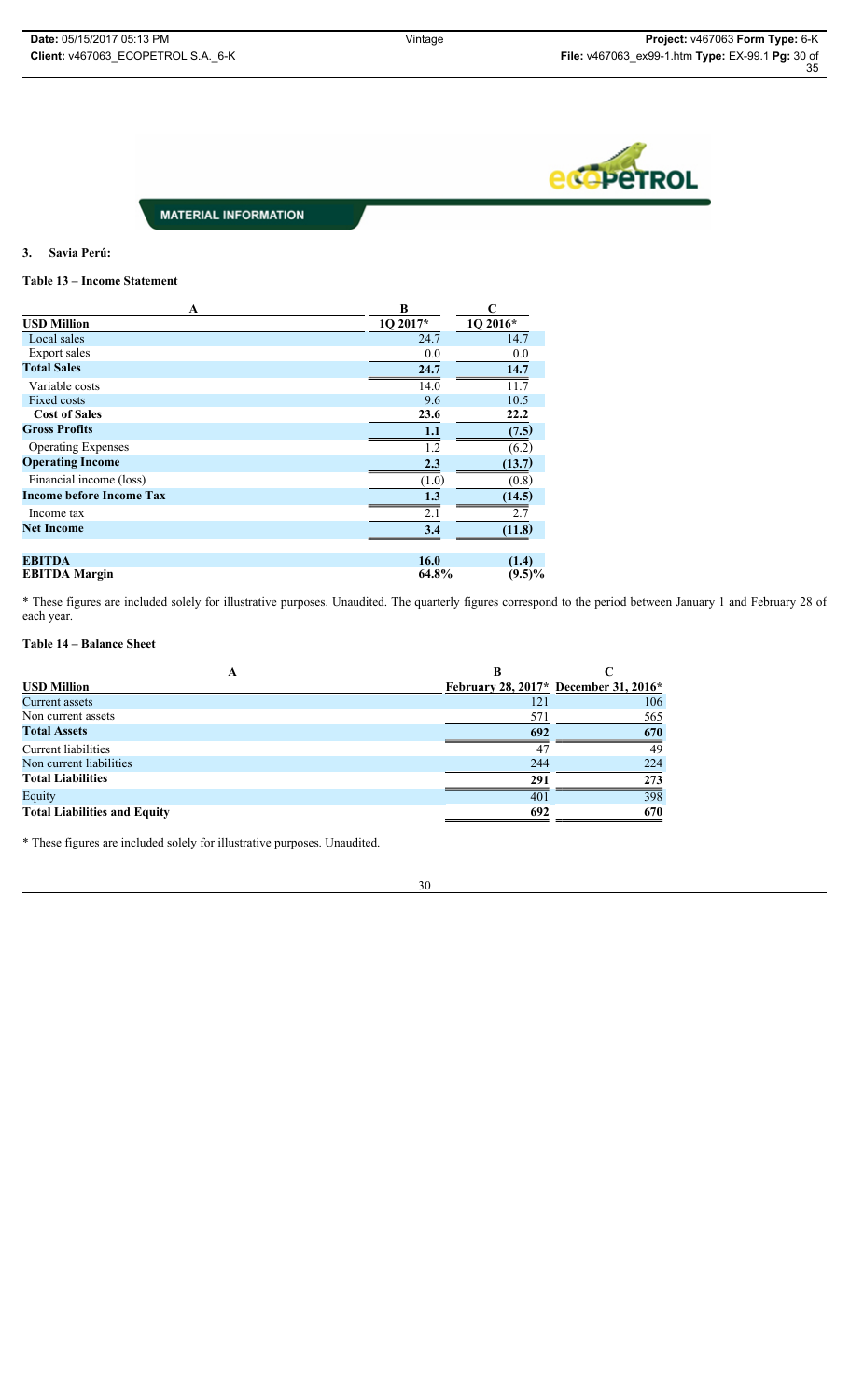

#### **4. Equión:**

## **Table 15– Income Statement**

| A                               | B        | C        |
|---------------------------------|----------|----------|
| <b>COP Billion</b>              | 1Q 2017* | 1Q 2016* |
| Local sales                     | 43       | 85       |
| Export sales                    | 252      | 181      |
| <b>Total Sales</b>              | 295      | 266      |
| Variable costs                  | 142      | 236      |
| Fixed costs                     | 27       | 36       |
| <b>Cost of Sales</b>            | 169      | 272      |
| <b>Gross Profits</b>            | 126      | (6)      |
| <b>Operating Expenses</b>       | (5)      | (21)     |
| <b>Operating Income</b>         | 121      | (27)     |
| Financial income (loss)         |          | 20       |
| <b>Income before Income Tax</b> | 122      | (7)      |
| Income tax                      | (100)    | (17)     |
| <b>Net Income</b>               | 22       | (24)     |
| <b>EBITDA</b>                   | 249      | 193      |
| <b>EBITDA</b> Margin            | 84.4%    | 72.6%    |

\* These figures are included solely for illustrative purposes. Unaudited.

\* Includes adjustment and reclassifications for standardization with the Business Group's accounting policies.

#### **Table 16– Balance Sheet**

| A                                   |                 |                    |
|-------------------------------------|-----------------|--------------------|
| <b>COP Billion</b>                  | March 31, 2017* | December 31, 2016* |
| Current assets                      | 829             | 712                |
| Non current assets                  | 1,386           | 1,550              |
| <b>Total Assets</b>                 | 2,215           | 2,262              |
| Current liabilities                 | 422             | 417                |
| Non current liabilities             | 94              | 96                 |
| <b>Total Liabilities</b>            | 516             | 513                |
| Equity                              | 1,699           | 1,749              |
| <b>Total Liabilities and Equity</b> | 2,215           | 2,262              |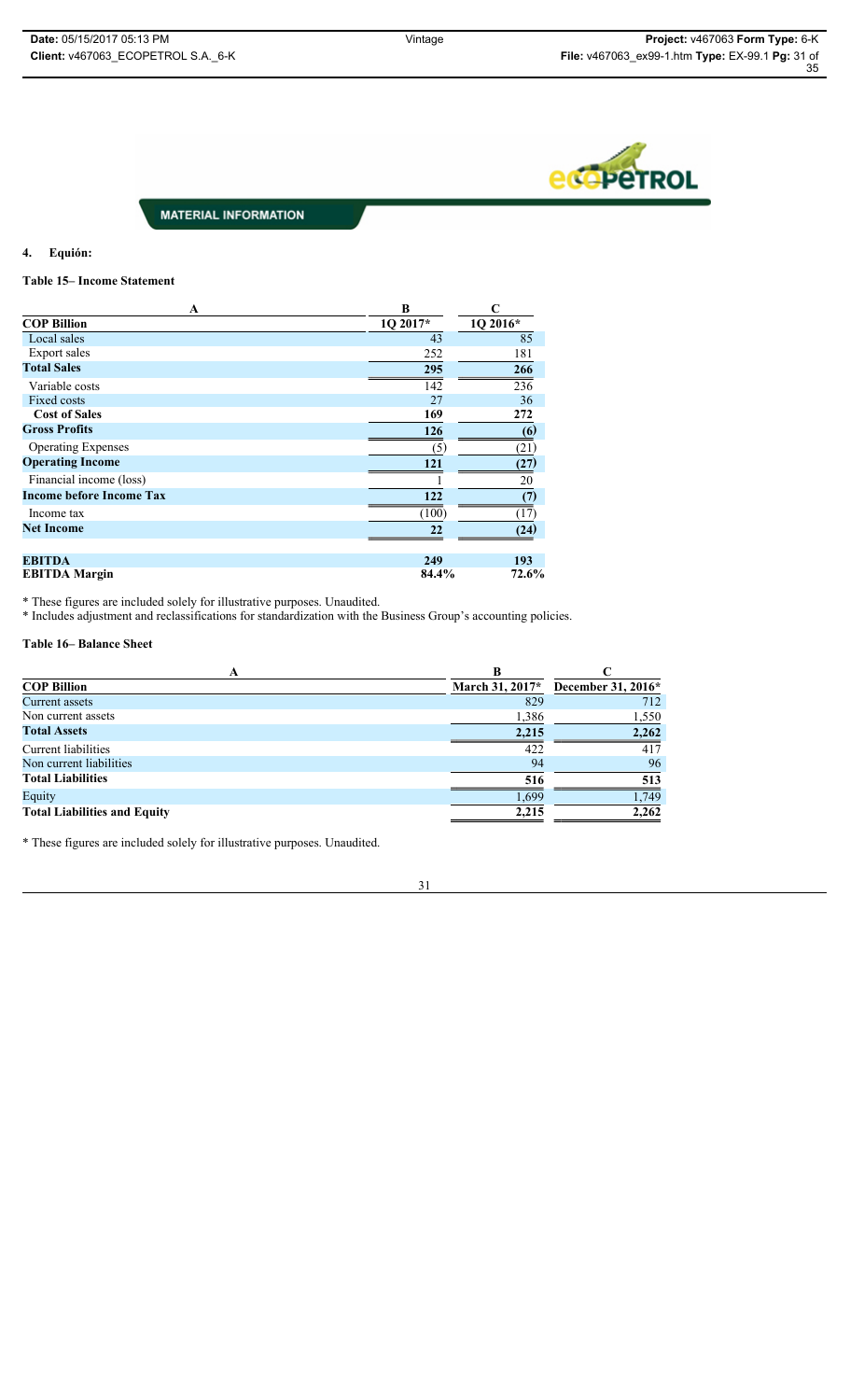

**Refining and Petrochemicals**

# **1. Essentia (Propilco):**

**Table 17 – Sales Volumes**

| A                    | в       |                |
|----------------------|---------|----------------|
| Sales volumes (tons) | 10 2017 | <b>10 2016</b> |
| Polypropylene        | 108,674 | 118,856        |
| Masterbatch          | 2.718   | 4.427          |
| Polyethylene         | 7.734   | 6,026          |
| <b>Total</b>         | 119,126 | 129,310        |

### **Table 18 – Income Statement**

| A                               | B        | C                |
|---------------------------------|----------|------------------|
| <b>COP Billion</b>              | 1Q 2017* | 1Q 2016*         |
| Local sales                     | 175      | 195              |
| Export sales                    | 293      | 319              |
| <b>Total Sales</b>              | 468      | 514              |
| Variable costs                  | 369      | $\overline{357}$ |
| Fixed costs                     | 29       | 26               |
| <b>Cost of Sales</b>            | 398      | 383              |
| <b>Gross Profits</b>            | 70       | 131              |
| <b>Operating Expenses</b>       | 39       | 43               |
| <b>Operating Income</b>         | 31       | 88               |
| Financial income (loss)         |          | (1)              |
| Share of profit of companies    | 30       | 19               |
| <b>Income before Income Tax</b> | 62       | 106              |
| Income tax                      | (20)     | (33)             |
| <b>Net Income</b>               | 42       | 73               |
| <b>EBITDA</b>                   | 47       | 101              |
| <b>EBITDA Margin</b>            | 10.0%    | 19.6%            |

\* These figures are included solely for illustrative purposes. Unaudited.

# **Table 19 – Balance Sheet**

| <b>COP Billion</b>                  | March 31, 2017* | December 31, 2016* |
|-------------------------------------|-----------------|--------------------|
| Current assets                      | 994             | 833                |
| Non current assets                  | 870             | 976                |
| <b>Total Assets</b>                 | 1,864           | 1,809              |
| Current liabilities                 | 41              | 347                |
| Non current liabilities             | 96              | 94                 |
| <b>Total Liabilities</b>            | 507             | 441                |
| Equity                              | 1,357           | 1,368              |
| <b>Total Liabilities and Equity</b> | 1,864           | 1.809              |

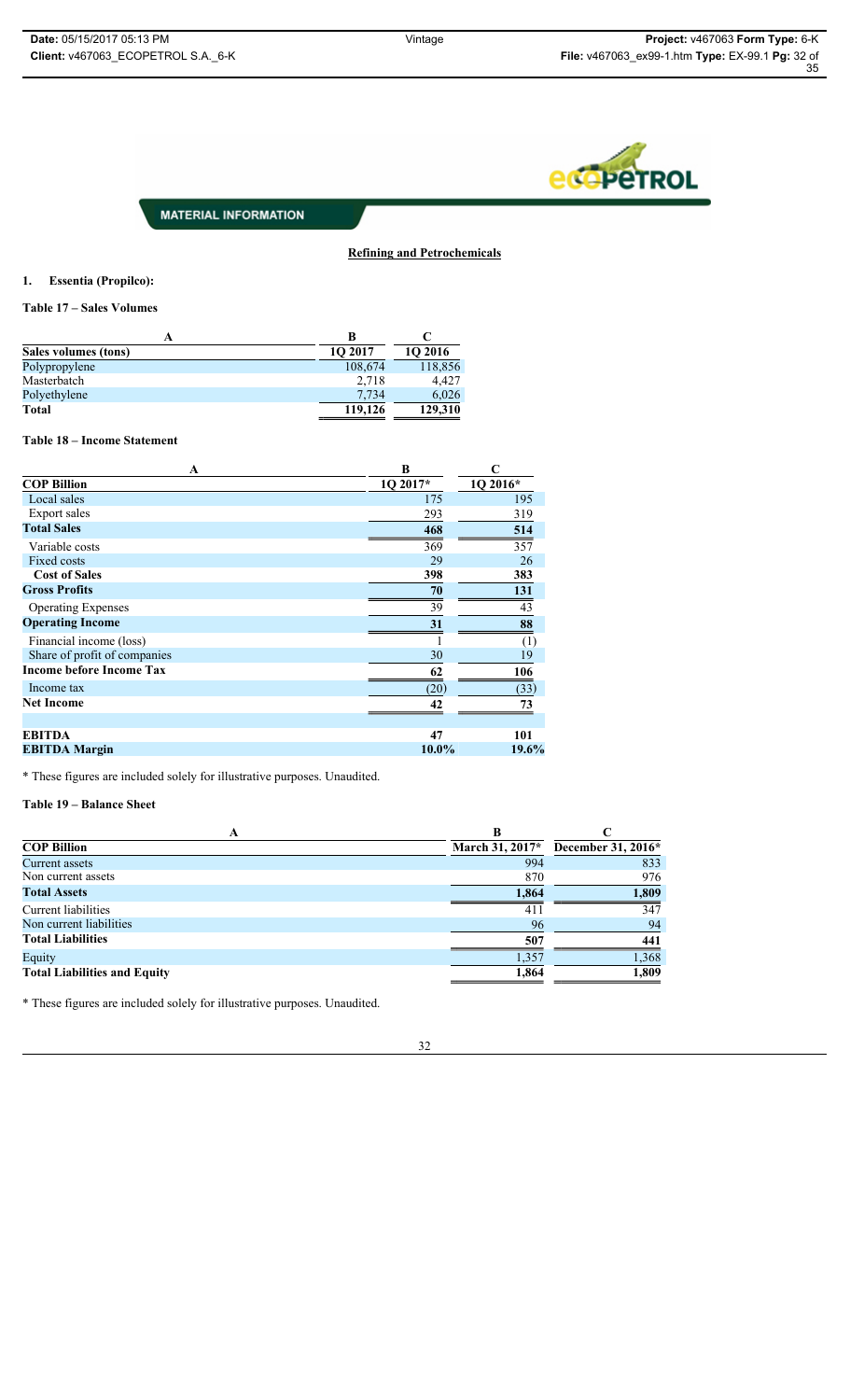

## **2. Reficar:**

**Table 20 – Sales Volumes**

| <b>Sales Volume (mboed)</b> | 10 2017 | <b>10 2016</b> |
|-----------------------------|---------|----------------|
| Local                       | 56.2    |                |
| International               | 73.2    | 66.3           |
| Total                       | 129.4   | 113.6          |

#### **Table 21 – Income Statement**

| A                               | B              | C          |
|---------------------------------|----------------|------------|
| <b>COP Billion</b>              | 1Q 2017*       | 1Q 2016*   |
| Local sales                     | 899            | 666        |
| Export sales                    | 961            | 574        |
| <b>Ventas Totales</b>           | 1,860          | 1,240      |
| Variable costs                  | 1,593          | 1,190      |
| Fixed costs                     | 288            | 133        |
| <b>Cost of Sales</b>            | 1,881          | 1,323      |
| <b>Gross Profits</b>            | (21)           | (83)       |
| Operating expenses              | 200            | 289        |
| <b>Operating Income</b>         | (221)          | (372)      |
| Financial income (loss)         | (123)          | (112)      |
| <b>Income before Income Tax</b> | (344)          | (484)      |
| Income tax                      | a              | 18         |
| <b>Net Income</b>               | (335)          | (466)      |
| <b>EBITDA</b>                   | $\mathfrak{D}$ | (175)      |
| <b>Margin EBITDA</b>            | $0.1\%$        | $(14.1)\%$ |

\* These figures are included solely for illustrative purposes. Unaudited.

**Table 22 – Balance Sheet**

| A                                   |                 |                    |
|-------------------------------------|-----------------|--------------------|
| <b>COP Billion</b>                  | March 31, 2017* | December 31, 2016* |
| Current assets                      | 2,092           | 2,006              |
| Non current assets                  | 22,329          | 23,295             |
| <b>Total Assets</b>                 | 24,421          | 25,301             |
| Current liabilities                 | 2,995           | 2,975              |
| Non current liabilities             | 13,861          | 14,211             |
| <b>Total Liabilities</b>            | 16,856          | 17,186             |
| Equity                              | 7,565           | 8,115              |
| <b>Total Liabilities and Equity</b> | 24,421          | 25,301             |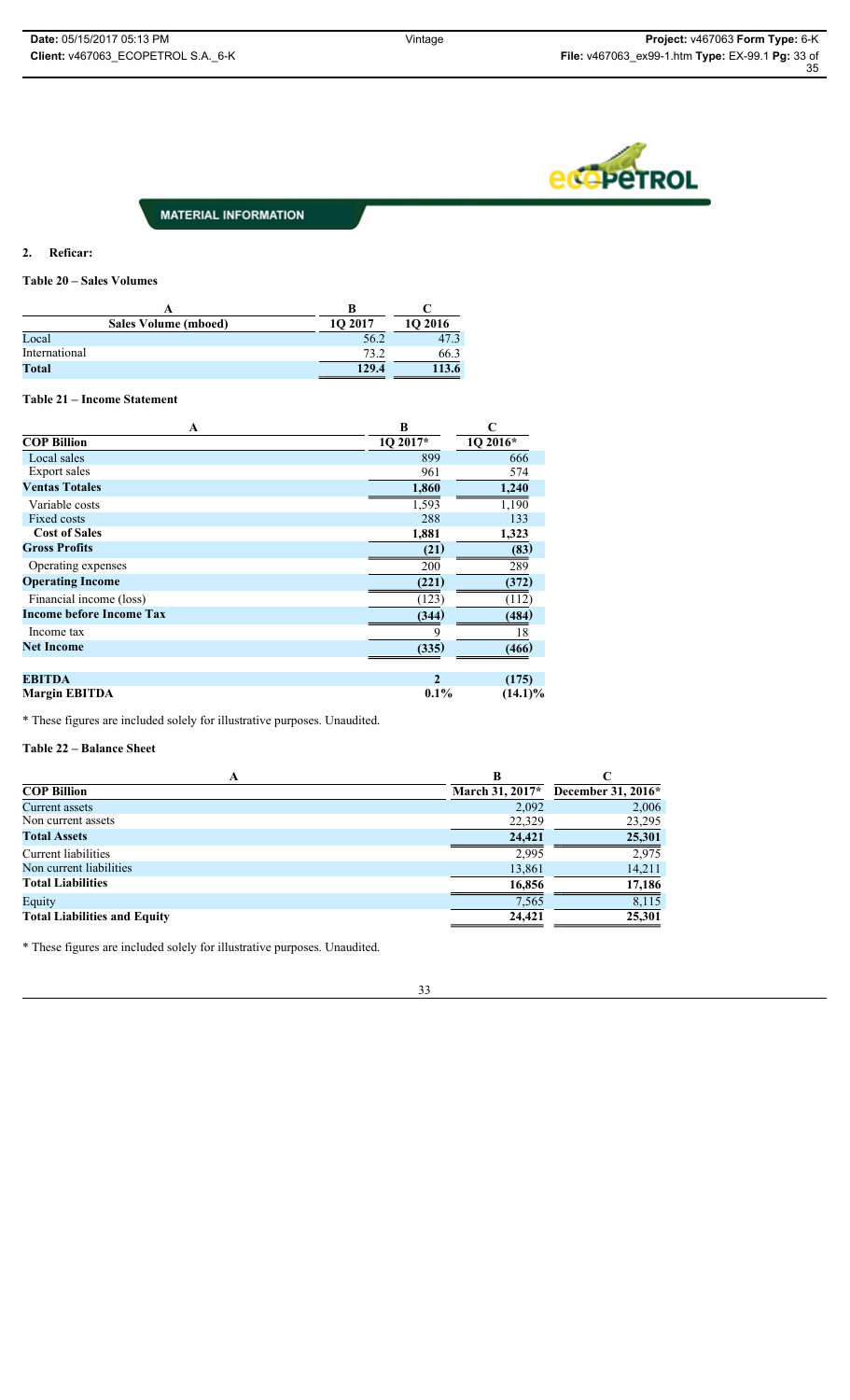

**Transport**

#### **1. Cenit:**

# **Table 23 – Income Statement**

| A                               | B        | C        |
|---------------------------------|----------|----------|
| <b>COP Billion</b>              | 1Q 2017* | 1Q 2016* |
| Local sales                     | 1,015    | 1,097    |
| Export sales                    | 0        |          |
| <b>Total Sales</b>              | 1,015    | 1,097    |
| Variable costs                  | 50       | 26       |
| Fixed costs                     | 388      | 350      |
| <b>Cost of Sales</b>            | 438      | 376      |
| <b>Gross Profits</b>            | 577      | 721      |
| <b>Operating Expenses</b>       | 79       | 142      |
| <b>Operating Income</b>         | 498      | 579      |
| Financial income (loss)         | (17)     | (36)     |
| Share of profit of companies    | 414      | 532      |
| <b>Income before Income Tax</b> | 895      | 1,075    |
| Income tax                      | (208)    | (202)    |
| <b>Net Income</b>               | 687      | 873      |
|                                 |          |          |
| <b>EBITDA</b>                   | 665      | 789      |
| <b>EBITDA Margin</b>            | 65.5%    | 71.9%    |

\* These figures are included solely for illustrative purposes. Unaudited.

## **Table 24 – Balance Sheet**

| A                                   | В               |                    |
|-------------------------------------|-----------------|--------------------|
| <b>COP Billion</b>                  | March 31, 2017* | December 31, 2016* |
| Current assets                      | 1,459           | 839                |
| Non current assets                  | 12,051          | 12,225             |
| <b>Total Assets</b>                 | 13,510          | 13,064             |
| Current liabilities                 | 1,446           | 1,270              |
| Non current liabilities             | 738             | 729                |
| <b>Total Liabilities</b>            | 2,184           | 1.999              |
| Equity                              | 11,326          | 11,065             |
| <b>Total Liabilities and Equity</b> | 13,510          | 13,064             |

\* These figures are included solely for illustrative purposes. Unaudited. 2016 figures were updated with the definitive closing balance of the Company.

# **Biofuels**

#### **1. Ecodiesel**

# **Table 25 – Sales Volumes**

| Sales volume (mboed) | 1O 2017 | 10 2016 |
|----------------------|---------|---------|
| <b>Biodiesel</b>     |         |         |
| Glycerin             | 0.2     |         |
| <b>Total</b>         |         | 2.5     |